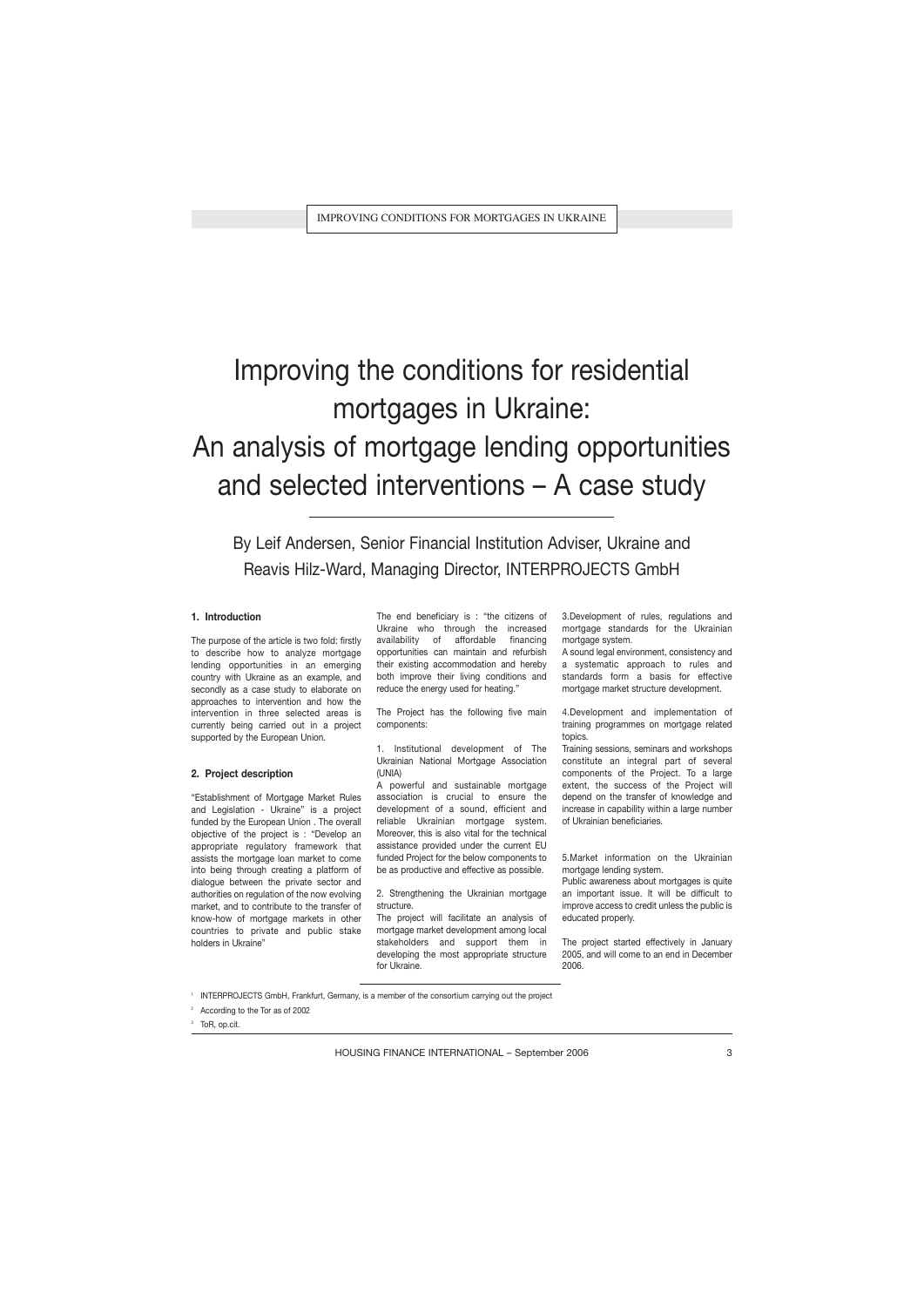## **3. Mortgage lending opportunities<sup>4</sup>**

In analyzing the mortgage lending opportunities, the Project used the model outlined in chart 1, the individual components of which will be explained in the following:

Chart 1. Factors affecting mortgage lending opportunities

We will briefly summarize the current situation:

## **3.1 Key macroeconomic factors<sup>5</sup>**

With a population of 47 million inhabitants, the situation is as follows:

- GDP growth is expected to decelerate to 2.2% in 2006 against the background of a sharp rise in imported gas prices.
- In 2007 the real GDP growth is forecast to be 3.7%.
- Key driving force of GDP growth remains final households' consumption both in 2006 and 2007.
- Investment activity remained sluggish in the beginning of 2006 but is expected to intensify later in the year. In 2007

investments are expected to restore a high growth pace.

- Growth rate of imports is expected to continue to surpass export growth.
- Consumer inflation is forecasted to stay at around 12% in the next two years.

## **3.2 Legal framework**

From a Ukrainian creditor's perspective there are major obstacles to an expansion into mortgage lending:

1)

An appropriate real estate register is not in place.

Registration of real property rights allows a creditor to assess the ownership as well as to ascertain any third party's rights to the property. The current registers are not centralized and are not publicly available. The consequence for a potential creditor is that the above information can not be verified.

2)

Enforcement of rights in mortgage collateral is complicated and lengthy (foreclosure)

The court proceeding and execution procedures are highly uncertain and time and cost consuming. In practice legal enforcement may last from six months up to a few years. It may cost up to 30% of a debt value for numerous fees, legal expenses, etc.

With respect to enforced auction, the only body which is authorized to operate such auctions is "Ukrspetsjust" which is a subsidiary of the Ministry of Justice. The consequence of this highly monopolized situation is that prices are significantly below the market.

Finally, eviction procedures do not work in practice.

3)

Lack of consistency between the Law on Mortgage and other laws.

There are number of conflicts between Law on Mortgage and other laws. In addition various ambiguities, discrepancies and irregularities exist in definitions. All in all this can lead to malpractices, market disruptions and losses to creditors.

## **Chart 1. Factors affecting mortgage lending opportunities**



<sup>4</sup> EU Project: "Establishment of Mortgage Market Rules and Legislation – Ukraine": Working Paper No 1: Strengthening The Ukrainian Mortgage Structure" (Authors: Leif Andersen, Olena Prokopovych, Anton Sergeev)

5 Institute for Economic Research and Policy Consulting: "Macroeconomic Forecast Ukraine", No. 1 May 2006.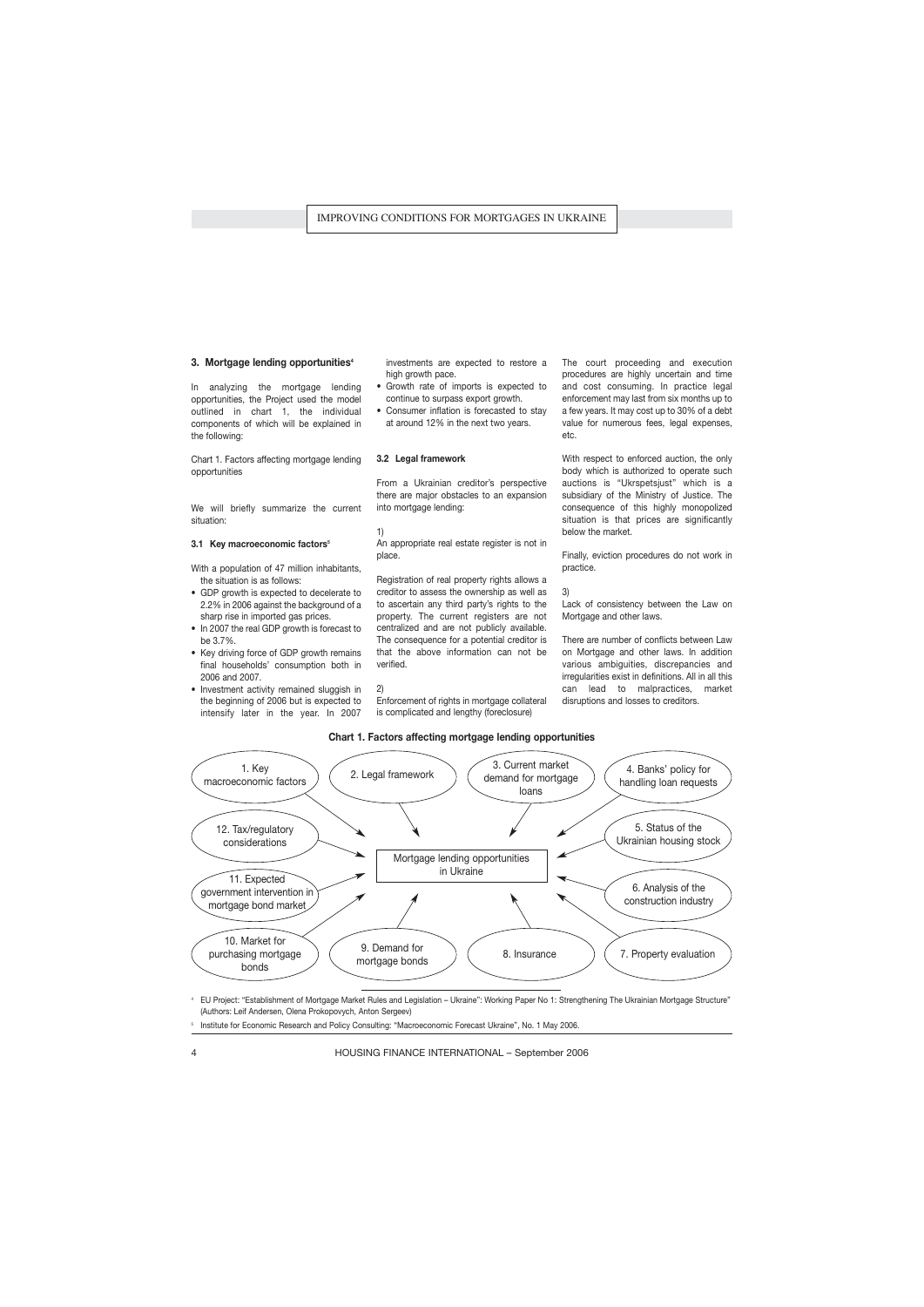

**Chart 2: Outstanding debt under mortgage loans, 2002-2005, UAH million<sup>6</sup>**

Currently the government is considering changes to legislation to improve the legal framework for mortgage lending, for instance in setting up a unified registration system of real estate.

## **3.3 Current market demand for mortgage loans**

As chart 2 illustrates, mortgage lending has increased considerably over the last few years, and particularly from 2005 to 2006. The growth was even higher in the second half of the year than in the first half, which is noticeable as the economy generally slowed down. The share of mortgage lending grew from one percent of GDP to 2.5 per cent during 2005. The importance of mortgage lending for the banks is also illustrated by the fact that the portion of mortgage loans in the overall lending portfolio grew from 3.6 percent at the beginning of 2005 to 7.4 percent at year end. By the end of 2005, 82.7 percent of the mortgage portfolio was denominated in hard currencies, mainly USD but also EUR, thus only 17.3 percent were UAHdenominated loans.

The leading banks in driving this growth are Ukrsotsbank, UkrSibbank, Aval Bank, Privatbank, Raiffeisenbank, Finance & Credit Bank, Nadra Bank and Pravex Bank. A number of these banks are fully or partly owned by Western European banks.

## **3.4 Banks' policy for handling loan requests<sup>7</sup>**

#### *Distribution channels:*

Obviously the traditional branch network is used as a distribution channel. However, some banks used only their regional branches or special dedicated branches for processing the loans whereas the smaller branches and outlets were mainly used as points of sale. Some banks had established or were in the process of establishing so called "Mortgage Centers" where all service providers needed for mortgage clients are located in the same building, e.g. the banks, insurance companies, notary, and real estate agents. Some banks used real estate agents, construction companies (primary market) and to a lesser extent insurance companies as distribution channels. One bank processed 90% of its underwriting based on real estate agents as distribution channel.

#### *Loan products:*

Several banks did not finance construction projects. However, all financed new residential property as well as property related to the secondary market. In fact all legal loan purposes including refurbishments and acquisition of consumer goods are eligible for finance as long as adequate collateral is in place and the customer's credit worthiness is deemed acceptable. In other words, it is entirely the value of collateral and the financial standing of the borrower to which the bank refers in its approval decision. According to UNIA, a large number of loans are taken by existing owners of flats with the purpose of buying a new flat, and these are usually paid to the construction company even before the building activities have started.

<sup>6</sup> Ukrainian National Mortgage Association: "Ukrainian Housing Mortgage Market – Analytical review for 2005"7 Source: The Project's interview of twelve banks during February-March 2005 and UNIA's research conducted in early January 2006.6 Ukrainian National Mortgage Association: "Ukrainian Housing Mortgage Market – Analytical review for 2005"

<sup>7</sup> Source: The Project's interview of twelve banks during February-March 2005 and UNIA's research conducted in early January 2006.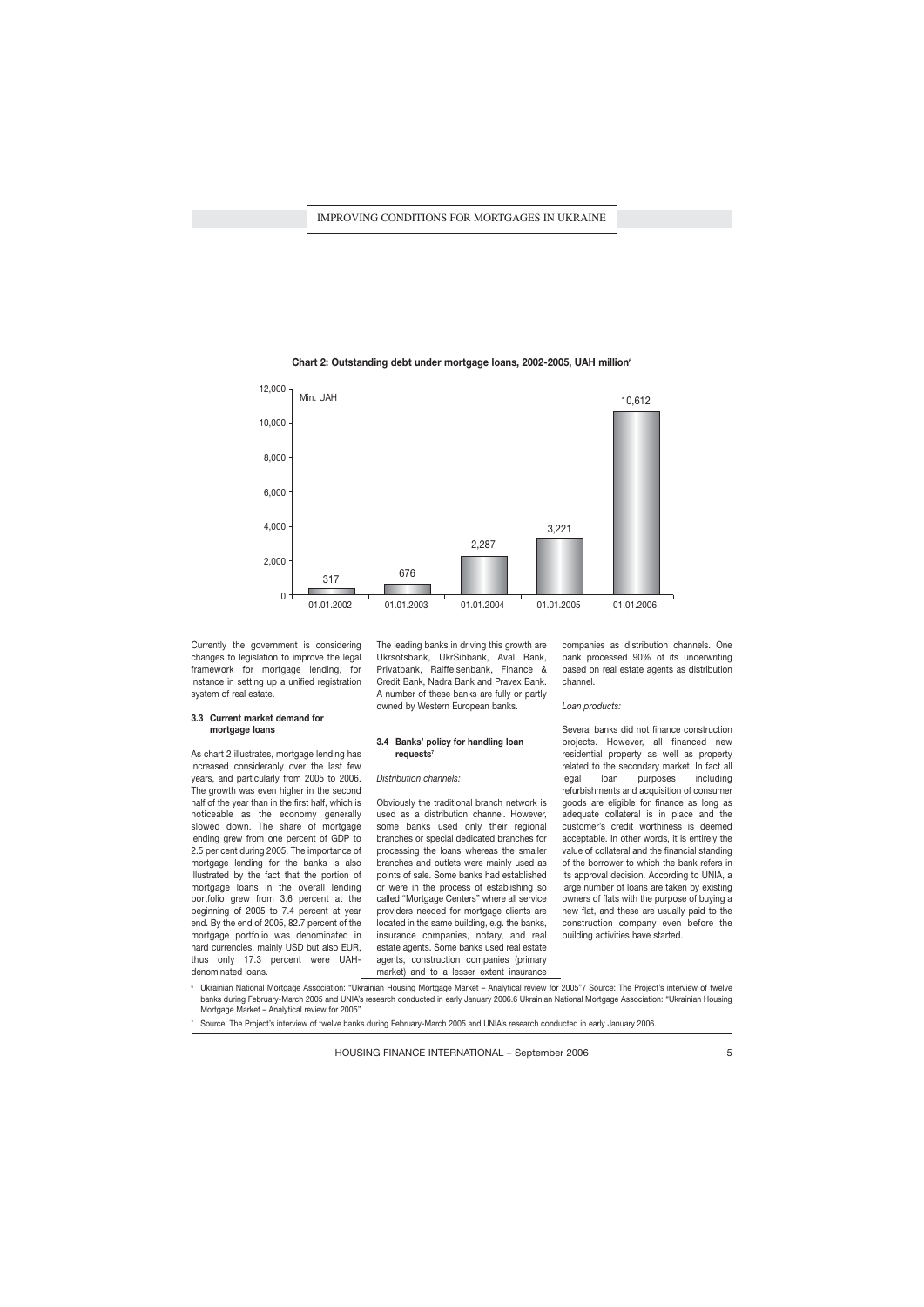Another quite common loan purpose is to borrow in order to buy a small flat for a family's children which they can use while they study.

The terms and conditions obviously vary from bank to bank. Loans are offered in UAH as well as in USD, and also in Euro. However, finance in USD is by far the most common, and the Euro is rarely used. Loan repayment is usually monthly based on the annuity principle, and interest is usually fixed throughout the life time of the loan. The loan durations vary from 1-30 years depending on loan purpose and the bank's internal policy, however prepayment is frequent, and it is not uncommon that a 10- 20 year loan is paid within 3-5 years. The median interest rate was 16-17 percent on UAH denominated loans, 12.5-13 percent on USD denominated loans, and 11.5-12.5 percent on EUR denominated loans as of beginning of 2006 . The interest rate has generally been lowered over the last years due to a more fierce competition. From beginning of 2005 to 2006, the interest rate was reduced between 2.5-4 percent dependent on currency and the banks. In addition to the interest, many banks charge a monthly fee, between 0.1-0.2 percent of either principal or outstanding balance. Such a fee de facto increases the effective interest paid by the borrower. Many banks do not have maximum loan amounts, however, the typical loan size, depending on the location and whether the real estate relates to the primary or secondary market, varies between USD 10 – 80 thousand. Average loan sizes in Kiev and other major cities are considerably higher. The loan to value percentage is between 70-85 percent. Some banks may extend loans without a down payment against additional collateral.

#### *Loan origination procedures:*

The main procedures followed are almost the same for all banks: Based on the loan application, which include data on income, fixed costs, family size, net assets, etc. the maximum loan size is calculated. Usually the monthly payment on loans should not exceed 40 – 80% of disposable income (documented income after tax and all fixed costs). In some banks the "security service" is tracing the potential borrowers' previous willingness and ability to pay by using a microfinance credit methodology .

Hereafter the potential borrower identifies a property which he wants to buy and the property is valued either by an independent appraiser or an appraiser employed by the bank . The client and the property are usually then assessed through a manual scoring system, and if the client is eligible for a loan, a loan and mortgage agreement is signed, and at the same time the borrower takes out an insurance policy. Hereafter, the loan will be disbursed after the down payment has been paid.

In all cases, property insurance needs to be taken out, and some banks require in addition legal title insurance, and insurance against the insured death or loss of work ability.

## **3.5 Status of the Ukrainian housing stock**

Ukraine started its residential privatization in 1993, allowing the current tenants to transfer the occupied residential housing stock into their private ownership. Currently, around 85% of the total residential housing stock is in private ownership, which is quite high compared with the average in Western Europe (especially Germany).

As of beginning of 2006 the housing stock was approximately 19.08 million with an average of 22 sqm living space per person. Almost one third of the population resides in housing of unsatisfactory quality. A third of the population lives in conditions where there are less than 14 sqm per person. Of living space, almost 70 percent of the housing stock is more than 35 years old, and 20 percent of 4-person families live in 2-room apartments<sup>12</sup>. Despite yearly increases in construction since 2000, the level of new residential construction, at some 8,000 units, is still only 37 percent of what it was at its peak in 1987. The pricing development of the secondary housing apartment market per sqm in Kiev for 2005 in USD<sup>13</sup> is shown in chart 3 opposite:

As illustrated, the prices increased approximately 50 percent depending on apartment size. A similar trend can be noted in the primary housing market, with approximately 35-40 percent increases. The same trend exists in fast growing cities such as Dnipropetrovsk, Kharkiv, Donetsk, Lviv, Odessa, Sevastopol and Yalta whereas cities in more remote areas as Rivne, Ternopil, Vinnytsia, Sumy, Zhytomyr, and Chernigiv encountered increases between 20 and 25 percent. The prices of residential property per sqm exceed those of for instance Warsaw and Budapest.

The key driver of house prices in Ukraine seems to be developer margins, not construction costs. In recent years, the latter have risen only slightly faster than consumer prices. Developer margins in urban areas in Ukraine are considered to start from 100 percent upward – with the Kiev average in the range of 500-700 percent. For Kiev, one interviewed lender for example suggested typical construction costs of 300 USD per sqm in contrast to sales prices of 1000 USD per sqm. These

<sup>&</sup>lt;sup>8</sup> Ukrainian National Mortgage Association, op. cit.

<sup>9</sup> For instance by interviewing persons with a knowledge of the potential borrower' s willingness to pay.

<sup>&</sup>lt;sup>10</sup> Sometimes the property is selected by the client prior to the customer application.

<sup>&</sup>lt;sup>12</sup> According to Mr. Yuri Blaschuk, chairman of the board of International Mortgage Bank

<sup>13</sup> Ukrainian National Mortgage Association, op. cit. 2005

<sup>14</sup> The Project's Working Paper No 2: "Consumer Protection Issues in Mortgage Lending in Ukraine: Case, Scope and Implementation Strategy for Regulation". Authors: Hans-Joachim Dubel and Gennadiy Shemshuchenko (draft).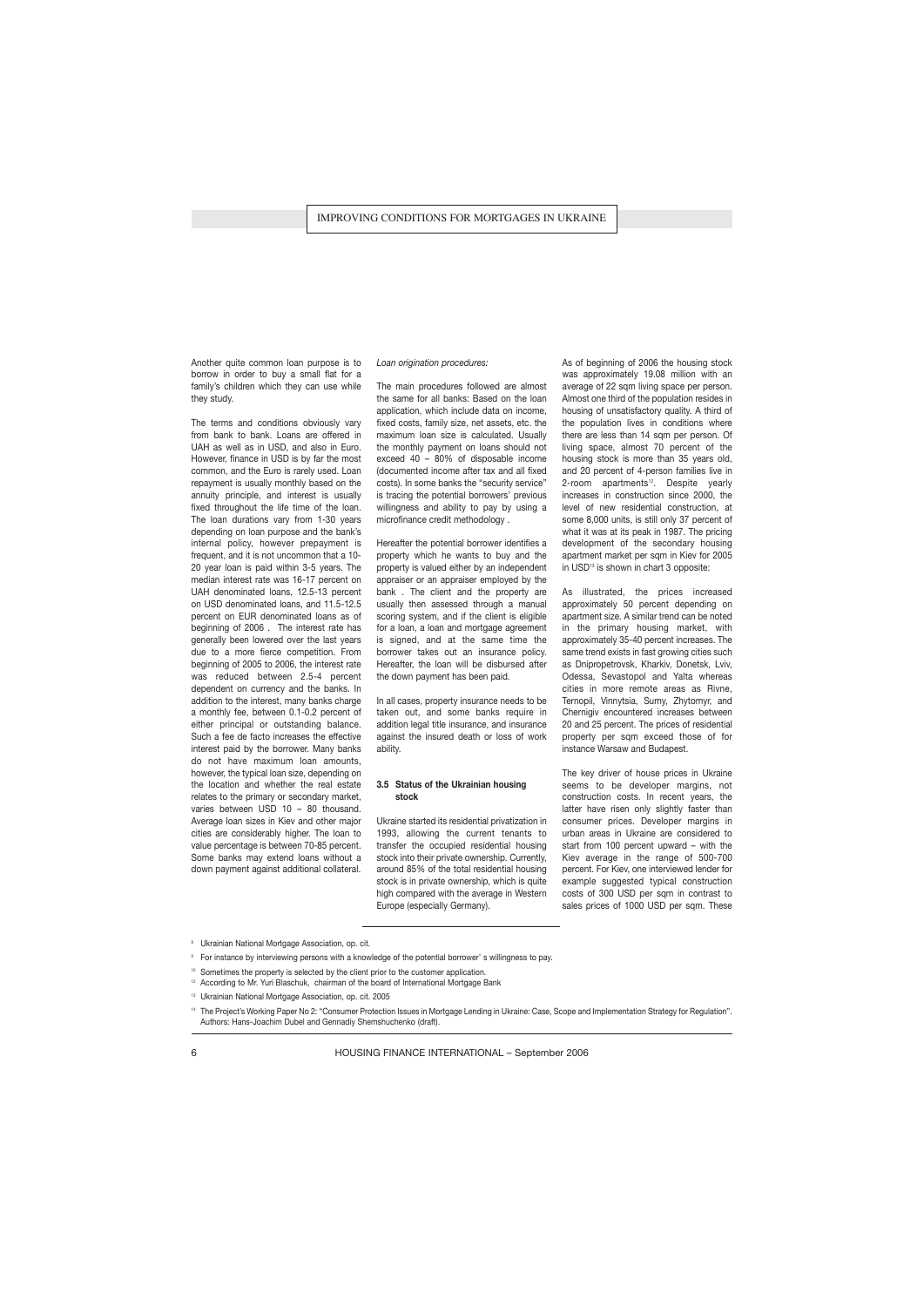numbers are extremely high in regional comparison – for example in perspective of typical margins of approximately 35 percent in neighbouring Romania<sup>14</sup>.

## **3.6 Role of the construction industry**

The Ukrainian construction industry is proving to be a highly lucrative business sector, with the soaring demand for all types of real estate and increasing property prices. Around 80% of the activity on the market is new construction, renovation being the secondary factor.

Unfortunately this sector of the economy is not transparent. The growing construction markets of major urban areas are divided between the companies with close links to city administrations. These links distort the market and significantly reduce competition among construction companies. Furthermore, the imperfect land allocation system allows construction companies to

obtain valuable construction sites in longterm lease in exchange for promises of future investments into their development (which might never crystallize). The land sale tenders are virtually non-existent. These factors allow for the rise of corruption and growing dissatisfaction of the urban population with the construction practices.

### **3.7 Property evaluation**

Property evaluation procedures in Ukraine are well regulated. All of the rules correspond to International Evaluation Standards and to EU Standards of Real Estate Evaluation.

All of the physical or legal entities conducting evaluation are required to be certified. The certification requirements are standardized and correspond to the EU guidelines. There is strong competition on the Ukrainian real estate evaluation market. Property evaluators are largely independent.

Many of them are members of the Ukrainian Real Estate Evaluation (Realtor) Association as well as its regional branches.

## **3.8 Insurance**

The Ukrainian insurance industry is still relatively small and undeveloped, however developing dynamically.

The practices of insuring risks of banks are very rare due to the overall low sophistication of the Ukrainian financial sector. However, this situation is likely to change in the near future. Currently, the banks are interested to insure their consumer lending risks. Since most of the banks are using some type of collateral, which is usually the item purchased by the client, they are interested that their clients insure the collateral. Present National Bank regulations unfortunately do not stimulate wide usage of insurance as the key instrument of banking sector risk



**Chart 3 – Price development in the secondary housing apartment market in Kiev, 2005 (in USD)**

The Project's Working Paper No 2: "Consumer Protection Issues in Mortgage Lending in Ukraine: Case, Scope and Implementation Strategy for Regulation". Authors: Hans-Joachim Dubel and Gennadiy Shemshuchenko (draft).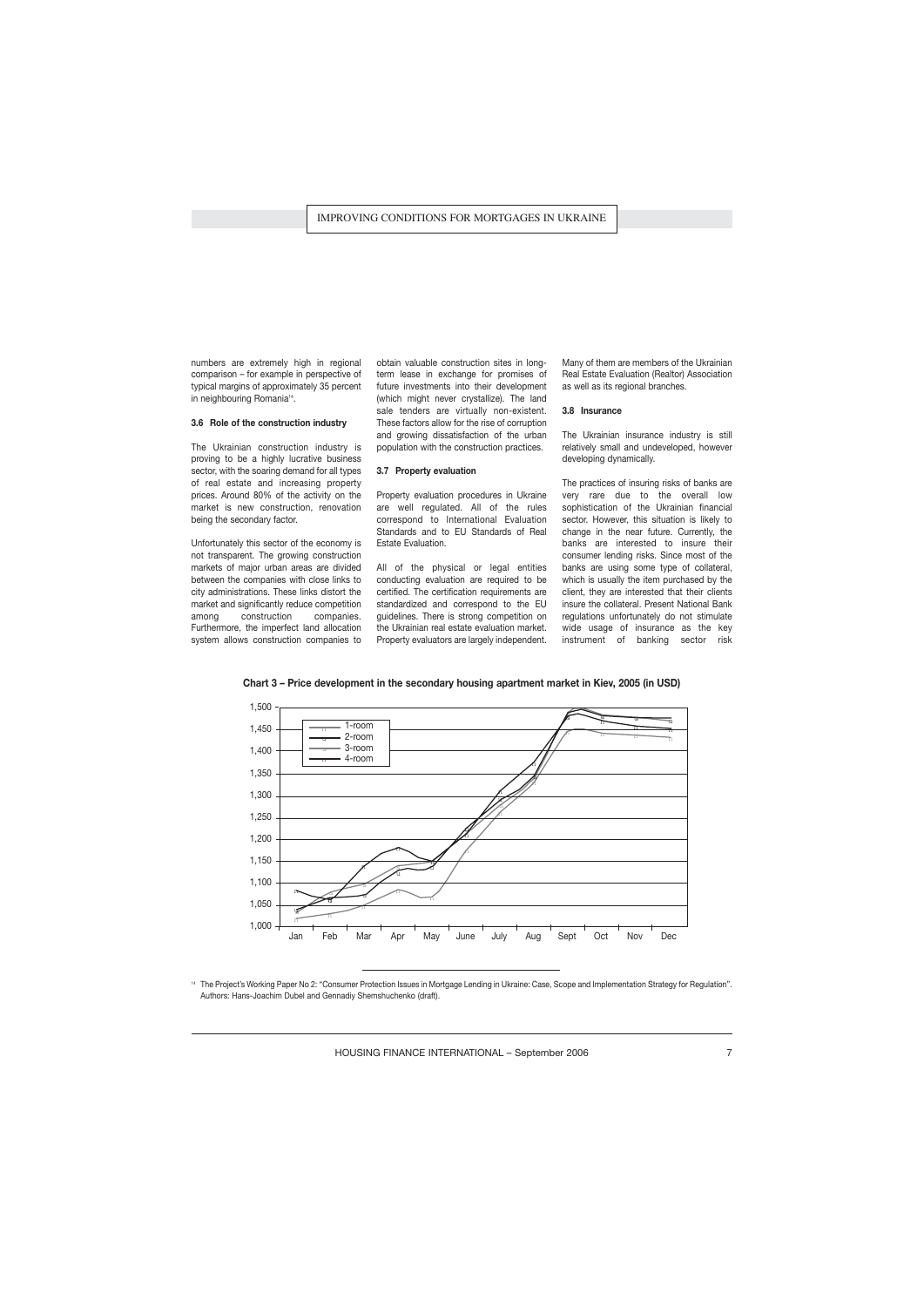management. A number of banks have their subsidiary insurance companies through which they insure all their risks.

In mortgage loan transactions, banks usually require their clients to have the following types of insurance<sup>15</sup>:

- real estate property insurance
- legal title to the real estate property insurance, and
- Accident insurance and in some instances insurance against death of the borrower

#### **3.9 Demand for mortgage bonds**

The experience from other countries clearly suggests that the main buyers of mortgage bonds are investment funds, pension funds, insurance companies, banks, corporate investors and private individuals. In some countries, foreign investors are market players as well.

The insurance industry as previously mentioned is in a very early stage of development as described in the previous section and the Ukrainian economy is under-insured<sup>16</sup>. In this respect, it is important to note that the insurance sector is expanding rapidly albeit from a small base. The Law on Insurance was adopted by the parliament in  $2001$ <sup>17</sup>. The insurance companies mostly invest in deposits, foreign currency, and real estate. However, they may in future invest in bonds, corporate and government as well as mortgage bonds. There are examples that insurance companies have invested in corporate bonds, however, not on a regular basis.

According to Benfield's study<sup>18</sup>, the economic upturn in the last years has brought into existence a definable and growing middle class with money to spend on luxury goods. The spending power of this small group of the population is increasing. It has stimulated markets in property and consumer goods and created demand for insurances and consumer credit. Income has increased significantly and is also expected to do so in the future as other economic and structural reforms take place, however at a slower pace.

As regards pension funds, the key legislation was passed in 2003. The scheme consists of three pillars and the third pillar scheme is under the Law on Non-State Pensions which came into effect at the beginning of 2004. The law permits three types of schemes, one of which is funds run by the financial services industry such as banks and insurance companies<sup>19</sup>. In June 2004, the first four non-state pension funds were registered, and they include two banks, Aval Bank and VA Bank<sup>20</sup>. According to the chairman of the State Commission for Regulation of Financial Services Markets in Ukraine, 23 non-state pension funds were registered as of 01.04.2005. The chairman further mentioned that there is a huge interest in establishment of non-state pension funds and that almost all banks either have already applied or are preparing documents for registration.

There have not been any private individuals who have invested in corporate bonds. Foreign investors are not in the market yet.

Regarding *investment* funds, the law "On Collective Investment Institutions"<sup>21</sup> was put into force in 2001, and establishes comprehensive rules for setting up, operating and liquidating investment funds and asset management companies in Ukraine. In addition it provides substantial

tax incentives for portfolio investment through the funds. According to the information from the "Ukrainian Association of Investment Business", 105 investment funds and 88 assets management companies were active in Ukraine as of 01.01.2005. The funds available are primarily invested into shares of companies with substantial assets primarily in real estate, and less than 1 percent in corporate bonds.

Based on the above, it is not likely that mortgage bonds will be a major object for investments in the future, if the prospect for increasing real estate prices remains unchanged, as the alternative investment opportunities will be deemed more lucrative.

## **3.10 Market for purchasing mortgage bonds**

The only experience with issuing papers similar to mortgage bonds in Ukraine is a specialised bank based on a special "experimental" law that directly applies to one bank. A market is not yet in place, since mortgage bonds are not issued. The bond market encompasses the trading of corporate bonds which is the largest part of the bond market covering a variety of industries including banking. Although the non-government bond market is growing, it is still relatively small compared to the loan portfolio of commercial banks, and amounts to less than 3 percent of the total loan portfolio of the commercial banks.

*Government bonds* are the second largest part of the bond market after corporate bonds. The market is very imperfect with limited monthly turnover. 2003 was the year for the re-launching of municipal bonds offering by the city of Kyiv after municipal

- <sup>15</sup> According to Raiffeisenbank Ukraine.
- <sup>16</sup> "Insurance Market in Ukraine", Institute For Economic Research and Policy Consulting, March 2004.
- <sup>17</sup> The following is based on: "Ukraine Debt Market Assessment", May 2003, Deloitte Touche Tohmatsu.
- <sup>18</sup> "Ukraine Insurance Market Review", June 2003.
- <sup>19</sup> "Pension Reform in Ukraine", May 2004.
- <sup>20</sup> "Pension Reform in Ukraine", June 2004.

<sup>21</sup> Under "collective investment institutions" are meant the investment vehicles with varying levels of risk for investing in the stock, bond or money markets. The Ukrainian legislation foresees the establishment of venture funds, corporate and unit funds.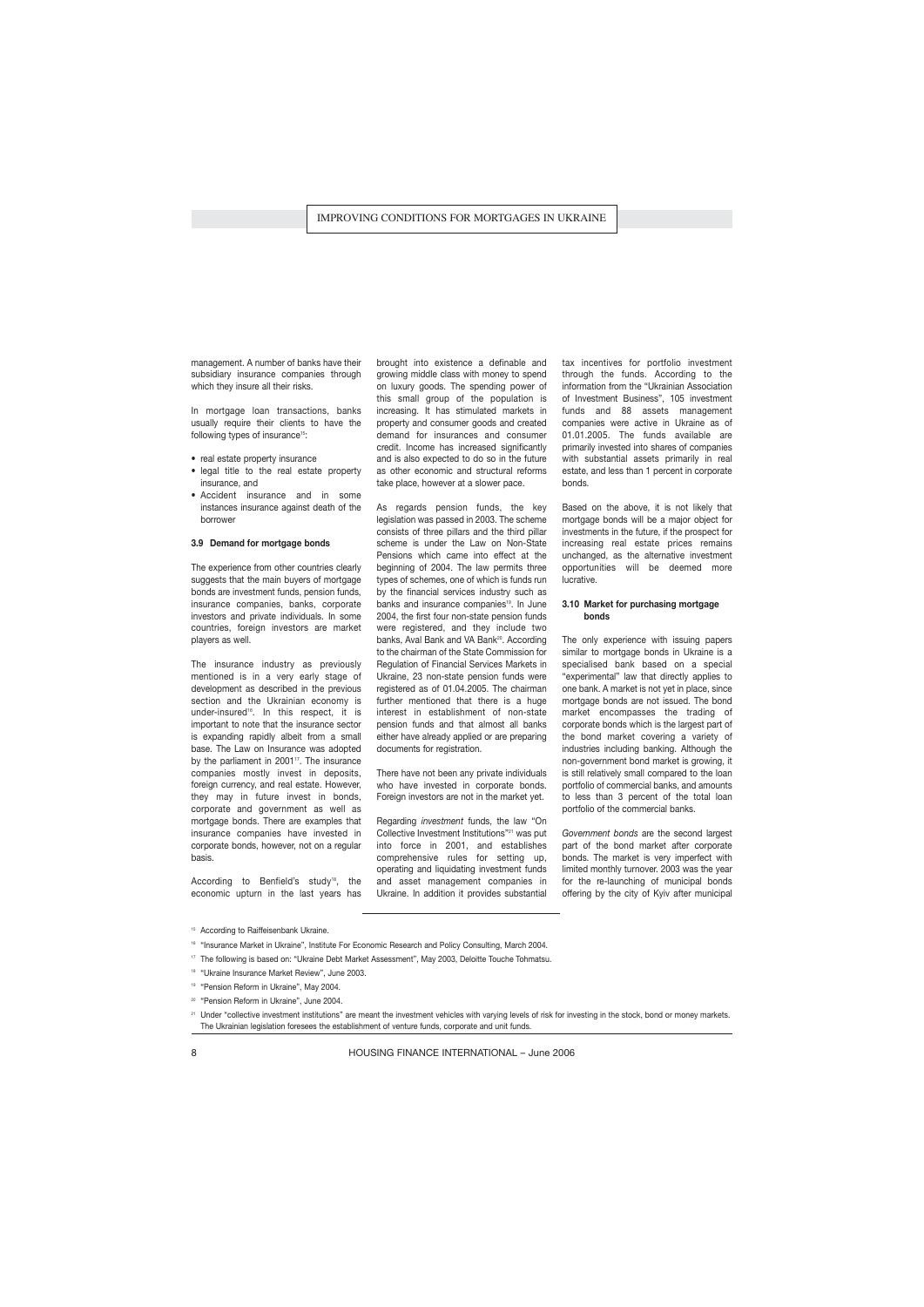bond issuance faded away in the late 1990s when the city of Odessa defaulted on its bonds.

## **3.11 Expected government intervention in the mortgage bond market**

The Government has created a financial institution, called the State Mortgage Institution (SMI), which should refinance residential mortgage loans. Institutions such as the SMI are usually referred to as "liquidity facilities", and describe the service they offer, ie providing liquidity to lenders based on refinancing long-term mortgages. Liquidity facilities primarily serve a role of a supplementary funder, being tapped on an as-needed basis by lenders who usually acquire the bulk of their funding from shorter-term sources, primarily bank deposits. The funding allows the lender to extend the average term of the funding, but not to eliminate all funding risks. The SMI will thus make loans to qualified mortgage lenders based on qualified mortgage collateral, and use the issuance of corporate bonds as its primary mode of raising funds. The loans would primarily be for a period of 3 to 5 years, although shorter periods could be made available, as could longer periods, if the bond market in Ukraine begins to support issuance of bonds for longer terms.

Although the SMI was established early 2005 it is hardly functioning, and has become a political football. It is the authors' assessment that due to political considerations it may never fully function.

## **3.12 Tax and regulatory considerations**

The Cabinet of Ministers of the Ukraine has approved a resolution in which it is mentioned "To ensure implementation…., it is necessary to enhance tax legislation envisioning introduction of tax deductions for revenues received as interest or yield on investments into mortgage securities issued by residents of Ukraine".

### **4. Approach to intervention**

The project's Terms of Reference was the most important guiding document in the planning of the technical assistance. However, for various reasons since the ToR was finalized after two years had elapsed, and in the meantime a number of other donors were already active in delivering technical assistance. A key objective of our project was obviously to avoid duplicating other donors' interventions, and we therefore undertook a number of initiatives to coordinate activities with all major donors. It was agreed that our Project should concentrate on further development of the primary market as a sound primary market is a prerequisite for a well functioning secondary market. Another major donor would focus on the secondary market. This decision was also based on the fact that the other donor's intervention has a duration of five years which is often a minimum requirement for secondary market development. Furthermore, as several other donors were highly involved in improving the regulatory and legal environment for all major aspects of mortgage lending the resources for this component were reallocated to other project components for the purpose of a higher benefit to the country.

An important input to our final project design was also interviews of the 12 most important mortgage market players, covering 75 percent of the mortgage portfolio at that time. One of the purposes of the interviews was to get the "clients'" opinion on their needs and requirements.

In relation to strengthening of the primary market development some of the priority areas are risk management, training of mortgage credit officers, support to product development and alternative distribution channels, dissemination of other countries' mortgage market structure aiming at providing inspiration for the further development and design of the Ukrainian mortgage structure, and consumer protection. In order to fulfill those wishes, study tours to three countries were also organized.

Another key aspect of our project design and approach is related to make the programme as tailor-made as possible to the Ukrainian environment. Ukraine is unique as far as culture, economic and legal environment, etc are concerned, and all solutions suggested should be tailor made. Obviously inspiration from other countries is important but should be used as a "tool box", not pure duplication. In order to pursue this working approach we decided to select two pilot banks for capacitating of the banking sector in risk management and development of new mortgage products and distribution channels. In working with banks directly, and subsequently posting the deliverables, such as manuals, workshop presentations, forms, etc. on UNIA's website and thus making them available for all major mortgage providers, we are able to ensure that our results are not only academically correct but also adapted to the Ukrainian banking environment.

In fine tuning the program, the Project was well aware of the need to establish synergy between the various deliverables and components. Here are some examples:

- 1. As mentioned above, risk management and product and distribution channels development were deemed important by the banks. Consequently, we ensured that those topics were well covered in the study tours to the three countries the Project visited with senior Ukrainian bankers;
- 2. We invited some senior bankers involved in our "train-the-trainer" program as trainers, cf. below, to the study tours so that they in turn could provide the trainees with experience from other countries;
- 3. For the study tours, we invited two journalists to participate so that they in turn could disseminate important issues through the press regarding "best practice" of our Project;
- 4. Our deliverables for the pilot bank in risk management relating to credit scoring methodology were incorporated in the training of mortgage credit risk officers;
- 5. We initiated a Code of Conduct aiming at introducing consumer protection to the Ukrainian mortgage environment. At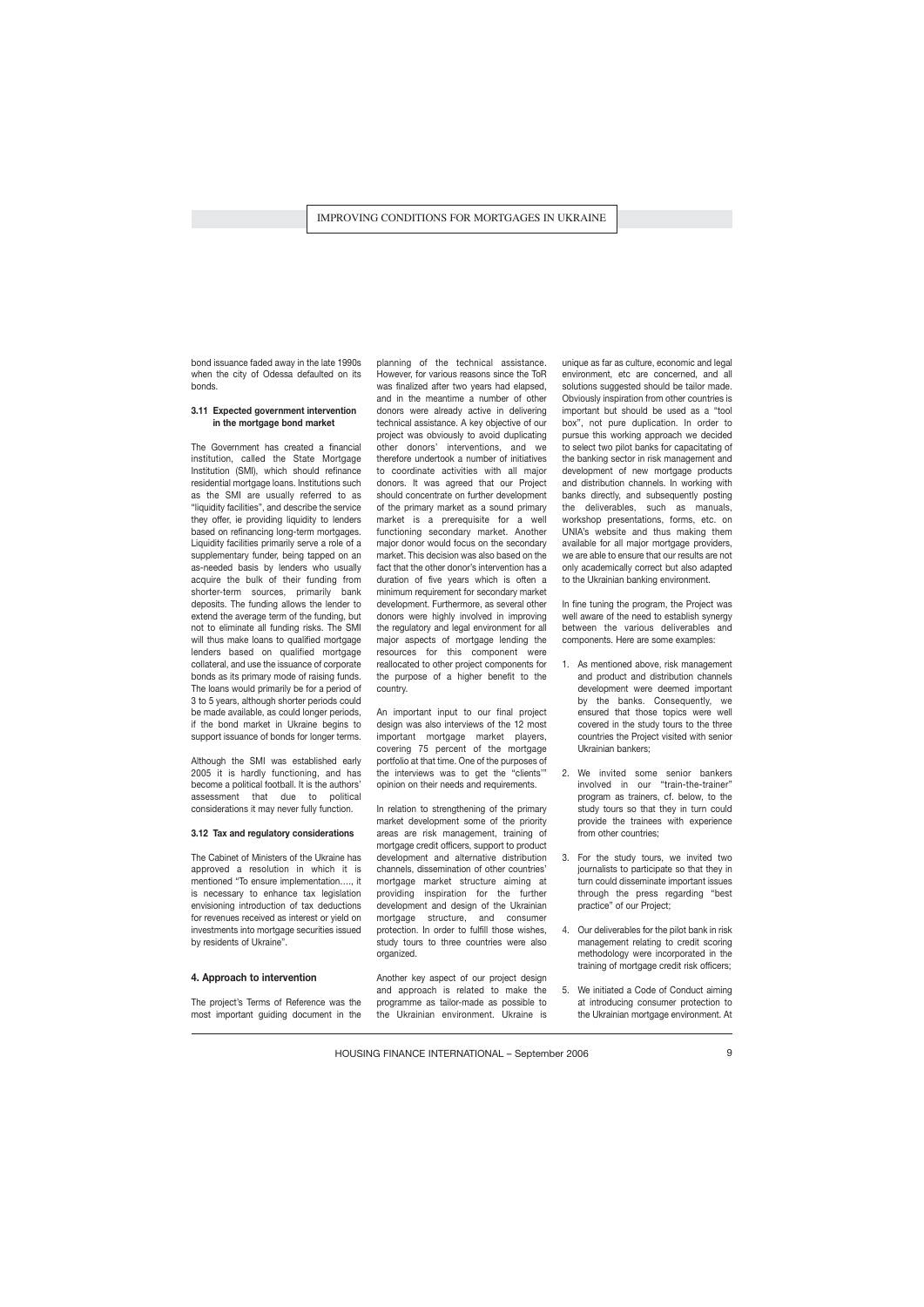the same time we included the topic in our training of mortgage credit officers.

6. A working paper is being issued on consumer protection in order to further broaden the knowledge of the Code of Conduct and the applicability for banks as well as for the consumers.

Last but not least, in all our interventions we are whenever possible channelling those through UNIA in order to increase the sustainability of the organisation. An increase in the services offered by UNIA quantitatively as well as qualitatively channelled through UNIA has so far led to an increase in the number of members as well as a general lift in membership fees.

## **5. Examples of intervention**

The project consists of a number of areas of intervention and deliverables which can not all be described in a relatively short article. The authors have therefore decided to select three main areas, and describe these in some detail. The selected areas are training of mortgage credit officers, a risk management pilot project, and market information on the mortgage lending system.

## **5.1 Training of mortgage credit officers**

#### *Introduction*

During our interviews with 12 banks, it became obvious that one of the key constraints to further outreach of mortgage lending was the lack of trained mortgage credit officers. In order to substantiate the needs, our Project in liaison with UNIA conducted a survey among banks, insurance companies, and various state institutions related to the mortgage market development. The outcome was that the total needs exceeded 3,600 professional staff.

Obviously we could not train such a huge number directly, and we decided to launch a "train-the-trainers" program whereby 80 high calibre staff were taken through a six day training course, and enabled to train 2,000 employees. The aim was to establish a "turn-key" training, so that the final trainees would be able to perform their tasks in the banks in the areas of loan origination, monitoring and delinquency management. Exceptions were obviously training in the banks' internal procedures and IT systems. Also from a sustainability perspective, it makes sense to train selected staff of banks and other institutions so that they in turn can transfer knowledge to employees of their own institutions.

Needless to say, high quality training is always essential but in this case very critical. If sub-standard training was provided to 2,000 employees it may have a detrimental effect on the whole mortgage lending environment. The project took therefore a very conservative approach (as outlined below) to the training development.

The training had two major components, obviously the mortgage lending but also in training methodologies for adults as learners. Many of the selected trainers were quite strong in retail lending but inexperienced in training and others were bank trainers without retail credit experience. The third group, the nonbankers, was generally without either of the two skill sets. The "art" in the design and in conducting training was therefore to take into account the lack of homogeneity of the group. Fortunately this "blend" of professionals with different backgrounds turned out to be ideal, as interesting discussions facilitated our aim of having a high degree of interactive training.

*Preparation of the training and the training materials*

The programme in mortgage lending necessitates careful planning and high involvement of stakeholders to ensure commitment and sustainability. Therefore, right at the outset of the planning we initiated a "training committee" consisting of senior representatives from the sector to be trained, and from the Project. The members encompassed representatives from a number of larger and smaller providers of mortgage loans. This was deemed necessary to ensure that the training needs were fully understood and that all Ukrainian specific issues were taken into consideration in the design of the training. In addition the committee also helped to create commitment and ownership. The purpose was that the committee should sign off on all major deliverables, i.e. the training curriculum and all training materials, which finally exceed 800 pages.

Two days were dedicated to training methodologies, the first day where theory was presented, and on the sixth day where the attendees performed their own training based on what was achieved during the whole training session.

In addition to the sections on trainer/adult training, the mortgage lending methodologies consisted of the following components:

- 1. Elements and stages of the mortgage lending process;
- 2. Basic mortgage lending risks;
- 3. Mortgage instruments;
- 4. Regulatory and legal aspects;
- 5. Legal aspects of mortgage origination and delinquency management;
- 6. Prequalification assessment of borrowers;
- 7. Underwriting procedures, including scorecards, financial calculations of mortgage loans, assessment of borrowers' debt capacity;
- 8. Insurance issues;
- 9. Housing market dynamics;
- 10. Methodological approach to property appraisal;
- 11. Housing construction issues;
- 12. Business game;
- 13. Loan monitoring and delinquency management; and
- 14. Consumer protection.

In addition to the above off-site training, the attendees participated in a one day on-site training with an appraiser or realtor, and accompanied the appraiser in visiting and appraising selected residential objects. The completion of the on-site training was the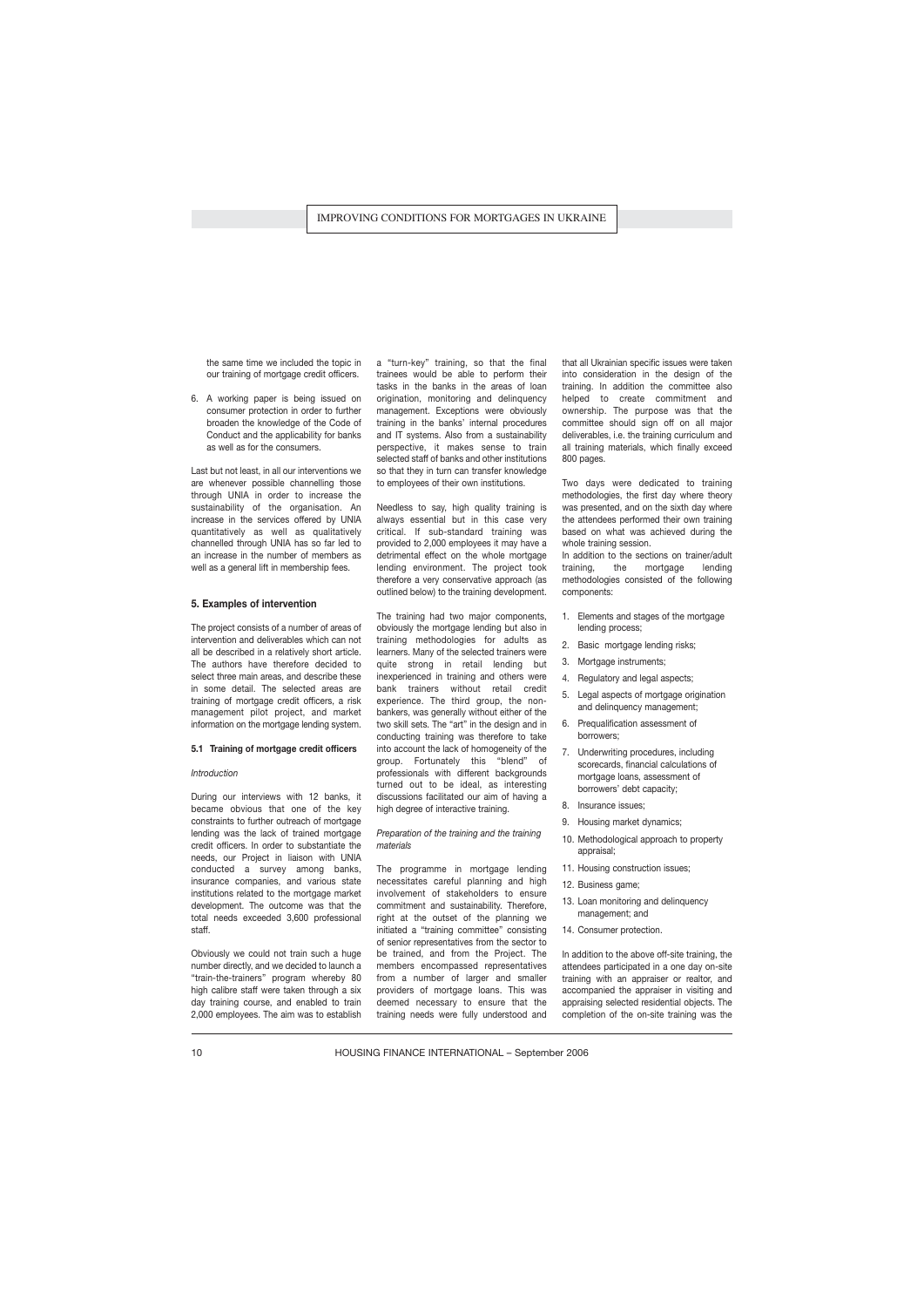responsibility of the participating financial institutions.

The training material should ideally be designed by the same persons who are subsequently going to execute the training. The Project identified twelve local experts, each of them with a deep knowledge of the topics they were supposed to cover. In doing so, it became clear that most of them had no or limited experience in performing training and designing first class training materials, for the latter including business games, case studies, exercises, etc. Therefore, all short term experts went through a training course covering training methodologies as well as design of training materials. Afterwards they were tested to ensure that minimum requirements were in place.

The development of the training materials proved, as expected, to be a complicated process with up 9-10 drafts before final version was reached. The Project had announced high standards for the material with no room for compromise.

When the Project had assessed that the material could be accepted, it was then reviewed by an experienced mortgage banker for consistency and for compliance with the Ukrainian financial and regulatory environment as well as for consistency with "best banking practise" in Ukraine.

Apart from hard copies of the training material, soft copies were provided as well. In addition, all training sessions were recorded on a DVD so that the trainers can use the media as preparation for their own training sessions.

## **5.2 Risk management pilot project**

As mentioned above, the purpose of the pilot project was not only to assist the selected bank but in addition to disseminate the results and experience gained from the programme through adding them to UNIA's web-site so that all member banks would have access to the information.

Seven banks were short listed for the pilot project based on pre-determined criteria<sup>22</sup>, the banks were asked to fill in a risk management questionnaire, and based on the response to the questionnaire and subsequent interviews, the pilot bank was selected. The deliverables from the pilot project will thus be beneficial for the many banks which are currently preparing to enter into this business line.

After signing a memorandum of understanding to protect the confidentiality of the bank while allowing broad dissemination of the main deliverables, a risk management due diligence was performed, and a working group on mortgage business development was established. The main purpose of the working group is to increase the efficiency of the pilot project. The bank's representatives are key professionals from different departments related to retail business development, such as IT, legal, sales, security, methodology, risk management and client service department. From the Project, the risk management consultants participate.

It is worthwhile mentioning that the Project deemed it very important to have the right "blend" between international and local consultants in place in order to enhance the sustainability of the pilot project. Risk management staff is a scarce resource in Ukraine, and the Project therefore decided to recruit young, talented staff with a strong willingness to learn, with an attitude of delivering high quality deliverables, and either with a mortgage background or an engineering background. They were, and still are, being intensively trained by the international consultants.

The concrete deliverables, discussed and agreed with the bank are listed below. Some of the deliverables are in place; others are still in progress as the consultants will continue to work until mid December 2006.

Main deliverables are:

- 1. *Risk management organization recommendations.* It needs to be very clear which departments are responsible for which tasks. Our pilot bank is quite conservative with the risk management function more influential than the business lines. This may be quite sensible in a very volatile environment; however, sound and profitable business should not be prevented. We see it as an important task to build bridge between the risk management function and the business lines so that sound business can be generated in accordance with the bank's risk appetite.
- 2. *Scoring systems*. Based on the bank's current profile and strategy, we are providing recommendations on best practices in scoring systems and in their implementation. We are developing a manual for scoring model application, which includes scoring card adjustment procedures, implementation plan and resource allocation. Finally, we will train personnel including local experts.
- 3. *Operational risks.* Operational risk is quite high in Ukrainian banks in general. We are providing the bank with specific recommendations on human resource development in mortgage lending; especially people risk (fraud) and possible mitigation measures. Further, we are delivering a general guide covering operational policy on mortgage lending including all operational risks (people, process, system, external), and closely linked hereto, we are delivering a loan administration/monitoring manual covering operational risks. As a part of the deliverables, training sessions and workshops are integrated. We will qualify and quantify risks for a specific organizational unit within the bank, namely the retail banking credit scoring.

<sup>&</sup>lt;sup>22</sup> They were: the bank must have implementation of mortgage lending as a strategic goal, have a strong IT department in place, have a solid legal department, and should already have a relative strong risk management system in place. In addition, it should have an interest in working with the Project, and finally there should be no evidence that the bank is currently considered as a privatization candidate.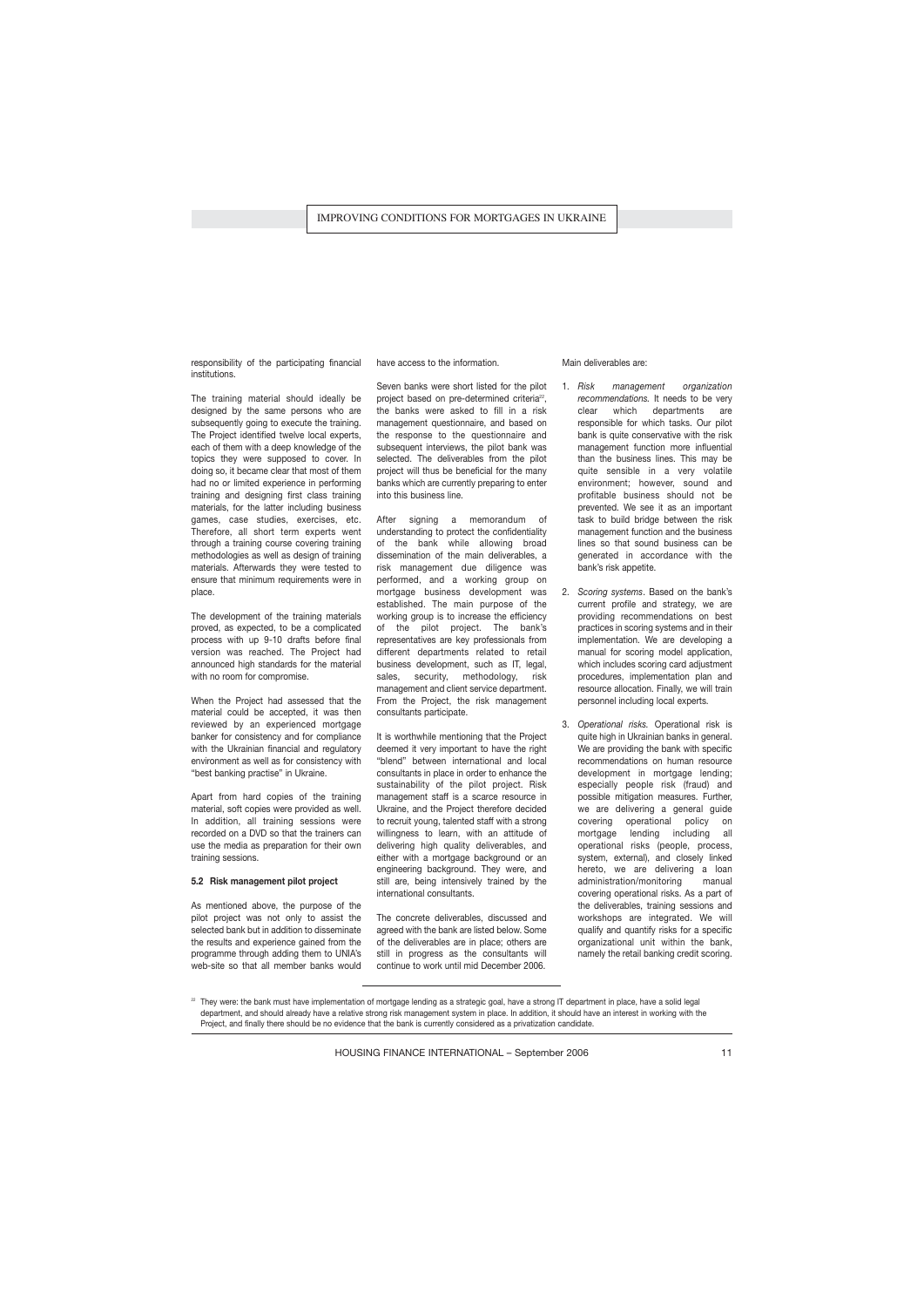- 4. *Asset/liability risks.* The bank is relatively advanced in market risk management, for instance is using Value-at-Risk. However, the nature of mortgage lending, ie long term lending, and in Ukraine primarily in foreign currencies makes it applicable to review the liquidity, interest and foreign exchange risk management vis-à-vis the new business line, and provide appropriate recommendations, for instance in matching assets and liabilities.
- 5. *Regulatory risks.* We are assessing the risks in mortgage lending vis-à-vis the Ukrainian legal system and NBU regulatory framework, and we will provide recommendations for mitigating these risks.
- 6. *Insurance in mortgage lending.* We will assess the mortgage property, title, life and accident insurance procedures, and make specific recommendations for improvement and conduct the necessary training.
- 7. *Mortgage lending IT package.* We will evaluate IT packages, including underwriting module and MIS, and make specific recommendations to assist the bank in preparing specifications to fulfill its IT requirements for mortgage lending. Linked to that we will suggest amendments to existing information technology regulations, including IT security, related to mortgage lending.

## **5.3 Market information on the mortgage lending system**

This component has proven to be very important. Public education is a key issue for dissemination of knowledge of mortgage. It became very clear for the Project at the outset that the public knew very little about mortgage, and public awareness became an important issue as without that, it is difficult to improve access to credit.

The first step was to develop a comprehensive communication strategy, outlining the vision for the Project's public information actions and focusing on the implementation of a number of consistent and well planned actions. Examples of actions implemented based on the communication strategy<sup>23</sup> are listed below.

- 1. *Agreement with a leading, nationwide, news agency.* The agency is specialized in providing accurate political and business news. The agreement obliges the agency to provide the Project and UNIA with several services, for instance to provide information on all mortgage and real estate related issues, regularly to publish Project/UNIA materials, such as news reports and press-releases.
- 2. *Press-club meeting.* A cascade national press-club meeting, "Mortgage Lending: Its Role and Importance in Ukraine's Economy" was arranged in Kiev. It attracted more than 60 national and regional media representatives, and involved Members of Parliament, government officials, specialists from the country's leading commercial banks, and real estate organizations. The outcome was extensive coverage of both mortgage developments issues and Project activities. The number of press publications, TV and radio programmes amounted to more than 30 reports. Similar meetings have been held in other cities.
- 3. *Mortgage workshop for journalists.* The Project has held a 6-hour long 'workshop' entitled 'Mortgage Market Development Coverage in the Media'. The workshop attracted around 50 journalists from 10 regions of Ukraine; several speakers were heads of retail departments from some leading commercial banks. The main goals were to help the participating journalists specialized in writing on economic development issues get rid of some common misconceptions surrounding mortgage market and mortgage lending; have a deeper understanding

of how mortgages work, in particular, and why mortgages are significantly important for the national economy development, in general. In addition they had a chance to learn the intricacies of reporting economic news and writing features on mortgage lending and housing market developments.

- 4. *"UNIA's Tuesday Breakfasts".* To increase the number of UNIA members, the Project has launched a series of breakfast meetings with representatives of senior management of banks. The meetings have been successful as a number of new members signed up, which has improved the sustainability of UNIA.
- 5. *Booklet: "What is a mortgage?"* The aim is a comprehensive consumer guide, Ukraine's first independent guide to mortgages, available for public distribution nationwide via various channels. A focus-group has been viewed as a significant tool in improving the general value of the guide. The panel's recommendations have been carefully analyzed and where applicable, taken into account. The circulation is planned to be 12,000.
- 6. *Series of radio programmes.* The series has been planned as a valuable information source and will focus on key mortgage issues, mortgage lending conditions, consumer protection and international cooperation in mortgage market development in Ukraine. These individual radio programmes will be aired on one of the country's leading FM radio stations, as well as on selected radio stations in Ukraine's regions.
- 7. *Televised episode for national TV.* The televised episode will be produced in the remainder of the Project. It is planned to compare Ukraine's mortgage market developments to the experience of the country's closest neighbours. It will be produced in close cooperation with UNIA's foreign

<sup>&</sup>lt;sup>23</sup> Defined by the local expert of the Project, Sergiy Grytsenko.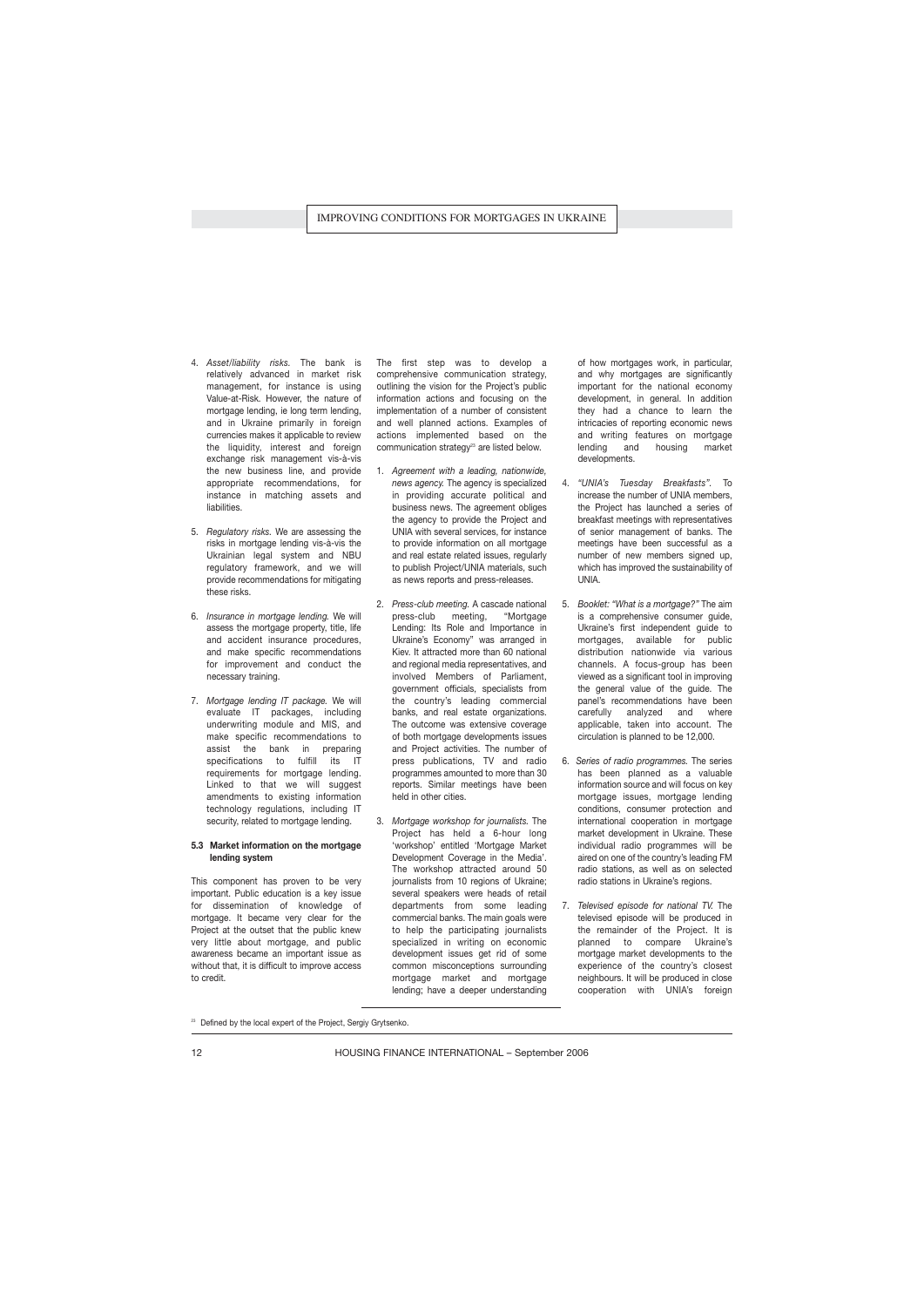partners in Poland, Slovakia and Germany. The goal is to have episodes that could be aired on the National UT1 TV Channel on a weekly basis, as well as submitted for free airing on TV channels in the regions.

## **Conclusion**

Despite the numerous external and sectorspecific challenges, the mortgage market in Ukraine is developing rapidly and attracting considerable international attention, including donor organizations. While this can have a salutary effect, particularly in supporting the growth and further strengthening of the primary and secondary markets, the experience of the project has shown that to continue to channel the growth in a positive direction, a number of aspects should be taken into consideration.

For one, it is important to take a broad approach and support the simultaneous development of the legal and regulatory framework, issues concerning risk, consumer protection and banking sector development, housing, construction and real estate, primary and secondary market players, and the role of government. The better the various interventions can be coordinated, the more impact they will have with the result that the sector growth is promoted in a competent and professional way.

The Project is attaining its particular success in adopting an approach which is both individual and holistic. We are working closely with individual players in the market, adapting and tailoring international norms to Ukrainian requirements and helping to generate a national best practice standard. At the same time, we are targeting broad areas of the Ukrainian mortgage market so that the disparate elements can work together as appropriate and develop simultaneously. We are working to ensure sustainability, both in the institutional support provided to UNIA and in the professional forums created for dialog and exchange on important mortgage issues.

Secondly, particularly in light of the large number of interventions by Donor organizations from countries with different legal, regulatory and banking system configurations, it is essential that recommendations be filtered and sorted to ensure that they are really appropriate for the Ukrainian market. Only in this way can consistency be ensured.

Last but not least, it should be noted that there is a pressing need for further training and information dissemination, both within the general population and among the stakeholders and players in the mortgage market. All training and widely disseminated information materials should be subject to the highest quality control standards and carefully checked for their relevance to the situation in Ukraine.

It can be safely assumed that the Ukrainian mortgage market will continue to grow and develop strongly over the next 5-10 years. A solid foundation for the further development of the market has been laid through the concerted efforts of government, the banks, UNIA and a number of other organizations and institutions. If growth can be managed as it has up to now, then the mortgage sector will be in a position to make a significant contribution to GDP growth of the Ukraine.

### **List of Acronyms**

| GDP        | Gross Domestic Product                             |
|------------|----------------------------------------------------|
| <b>NBU</b> | National Bank of Ukraine                           |
| <b>SMI</b> | State Mortgage Institution                         |
| ToR        | Terms of Reference                                 |
| <b>UAH</b> | Hryvna, Ukrainian currency<br>$(1$ USD = 5.05 UAH) |

UNIA The Ukrainian National Mortgage Association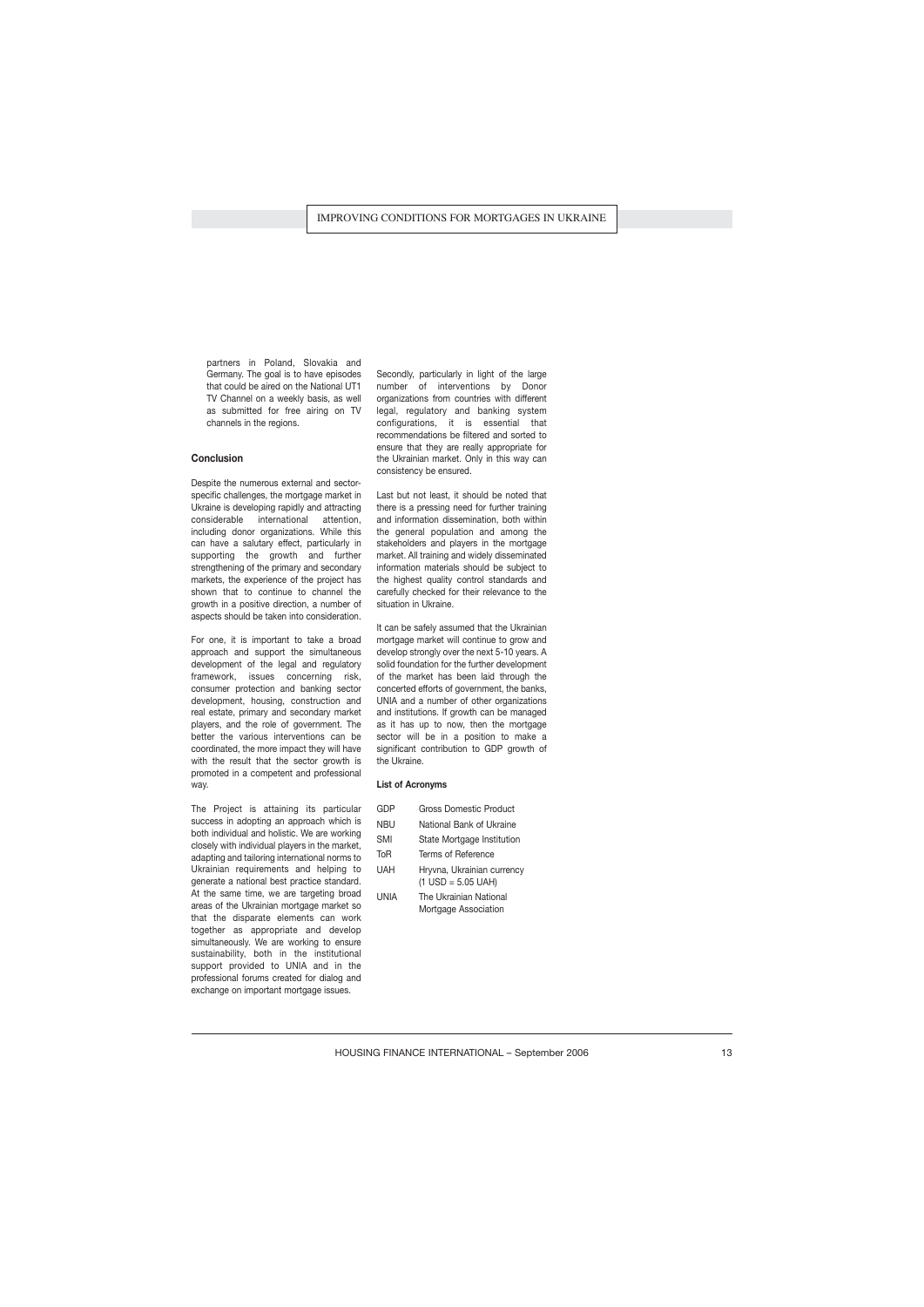## Specifics of Credit Risk Assessment in Mortgage Lending  $-$  Sample of Russia<sup>1</sup>

By Victor Mints Ph.D., Independent Consultant, Russia

## **Introduction**

Russia has a short but glorious history of mortgage lending. Mortgage activity in the country started only about six years ago. By the end of 1999, in Russia with a population of about 150 million, less than 500 mortgage loans in the amount of US\$11 million were issued. Since then the situation has radically changed. By the end of 2004 the total mortgage portfolio of Russian banks was already equal to 17.8 billion Rubles (about \$0.6 billion). During the year 2005, the total volume of mortgage loans outstanding (including securitized loans) increased more than 4 times to 72.2 billion Rubles (about \$2.6 billion). It is expected that results of the year 2006 will show an even faster growth rate.

The fast developing mortgage market is attracting more and more participants. Numerous banks and investors are anxious to participate in the mortgage business. As a response to this demand, the secondary mortgage market has emerged and is developing at an extremely high speed. Currently there are at least four specialized secondary mortgage market institutions in Russia. One of them is state-owned (Agency for Housing Mortgage Lending), whereas others (Sovfintreid, KIT-Finance, and BTA – Ipoteca, daughter of BTA Bank of Kazakhstan) are private organizations<sup>2</sup>. All these institutions buy mortgage loans wholesale and sell their debt or securities backed by mortgage loans to investors. Demand for this type of debt and the securities are growing every day.

Why is the Russian mortgage market so attractive for banks and investors? The reason is that mortgage lending in Russia is considered by them to be not only a profitable, but also a risk-free business. The opinion of the Russian business community is that at least one of the major mortgage risks — the risk of borrower's default— does not exist in Russia. This opinion is grounded in the fact that the whole history of mortgage lending in the country does not know even one case of a mortgage borrower's default<sup>3</sup>.

The question is whether Russian mortgage loans really bear no default risk due to some unique features of Russian borrowers, or whether the risk exists, but for some reason has not revealed itself yet.

If the risk exists, but for some reason is latent, several questions arise:

- 1. Why does the risk not reveal itself?
- 2. Under which circumstances will the risk reveal itself?
- 3. Could the number of defaults (default rate level) that will take place when the risk reveals itself be approximated for a Russian mortgage portfolio?

It is very important for mortgage portfolio holders to know answers to these questions. It seems the answers could be found by means of analyzing the way mortgage borrowers default risk, (and hence mortgage portfolio consisting of these loans default risk) is managed.

#### **Default risk management**

At the stage of loan origination the risk of mortgage borrowers defaulting is managed by mortgage underwriting. Mahoney and Zorn describe mortgage underwriting as the analysis of three groups of factors associated with a mortgage loan. These groups they describe as "the three Cs": collateral, capacity and credit reputation<sup>4</sup>. It is presumed that, by knowing the parameters of these three factors for all loans in a mortgage loan portfolio, an investor can approximate the default rate for that portfolio.

It means that two portfolios with different underwriting parameters should have different level of defaults. It also means that, as soon as a mortgage underwriter starts to apply more rigid requirements to any (or to all) of underwriting factors, the default level of the loans goes down, while relaxing the requirements will increase the future default rate.. Does changing these factors really have such an effect? And, if the answer is

- <sup>1</sup> The paper benefited from extremely valuable comments provided by Roger Blood from Mercer Management Consulting.
- This is unique for developing countries. In most developing countries a secondary mortgage market does not exist at all. In very few countries where it was created only one secondary mortgage market institution is present. Typically these institutions are state owned and is supported by international donors.

Default is the ultimate end of the loan via foreclosure. Russia knows no foreclosures. There were several cases of borrowers being unable to repay the loans but these cases have been peacefully settled between the borrowers and the lenders.

<sup>4</sup> Cited by M.Lea "Perequisits for a Successful Secondary Mortgage Market: The Role of the Primary Mortgage Market HFI Vol XV/No 2 December 2000.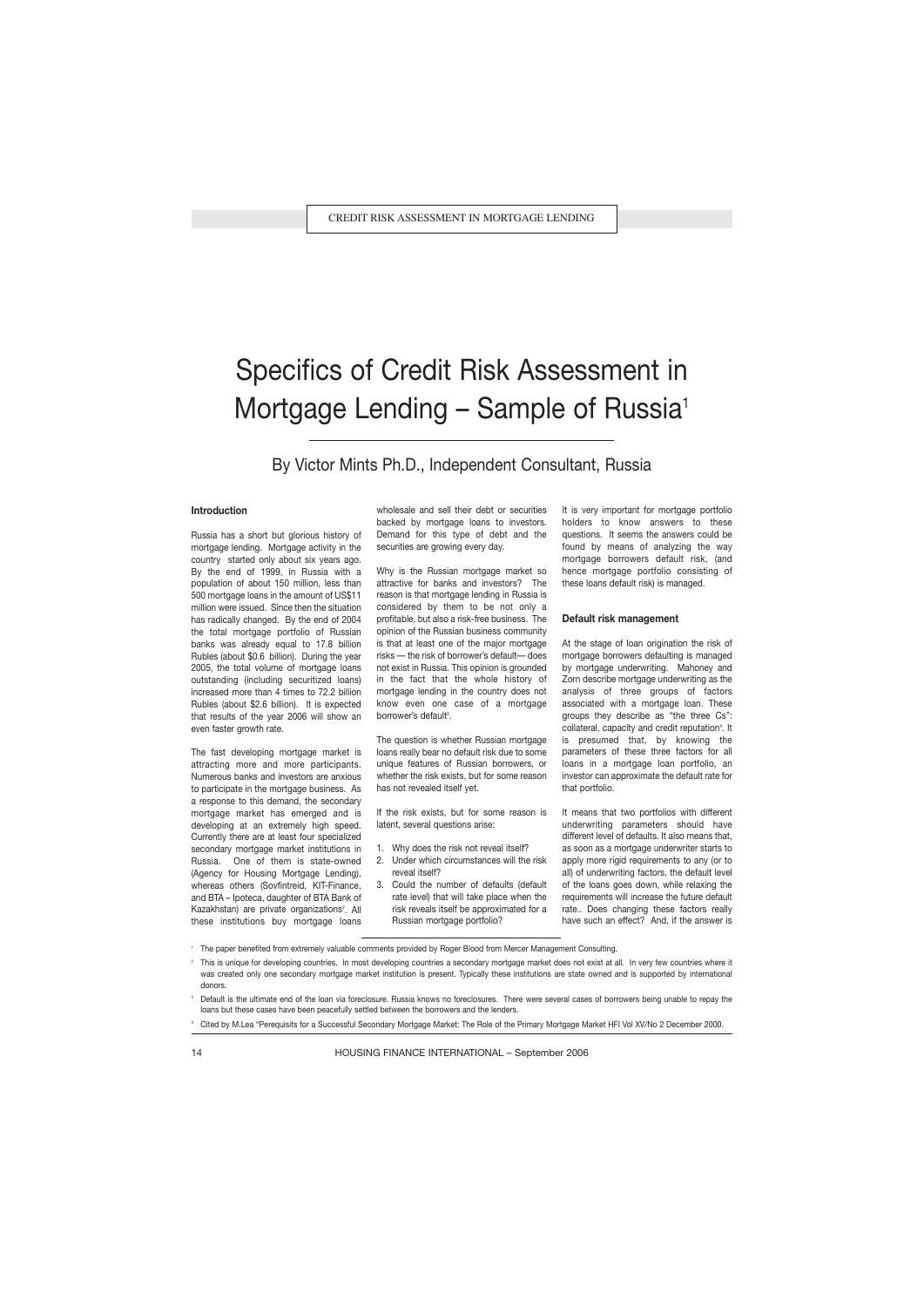yes, could it be that Russia for some reason is an exception to the rule?

*The collateral factor* refers to the ratio between the loan amount and the value of the collateral. In most cases, the property acquired by the borrower is the only collateral for the mortgage loan. This is the reason why collateral factor analysis usually consists of evaluating the loan-to-value ratio (LTV). It has been documented in numerous studies that in developed countries, a strong correlation exists between the LTV ratio of home mortgage loans and the probability of the mortgagor's default. For example, an analysis of loans purchased by Freddie Mac (the Federal Home Loan Mortgage Corporation) between 1985 and 1989 demonstrated that borrowers of loans with LTV of 95-99% were *5 times* more likely to default than the borrowers having loans with LTVs below  $80\%^{5}$ .

If it were the case for Russian mortgage loans as well as for loans from the Freddie Mac portfolio, the relaxing of this collateral factor underwriting requirement (LTV requirement) would increase the default rate of Russian mortgage loans. But the increase did not take place when Russian banks gradually increased the LTV ratios from 70% in 2001 to 90% in 20066. This change has not to this date entailed any default rate growth. So, it appears that this lack of default rate growth demonstrates that Russia's mortgage loan default rate does not correlate with the collateral factor of loan underwriting..

*Capacity* is a borrower's financial ability to repay the loan. Assessment of capacity is the assessment of whether the borrower's income is enough to make regular mortgage payments, and at the same time, to support the borrower's accustomed way of living. Mortgage underwriters assess this factor in large part by evaluating the borrower's monthly housing payments as a share of total household monthly income. This share is called the "front-end ratio" (or payment to income ratio)

Taking into account the fact that a huge number of households have other debt besides just the mortgage loan, mortgage underwriters usually calculate also the ratio between all monthly debt obligations (such as mortgage loan, car payments, consumer loans, etc.) and monthly household income. This underwriting ratio is called the "backend ratio" (or overall debt to the same income ratio).

Mortgage underwriters working in developed countries have no doubt that the capacity of the borrower and the probability of default are strongly correlated. For example, the already mentioned analyses of Freddie Mac's portfolio demonstrate that "borrowers with back-end ratio grater than 36% of their incomes were twice as likely to enter foreclosure as those with ratios below 30%".

The experience of Russian banks so far seems to disprove that such correlation exists at all. Four to five years ago, in most banks the requirement was that front-end ratio should be no more than 30%. Since then the requirement has been gradually relaxed, so that a front-end ratio of 50% now is the most common requirement<sup>7</sup>. The softening of the requirement has not influenced the default ratio of Russian mortgage borrowers at all. It means that default rate of Russian mortgage loans has not been influenced by changes in capacity factor just as it has not been influenced by changes in the collateral factor.

*Credit reputation* refers to the borrower's history of fulfilling his (or her) financial obligations (repaying loans, paying telephone bills, making rental payments, etc). In developed countries this element of underwriting is usually based on data collected and analyzed by credit bureaus. The result of these analyses generally includes a figure ("credit score"), which can

be used in the loan underwriting assessment.

A strong link between the credit score of the borrower and the probability of his (or her) default has been shown in countries with well-developed mortgage markets. It would be intriguing to verify whether the link exists in the Russian mortgage market, but unfortunately this cannot yet be done. In Russia, as in most of the emerging economies, credit bureaus do not yet have adequate information on past credit behavior for the majority of potential borrowers. In fact, most mortgage lenders do not assess credit reputation at all. So, unfortunately, we must exclude credit reputation from the factors we can analyze at this time.

In order to answer the question as to why the relationship between default rate and the parameters of mortgage underwriting cannot be seen in Russia, whereas this relationship so clearly exists in other countries, we must analyze the mechanism of that relationship.

### **Capacity and default rate**

The correlation between "capacity" of a borrower and probability of his default is grounded in the fact that each borrower, during the term of the loan, faces several "personal risks". Among them is unemployment, disability, loss of one of the earners of the household, increase in number of dependents, etc. These potential events have the same effect on the borrower's financial ability to repay the loan as disappearance of a part of the borrower's household income. To simplify the context, we shall further refer to all personal risks as one risk – the risk of disappearance of a portion of the household's income.

In case the disappearing share of income is high, the remaining amount may not be enough to support the way of living the

<sup>5</sup> Cited by M.Lea "Perequisits for a Successful Secondary Mortgage Market: The Role of the Primary Mortgage Market HFI Vol XV/No 2 December 2000

<sup>6</sup> With no credit enhancement.

Back-end ratio normally is not assessed in Russia at all since it is impossible yet to get information about other debt of the borrower besides his mortgage loan. One can guess though that a loan with front-end ratio of 50% can easily have back-end ratio of 70%. The ratio is about two times higher than the maximum ratio taken into account by Freddie Mac, which should signal extremely high probability of defaults.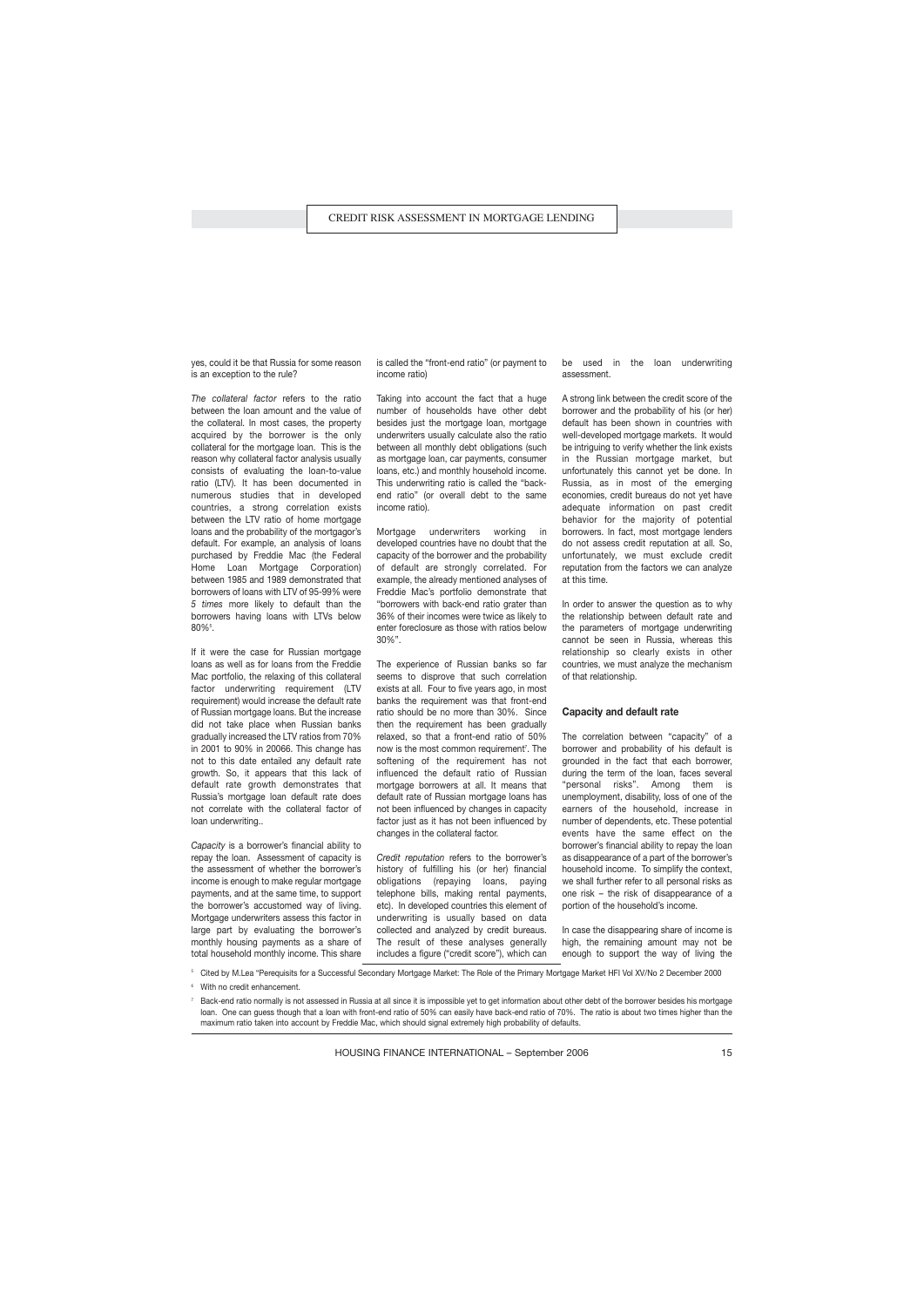borrower has been used to and also to make the required mortgage payments. What can the borrower do in this case? If he is confident that disappearance of the portion of his income is temporary (optimistic borrower), he will continue to make his loan payments. To do that, he will either tap additional sources of money (use his savings, borrow from his friends or from financial institutions, sell some of his belongings, etc) or temporarily reduce his spending to "bare necessities" (food, clothes, transport, utilities, etc), or he will do both.

If the borrower has reason to believe that the portion of his income has disappeared forever or for a substantial period of time (pessimistic borrower), and if the remaining portion is not enough to support his accustomed style of living, he will not borrow money or reduce spending, but, rather, will start looking for a way to free himself from the obligation to make mortgage payments. One of the ways to do that is to default on the mortgage loan.

In this context we are seeing that the probability of default of the borrower whose income for some reason shrinks depends on two factors: (i) the scale of the reduction: the chances that the reduction of income that takes place will make it burdensome (or even impossible) for the borrower to continue making mortgage loan payments and (ii) income expectations: expectations in connection with the borrower's chances to restore (or even to increase) his income level.

The level of influence of factor (i) on the probability of the borrower's default depends on his payment-to-income ratio<sup>8</sup>. It can be explained in the following way: the smaller is the portion of income the borrower retains after making mortgage payments the more chances are that even small-scale reduction of his income will make it impossible for him to support his living and will force him to default. It means that the higher is the portion of income allocated by the borrower for the monthly loan payment (payment-to-income ratio) the



smaller is the reduction of income that may cause default of the borrower ie the higher is the extent to which factor (i) influences the default rate. It can be concluded that the higher the payment-to-income ratio is, the stronger is the influence of factor (i) on probability of default.

At the same time, the influence of the scale of reduction of income (factor i) can be reduced or increased by the income expectations (factor ii). The higher the income expectations level is, the bigger the reduction of income will be necessary to force a borrower to default, because a borrower with a high level of income expectations will easily find the money necessary to compensate for a temporary reduction of income. It means that the higher the income expectation level for the borrower is, the lower is the probability of his default.

If income expectations for the borrower are high because he (or she) is an educated, energetic, young, and friendly person, it is nearly impossible that he will not find a way to borrow money and avoid defaulting on a mortgage loan, even if the scale of reduction is very big. It can be stated that if the income expectations level for particular borrowers are extremely high, the level of default may be independent of the payment-to-income ratio of the borrowers.

The relationship between income expectations (changes in unemployment level and in real wages), payment-to-income ratio and default rate may be demonstrated by the curves shown in figure 1. It can be seen that the default level in general is higher for the borrowers with high paymentto-income ratio than for the borrowers with a low ratio. At the same time, in parallel with the growth of the level of expectation, the default rate becomes less and less dependent upon the ratio. At the extreme, the default rate may become completely independent of the payment-to-income ratio.

Income expectations may be high, not only for well-educated young professionals but for a much wider segment of the workforce. In some cases, income expectations may turn out to be high for practically everybody. A high level of income expectation for everybody is generally associated with the periods of rapid economic growth. During such periods, numerous new jobs are

<sup>&</sup>lt;sup>8</sup> The smaller is the scale (the size) of the reduction of income that may cause the default the stronger is the influence of factor (i).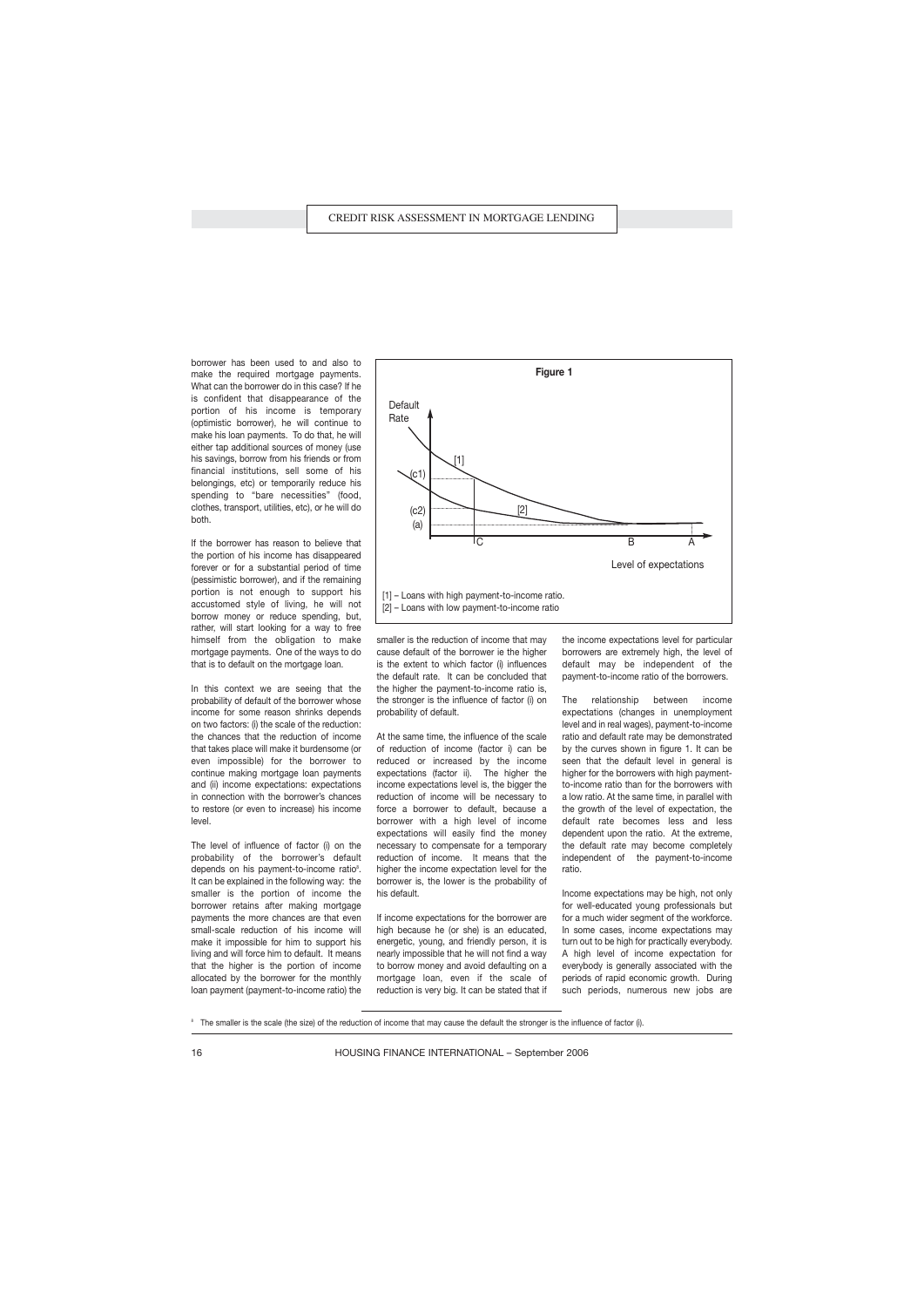|                                | 1998  | 1999 | 2000  | 2001  | 2002  | 2003  | 2004  | 2005  |
|--------------------------------|-------|------|-------|-------|-------|-------|-------|-------|
| Unemployment rate              | 13.2  | 12.6 | 9.8   | 8.9   | 8.6   | 8.0   | 7.8   | 7.7   |
| Average monthly wages (Rubles) | .052  | .523 | 2.223 | 3.240 | 4.360 | 5.499 | 6.739 | 8.530 |
| Ruble/Dollar exchange rate     | 20.65 | 27   | 28.16 | 30.14 | 31.78 | 29.45 | 27.75 | 28.78 |
| Average monthly wages (\$)     | 50.9  | 56.4 | 78.9  | 107.5 | 137.2 | 186.7 | 242.8 | 296.4 |

### **Table 1. Income expectations parameters in Russia**

created and, hence, the unemployment rate is falling, while real wages are increasing<sup>9</sup>. During such periods, mortgage loan underwriters might decide to permit a high payment-to-income ratio for all borrowers, because practically all of them would be able to avoid default in case of a temporary loss of a portion of their income.

It seems that this relationship is a key factor in explaining why the default rate of Russian mortgage loans is not influenced by the "capacity factor" of these loans. Throughout the last eight years, the Russian economy has experienced extremely fast growth. As a result of the growth, the unemployment level has been falling by approximately 9% every year (See Table 1). Average monthly wages increased during the same period by more than eight times in Ruble terms and nearly six times in US Dollar terms.

In this situation, income expectations for all the borrowers have been extremely high. This means that all Russian mortgage loans are currently at the point A of Figure 1. At this point the default level for both curves is the same (point a), ie, mortgage loan portfolios with different payment-to-income ratios have the same (extremely low) default rate.

It is clear, though, that the risk has not disappeared. If the situation starts to change (eg, the unemployment level stops decreasing and real wages stop increasing) the Russian mortgage market will start moving along the curve through the points B, C, etc. Starting from the B-level of income expectations, the risk will gradually begin to reveal itself.

Is it important that the risk will reveal itself in different ways for loans with different payment-to-income ratios (the default level will become different for the two curves, as it is at point C). For the loans with high payment-to-income ratios, the default rate equals c1, while for the loans with low payment-to-income ratios, the default rate level will be much lower and will be equal to  $c2$ 

## **Collateral and the default rate**

The relationship between collateral value and probability of default is well documented but the nature of this relationship is not clear. The fact that this relationship exists means that if two borrowers with the same income and the same amount of monthly loan payments lose the same portion of their income, the one having more expensive property (lower LTV with the same loan) is less likely to default than the owner of the cheaper property. This cannot be explained by differences in borrowers' ability to repay the loan. The ability of the borrower to repay the loan is the same.

The only explanation may be that it is not the ability but the willingness of the borrowers to repay the loans that differs in the case. The difference in "willingness level" may be explained in the following way: In case the borrower faces the situation that he (or she) for some reason has no financial means to continue making mortgage payments (for example if he has lost his job and cannot borrow money), the borrower has two options:

- Option A. He can sell the house and repay the loan.
- Option B. He can default on the loan.

In order to choose the most appropriate option, the borrower assesses how his decision will influence his current financial status and his future status. The major factors he evaluates in connection with both options are presented in table 2.

The borrower that decides to default on the loan has strong advantages. He can live in the mortgaged house and pay neither mortgage payments nor rent till he is evicted<sup>10</sup>. Normally he would have several months until actual eviction takes place<sup>11</sup>.

At the same time, the defaulting borrower ruins his credit reputation and loses an opportunity to keep in his possession the difference between current market price of the house and mortgage debt outstanding (value difference)<sup>12</sup>. After the home of the defaulted borrower is sold (in most cases below the market price), the lender withholds not only the amount of

9 In reality expectations are a more complex matter than just a function of economic growth rate. In some cases they may be high because of recent political changes in spite of current difficulties or may be low due to the memory of recent crises in spite of positive trends in the economy.

<sup>10</sup> The amount of rental payments the borrower would be supposed to pay if he sells his mortgaged home during the period of time equal to foreclosure period – we will call Rentals Accumulated. Rentals Accumulated equals to market rent price multiplied by foreclosure period. Foreclosure period is the period between the day the borrower stopped making mortgage payments and the day of eviction.

<sup>11</sup> In numerous countries foreclosure takes several years or turns out to be impossible.

<sup>12</sup> We are considering that down payment was paid by the borrower's own money (borrowers equity) and hence the whole Value difference is kept by the borrower.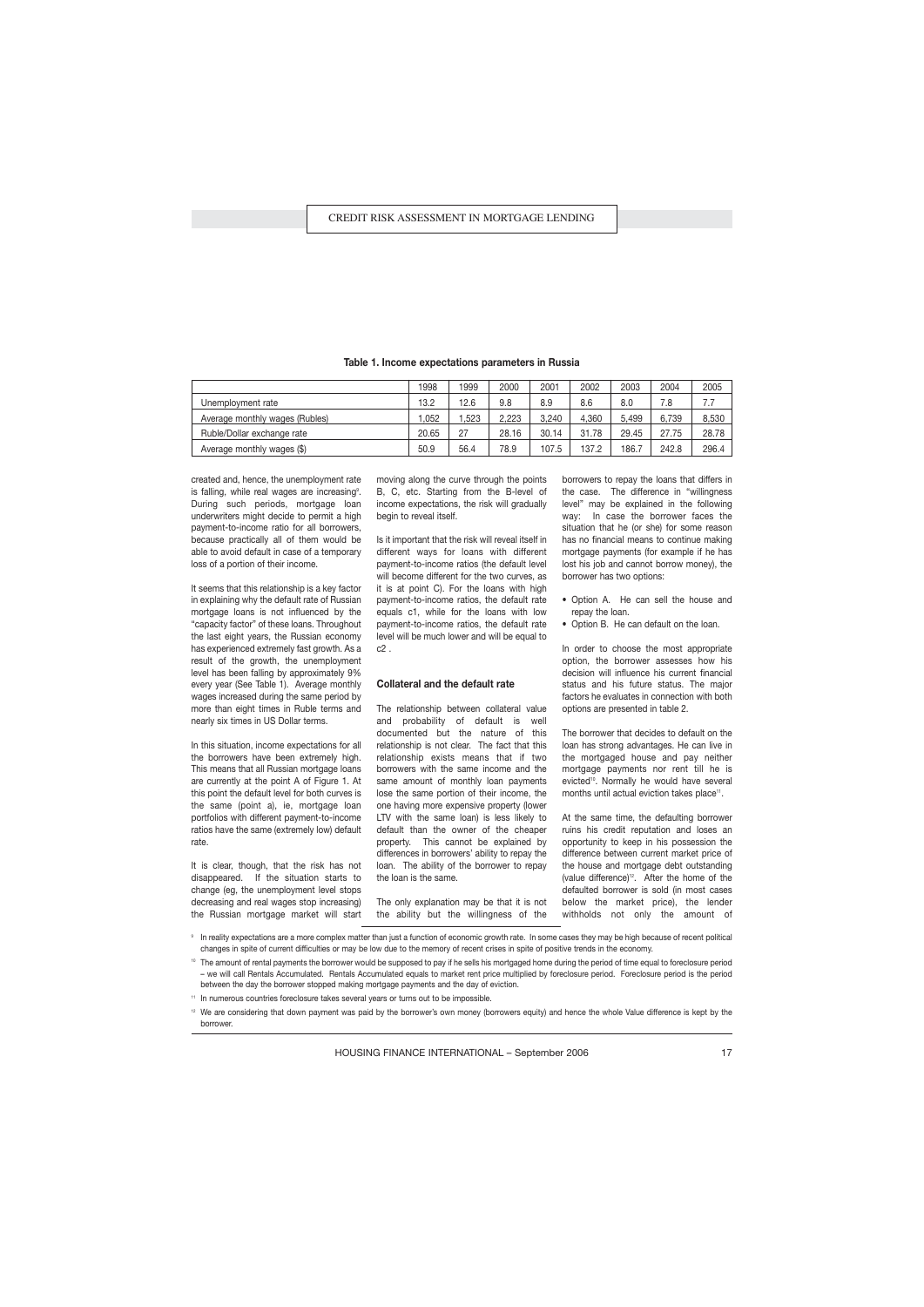|--|--|--|

| Factors                                                                                                             | Option A (Sell the property and repay the loan)                                                   | Option B (Default on the loan).                                                                                                                                          |
|---------------------------------------------------------------------------------------------------------------------|---------------------------------------------------------------------------------------------------|--------------------------------------------------------------------------------------------------------------------------------------------------------------------------|
| The difference between current<br>market price of the house and<br>mortgage debt outstanding (Value<br>difference). | Kept by the borrower (if the funds for the<br>down-payment were not borrowed by the<br>borrower). | To great extent is withheld by the lender in the<br>form of compensation for foreclosure<br>expenses, interest unpaid through the<br>foreclosure period, penalties, etc. |
| Credit history of the borrower.                                                                                     | Remains unscathed.                                                                                | Is ruined.                                                                                                                                                               |
| Home expenses.                                                                                                      | High. Must start paying rent.                                                                     | Negligible. Pays neither rent nor mortgage<br>loan repayment.                                                                                                            |

outstanding debt but also foreclosure expenses, interest unpaid through the foreclosure period, penalties, etc. It means that in most cases where the borrower that has selected Option B and defaulted, he or she receives nothing or close to nothing when the house is resold.

It can be stated that, depending upon what option is selected, the borrower loses either his credit reputation and rentals accumulated or the value difference. It means that, selecting one of the options, the borrower must compare these three factors and decide what makes better sense for him to lose. In order to compare he must somehow assess the value of each of the factors.

It is not easy to predict what value a borrower will attribute to credit reputation (loss thereof). Credit reputation may be extremely valuable for a young family and may not be as valuable for a middle-aged person who has no intention and little chance to find a new job and to apply for a new mortgage loan. It is rather easy, though, to predict how the borrower will assess and compare rentals accumulated and value difference because both are expressed in monetary terms.

Of course, no borrower compares the value difference and rentals accumulated using a calculator, but nevertheless, some kind of calculation goes through his mind. The question he must answer to himself comparing the values is: "If I sell the house and repay the loan will I receive enough cash to provide my family with a rental home for a substantial period of time?" If the answer is: "Definitely not!" the chances that the borrower will decide to default are rather high.

Value difference is directly related to current LTV. Current LTV is the LTV at the moment the borrower losses the ability to repay the loan.<sup>13</sup> It is clear that the higher Current LTV is (and hence the lower value difference is), the greater is the chance that the borrower will decide to default.

The break-even point is reached when the value difference becomes equal to the rentals accumulated. If the Current LTV makes the value difference higher than the rentals accumulated, the borrower will probably decide to sell the property and repay the loan. It does not mean that the borrower will inevitably do it. The borrower's behavior is not always rational. Some of them may not sell the house and resettle due to psychological factors such as unwillingness to move or indecision, but the probability that default will not take place is very high in the case.

On the contrary if the current LTV makes the value difference lower than the rentals accumulated, the borrower will have a strong inclination to default. Whether he

does it or not will depend on how much he values his credit reputation.

For example, if the rental cost per year were to be approximately 20% of the price of the house, and if the average default period were equal to one year, the break-even point for current LTV would equal 80%. This means that it is not rational for the borrower to default on the loan if current LTV is lower than 80%. On the contrary, if the current LTV is higher than 80%, the probability of the borrowers defaulting is high<sup>14</sup>. It may be said that the key factor defining probability of default is the LTV at the moment the borrower loses his ability to repay the loan (current LTV).

Current LTV is different from the LTV at the moment of underwriting (original LTV). Throughout the life of the loan, LTV is constantly changing due to two factors. The first factor is change (typically reduction) of mortgage amount outstanding; and second, changes in the market value of the mortgaged house<sup>15</sup>.

If self-amortizing mortgages are used (the most common type of mortgage loan), the debt outstanding amount is constantly reducing through the life of the loan. The amount of monthly reduction increases each month through the whole life of the loan. It is clear that "old loans" tend to have lower current LTVs than "young loans". Since the mortgage business has started in

<sup>13</sup> Value difference can be calculated as Market price of the house multiplied by (100% - LTV).

<sup>14</sup> We are not taking into account taxation, transaction costs and several other expenses.

<sup>&</sup>lt;sup>15</sup> We will not take into account amortization though if rapidly deteriorating construction materials are used, amortization should be taken into account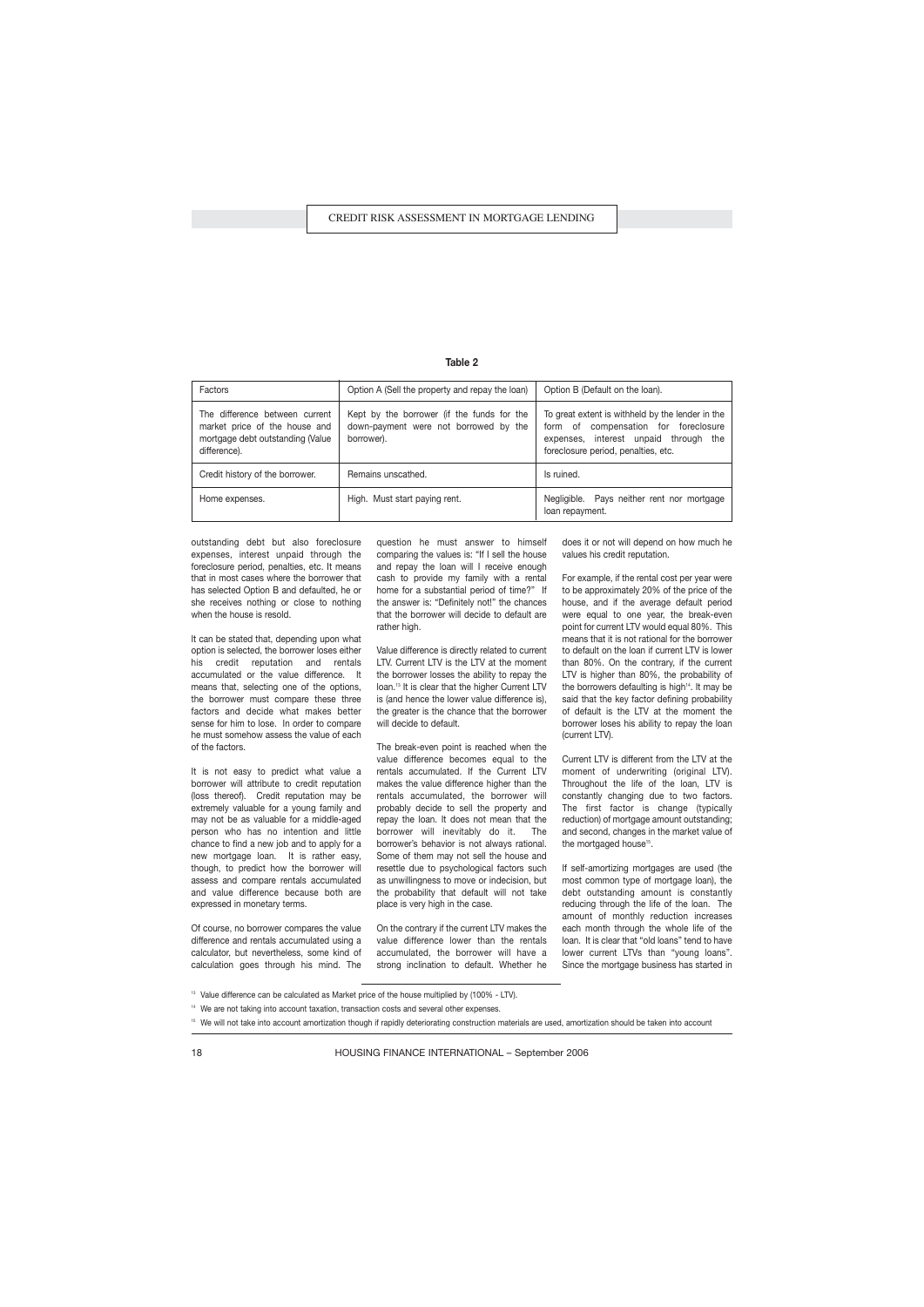Russia only recently, the total mortgage portfolio in the country consists of loans of comparatively young age. Due to the young ages of the loans, their current LTVs should be comparatively high, which could signal a rather high level of future defaults. Since the default level to date is low, it seems clear that in Russia (as well as in several other countries with real estate booms), the current LTV level is being driven mostly by home price growth.

The nature of this influence is the following: If the housing market goes up, the value of mortgaged property is increasing and, therefore, current LTV is reducing<sup>16</sup>. The higher is the increase in housing prices, the faster current LTV is reducing and, hence, the faster value difference is growing. This means that the faster the increase in housing prices is, the faster current LTV reaches a break-even point, and the faster it becomes unreasonable (and hence improbable) for the borrower to default on the mortgage loan instead of selling the property and repaying the loan.

From the above, we are seeing that the probability of default is strongly driven by the speed with which house price growth pushes current LTV to the level below the break-even point<sup>17</sup>.

In the case of extremely fast home price growth, the loans issued with high original LTV (above break-even-point level) may turn out to become loans with low current LTV (below break-even-point) in a very short period of time. This period may be much shorter, even, than a typical foreclosure period. In this situation, for the borrowers on loans with original LTVs above the breakeven-point, default can become as improbable as for the borrowers on loans



with original LTVs below the break-evenpoint.

This means that, if real estate prices are growing at an extremely high speed, the probability of default can decrease to the point where it becomes effectively independent of the original LTV and hence independent of the collateral factor of mortgage underwriting.

The correlation between home price growth and the default rate for mortgage loans with different LTVs is demonstrated in Figure 2.

The recent situation in Russia may be used to illustrate this point. At present, Russia is experiencing a great real estate boom. Changes in average home price per square meter in Moscow are presented on table 3. It is easy to see that in less than a year and a half, home prices in Moscow increased more than 1.5 times (from \$1800 per square meter to \$3050 per square mater). On average, home prices have increased by 3.5% every month.

As it is demonstrated in table 4 this rate of home price growth only in three months after loan issuance turns the loan with original LTV of 90%, into the loan with current LTV below 80%, and in a bit more than half a year the LTV of the loan becomes close to 70%!<sup>18</sup>

If we consider that in Russia the break-even point for the current LTV is equal to 80%, we can conclude that all loans with original LTVs below 90% reach break-even level in less than four months<sup>19</sup>. This means that even the borrowers who received loans with LTVs of 90% and started experiencing

#### **Table 3. House prices in Moscow**

| Jate                         | 2005      | 2005        | 2006       | 2006  |
|------------------------------|-----------|-------------|------------|-------|
|                              | uai       | ، ، ، ،     | Jar.       | `or⊪. |
| square meter<br>oer<br>'rice | 800<br>Œ. | .900<br>۰D. | .300<br>ءα | 151   |

- <sup>16</sup> Decline in market prices influences current LTV in right the opposite way.
- <sup>17</sup> Of course, the break-even point is also not fixed but is gradually changing in parallel with renal price changes. The break-even point may also be changed if new legislation reducing or increasing average foreclosure period is applied.
- <sup>18</sup> Calculations were conducted based on the following presumptions: loan term 20 years, interest rate 12%.
- <sup>19</sup> Loans with the original LTV equal (and lower than) 80 % are at break-even point already at the moment of issuance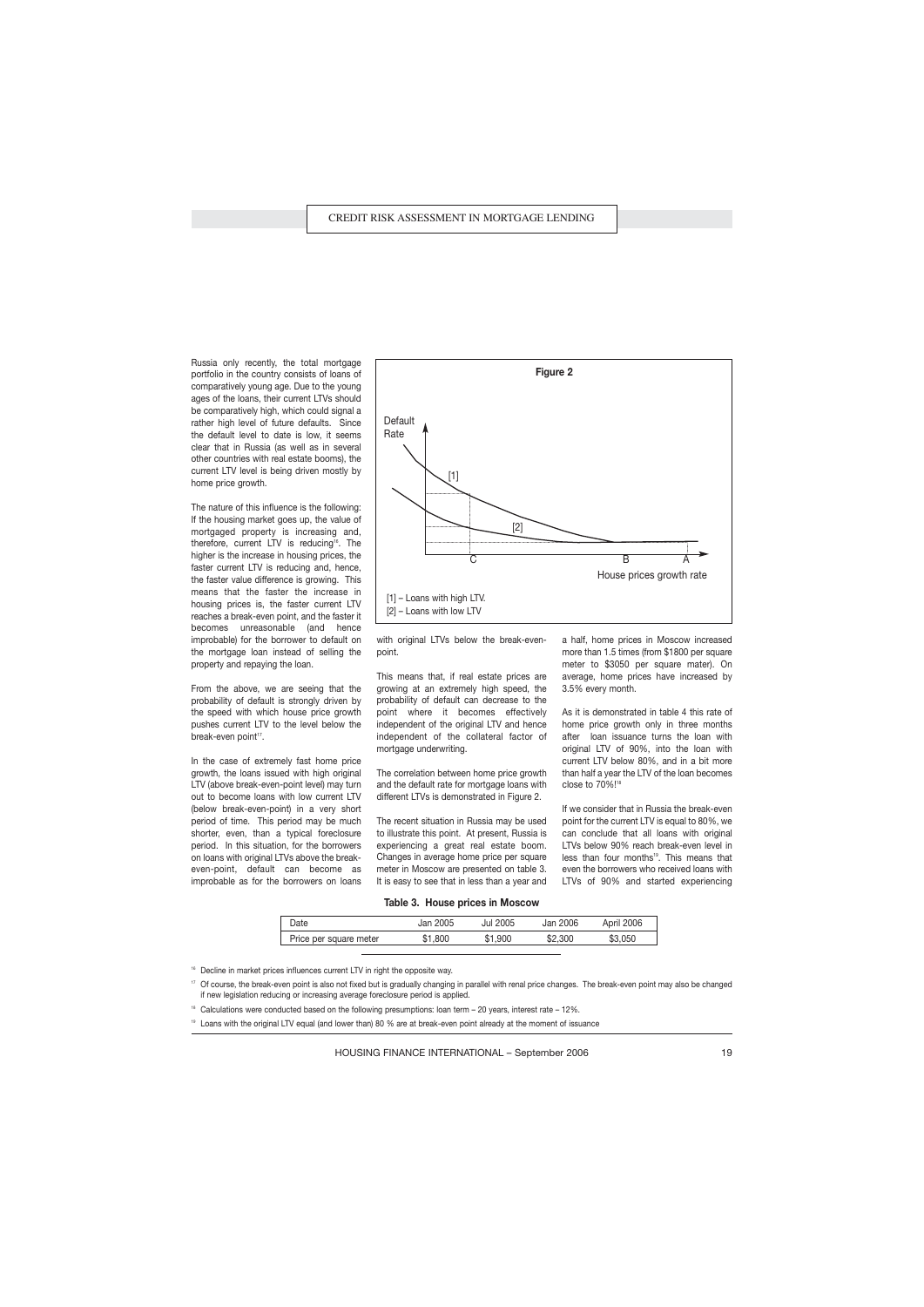| Month from the issue date      |      |      | c    |      |       |       |      |       |       |       |       |       | $\overline{1}$ |
|--------------------------------|------|------|------|------|-------|-------|------|-------|-------|-------|-------|-------|----------------|
| Market home price (\$)         | .800 | .860 | .923 | .987 | 2.054 | 2.122 | .194 | 2.267 | 2.343 | 2.422 | 2.503 | 2.587 | 2.673          |
| Mortgage debt outstanding (\$) | .620 | .618 | .617 | .615 | .613  | .612  | .610 | .608  | .606  | .605  | .603  | .601  | .599           |
| Current LTV                    | 90%  | 87%  | 84%  | 81%  | 79%   | 76%   | 73%  | 71%   | 69%   | 66%   | 64%   | 62%   | 60%            |

**Conclusion**

importance<sup>20</sup>.

It is clear that the currently low rate of mortgage defaults in Russia is explained not by the unique nature of Russian borrowers, but by variety of other factors among which such macroeconomic parameters as income expectations and house prices growth rate seems to be of major

**Table 4. Changes of Current LTV (Sample of 1 square meter house bought on January 2005).**

difficulties with mortgage payments very soon after receiving the loans will have no inclination to default on the loans.

The Russian housing and mortgage market currently is at the point A in Figure 2. At this point, the default level for the both curves is the same, ie, it is not related to the original LTV. It is clear, though, that if the situation starts to change (real estate price growth slows down or even declines), the Russian mortgage market will move to the point B and later to the point C. At this point, the default level will be different for the two curves. The loans with original LTVs above 90% will not reach break-even-point for a substantial period of time, while loans with LTVs below 80% will be already below that point. This means that the probability of defaults for loans with original LTVs above 90% will be much higher than for loans with original LTVs below 80%.



**Figure 3**

20 Among other factors are: owner-occupation of practically all mortgaged property; high educational level of the borrowers (several heads of underwriting departments interviewed by the author have not been able to remember even one mortgage borrower to be a manual worker), etc.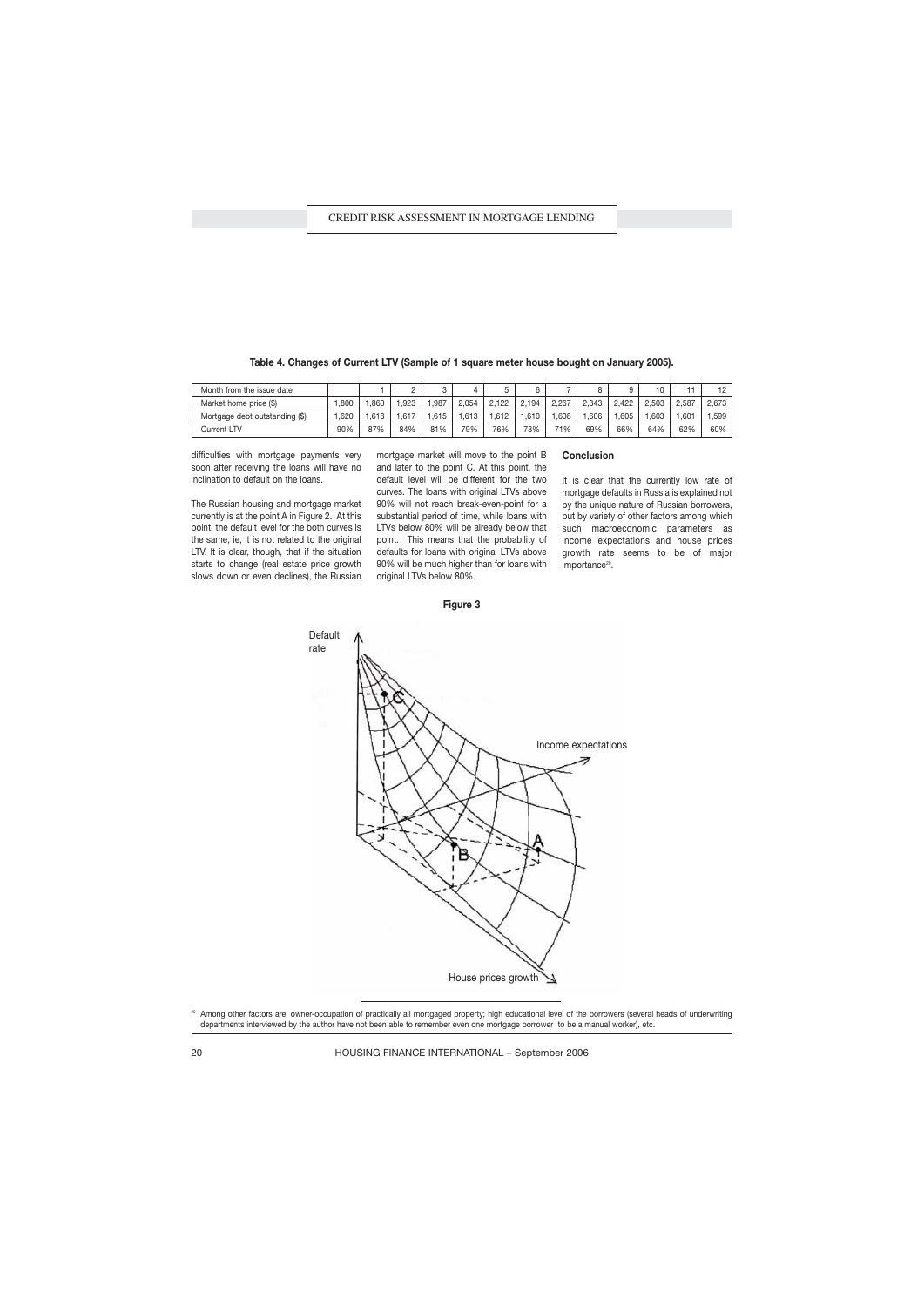The relation between default rate and these two parameters may be visualized with the help of Figure 3. (The Figure has only one curve, while actually it should have an unlimited number of curves each associated with a particular LTV and a particular payment-to-income ratio).

Figure 3 can help to find answers to the questions posed at the beginning of this paper. The default risk does not reveal itself because currently Russia is at the point A of Figure 3 where both income expectations and house prices growth rate are at extremely high levels. This level of the parameters makes default rate very low for all mortgage loans, whatever the original LTV and payment-to-income ratio of these loans may be.

The default risk will start to reveal itself when one of these parameters - or both of them - starts to go down. In parallel with these changes, the probability of default will start to rise.

For example, as shown in Figure 3, if income expectations go down, while house prices growth remains unchanged, the system will move to the point B and level of default will increase from a-level to b-level. If both income expectations and house prices growth rate go down the system will move to the point C where the level of default will increase to the much higher clevel.

If therefore mortgage lenders and investors take into account (based upon analysis of macroeconomic indicators) future trends in income expectations and real estate prices, they would be able to better predict the future default rate of their portfolios.

The most important conclusion that can be made, based on analysis of the specifics of the current Russian market, is that mortgage portfolio holders in Russia, as well as in other countries, should not rely on information about the current default rate of their portfolios when assessing the future behavior of the portfolio. Instead, portfolio

holders should take into account trends of macroeconomic changes and calculate future default rates associated with these expected changes.

The lack of understanding of the fact that the default rate level is not a fixed parameter of the portfolio, but rather a dynamically changing parameter (influenced by macroeconomic environment) may cause a serious under-valuation of the risk.

The consequences of under- valuation of any housing finance risks (including risk of default) may prove to be extremely dangerous, not only for mortgage portfolio holders but also for the economy as a whole It must be stressed (though it is not the subject of the paper) that not only the risk of borrower's default but several other important mortgage risks (cash-flow risk, currency risk, agency risk, etc.) are neglected by most mortgage lenders and investors in Russia which aggravates the situation considerably.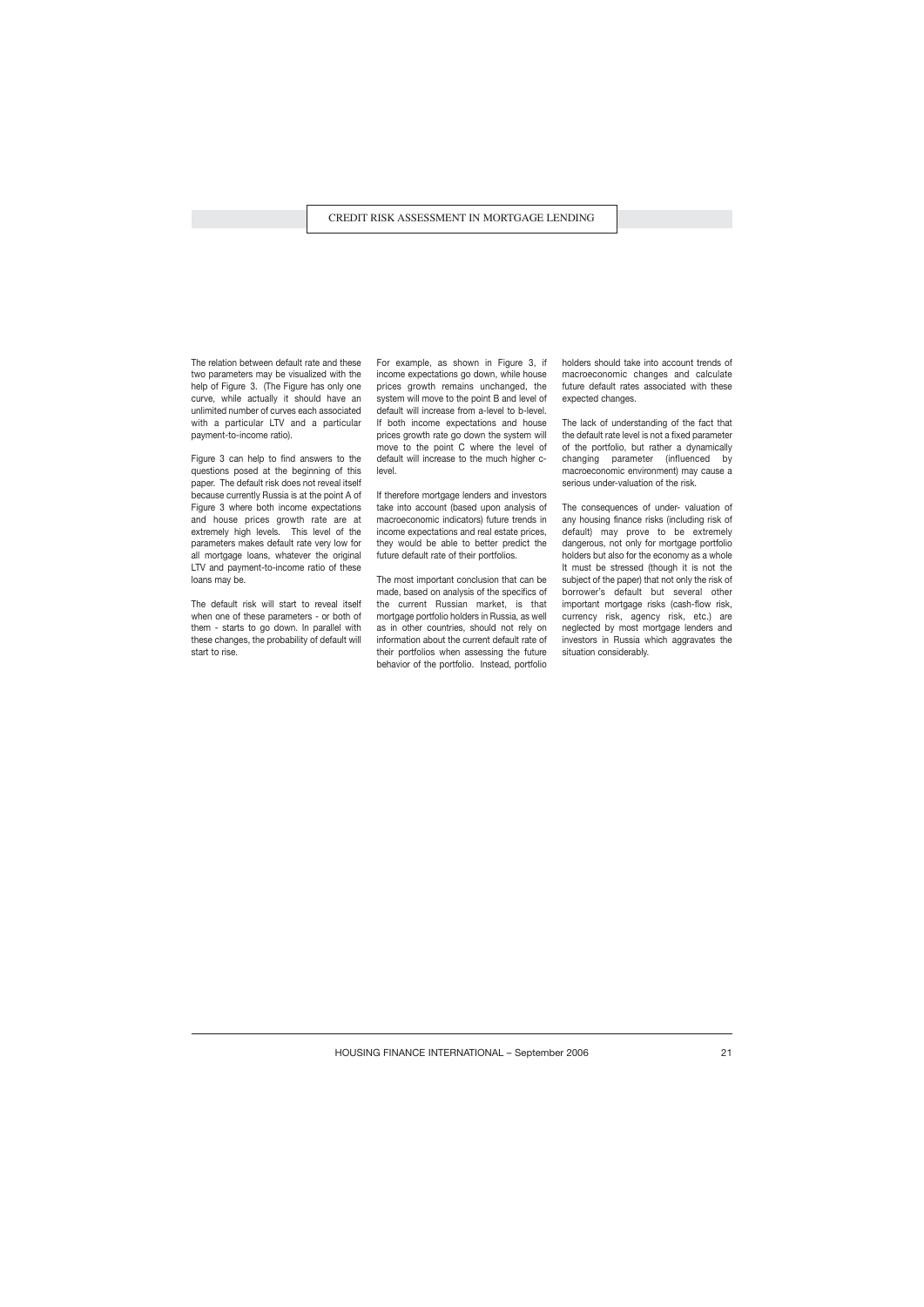# Kyrgyzstan's "Squatter Communities" and the Potential of Housing Micro Finance to Support Upgrading<sup>1</sup>

By Raymond J. Struyk, Chief of Party of the Egypt Financial Services Project<sup>2</sup> Friedemann Roy, Senior Project Manager, Bankakadamie International

In recent years Kyrgyzstan's economy has shown solid growth after the very difficult years following Russia's 1998 financial crisis. This solid record was broken in 2005 as a result of the March "Tulip Revolution." As shown in Table 1, growth is expected to return in 2006 but this will depend on continued political stability.

Despite the generally good growth during 2000-2004, the country remains poor, with a per capita GDP of only about \$400 in 2004; in 2000, 52 percent of the population lived below the poverty line.<sup>3</sup> The Kyrgyz Republic remains substantially rural in character with 65 percent of its 5.1 million population still living in the countryside. In 2003, agriculture and forestry accounted for 52 percent of employment.<sup>4</sup>

The shuttering of plants and the disappearance of other work opportunities during the transition in smaller cities and in the countryside produced a major wave of migration to Bishkek (the capital) and, to a lesser extent, Osh. These migrants created new "marginal rings" or novostroika, ie, occupancy of completely unserviced sites, around the destination cities. Around Bishkek, some 42 communities have been established, with a total population of about 250,000.

This article focuses on these new areas and the role that market rate housing finance can play in improving living conditions in them. We argue that this is a prime opportunity for housing micro finance to play a significant role. Such lending has begun but could be sharply expanded.

### **The Novostroika and Government Policies**

Beginning in 1989, even before the collapse of the Soviet Union, these settlements were created by occupancy of completely unserviced land. Locally, such actions are called "invasions." But the term is something of a misnomer. The current reality is that households wanting a land plot in a new area (have to) apply to the government of the municipal raion (district) where the land sought is located. This procedure was created to accommodate those wanting to move to the major cities but without the means to purchase or rent a dwelling. Qualifying for a plot is demanding. Among the requirements in principle is that the household demonstrate that it has had at least one employed member for three

|  | Table 1. Macro-economic Indicators, 2000-2005 |  |  |
|--|-----------------------------------------------|--|--|
|--|-----------------------------------------------|--|--|

| <b>Indicator</b>    | 2000 | 2001     | 2002       | 2003    | 2004       | 2005   | 2006a |
|---------------------|------|----------|------------|---------|------------|--------|-------|
| GDP growth rate (%) | 5.4  | 52<br>.ა |            | v       | -          | $-0.6$ | ว.บ   |
| Inflation rate (%)  | 18.7 | 6.9      | <u>.</u> . | C<br>ပ. | o c<br>۵.۵ | 4.9    | ، ب   |

a. Projected

*Source: IMF.*

<sup>1</sup> This article is based on work for the project, Pre-Feasibility Study for Housing Finance in the Kyrgyz Republic, done for KfW under contract in 2006. Positions expressed are those of the authors and not necessarily those of KfW, the Urban Institute or Bankakadamie International

The project is being executed for USAID by Chemonics International. When Mr. Struyk worked on this article, he was a Senior Fellow at the Urban Institute in Washington DC

<sup>3</sup> World Bank web site, Kyrgyz Republic Data Profile, as of January 2006.

<sup>4</sup> Economic Intelligence Unit, *Country Profile 2005: Kyrgyz Republic*, p.40.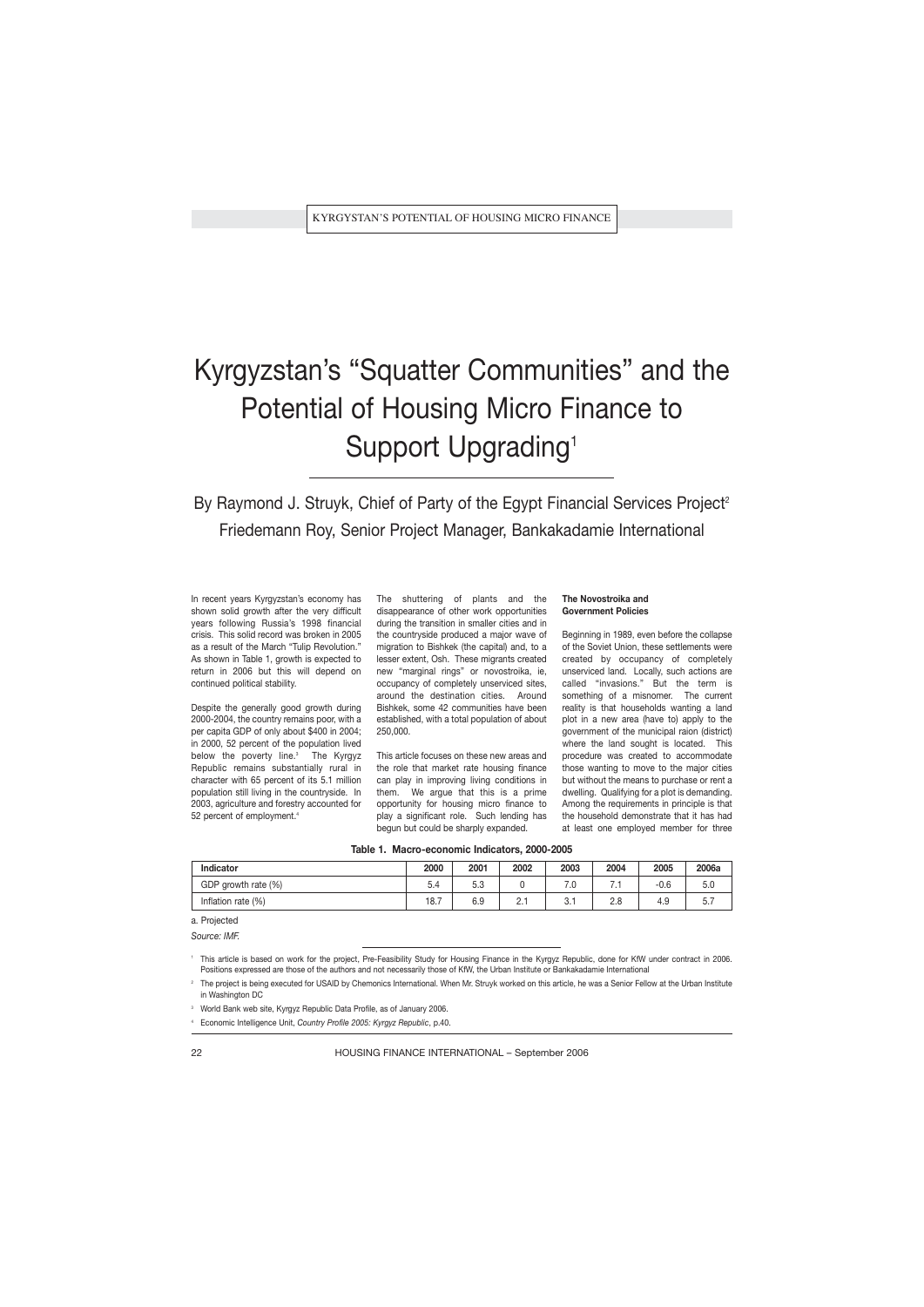years, someone is currently employed, and the household does not own a dwelling in the city. The raions have prepared the layouts of the novostroika areas and allocated the plots to those on the approved waiting list. Land rights come with the allocation, which the household can then register quite inexpensively.

The land allocated by the raions has all been publicly owned. In Bishkek, land, mostly from collective farms, has been transferred to municipality by a series of Government Resolutions. No private land has been taken. When households have claimed private plots, municipal officials have required them to give it up. In 2006 the Government decided that it would not allocate additional land to the municipality and that further novostroika around Bishkek would be in the Chui Oblast.

The plans developed by the raions have generally been enforced. Road rights-ofway are generous and residential lot sizes large—500 to 600 sq.m. is typical. Hence, these are low-density areas in contrast to the extremely high-density jumbled invaded areas of Asia and Latin America. The settlements' locations differ sharply in their quality, with some being in areas subject to frequently flooding or other hazards.

The municipality has responsibility for

providing infrastructure services, including roads, water, electricity, schools, and polyclinics. Since 1996 these investments have been partially financed by the Republic budget. In 2005, the agency responsible (OGUKS) had a budget of Som 162 million of which Som 104 million came from the Republican budget.

In oldest novostroika areas roads have been paved, electricity provided, schools built, and water pipes laid, although water-borne sanitation is not present. But the municipality is constrained by low budget resources and areas already 5-6 years old have only electricity installed. Transportation everywhere is provided by private vans that operate on municipally approved routes. In short, the municipality has the responsibility for providing these services but is able to finance only a small part of the needed investment.

Some squatters brought doors, windows, and other elements from their former units to use in constructing new units that begin really as shacks. Generally, the development of dwellings units has followed the classic model of incremental construction. Initially, a small unit is often constructed of mud bricks and a roof of durable materials. It is then improved and expanded over time. In the oldest novostroika areas most dwellings are now

constructed of durable materials, although a large proportion are not fully completed.

Experience in developing countries has fully demonstrated the complexity of defining and implementing a successful approach to upgrading squatter areas or marginal housing rings. Only a few countries have succeeded in organizing initial land occupancy by the "invaders" so that it is orderly, thereby greatly facilitating the eventual provision of basic infrastructure.<sup>5</sup> In this context, Kyrgyzstan's record is impressive.

#### **Housing Finance**<sup>6</sup>

After independence in 1991, a two-tier banking system was implemented in Kyrgyzstan. Supervision is executed by the National Bank of Kyrgyzstan (NBKR). As shown by the figures in Table 2, the banking systems in the countries in the so-called CIS-7 region are quite underdeveloped overall, even compared with the Baltics and Central Eastern Europe; and Kyrgyzstan fits this pattern.

There are 19 commercial banks and 319 credit unions operating throughout the country. In addition, there are 103 micro credit institutions, with Finca and Bai Tushum being the largest operating in urban areas.<sup>10</sup> They offer a mixture of crop, livestock, agro-processing, trade and

| <b>Country Group</b> | M2/GDP | <b>Bank assets/GDP</b> | Deposits/GDP |
|----------------------|--------|------------------------|--------------|
| CIS-7                | 13.8   | 18.3                   | 10.7         |
| SEE <sup>8</sup>     | 35.4   | 45.5                   | 23.5         |
| $CEE+B9$             | 49.3   | 74.4                   | 47.9         |

**Table 2. Indicators of Financial Debt in Selected Countries, 2002**<sup>7</sup>

<sup>5</sup> For a good discussion of the components of a comprehensive upgrading program, see L. Antolihao and B. van Horen, "Building Institutional Capacity for the Upgrading of Barangay Commonwealth in Metro Manila," Housing Studies, vol. 20, no.6, 2005, pp. 873-96. Indonesia is an example of a country where informal land development has been regularized. See Chapter 4 in R. Struyk, M. Hoffman, and H. Katsura, The Market for Shelter in Indonesia Cities (Washington, DC: Urban Institute Press, 1990).

6 In places this section draws upon, IFC, "Kyrgyzstan Housing Finance Gap Analysis," draft February 27, 2006, which will be one part of a larger report on mortgage lending in Central Asia.

- <sup>7</sup> Source: World Bank, World Development Indicators, 2004, Table 5.5.
- <sup>8</sup> Albania, Bosnia and Herzegovina, Bulgaria, Yugoslavia, Macedonia, Romania
- <sup>9</sup> Central and Eastern Europe and the Baltic States: Croatia, Czech Republic, Hungary, Poland, Slovakia, Estonia, Latvia, and Lithuania.
- 10 See International Business Council, "Priority Recommendations to Improve the Kyrgyz Business Environment," summer 2005.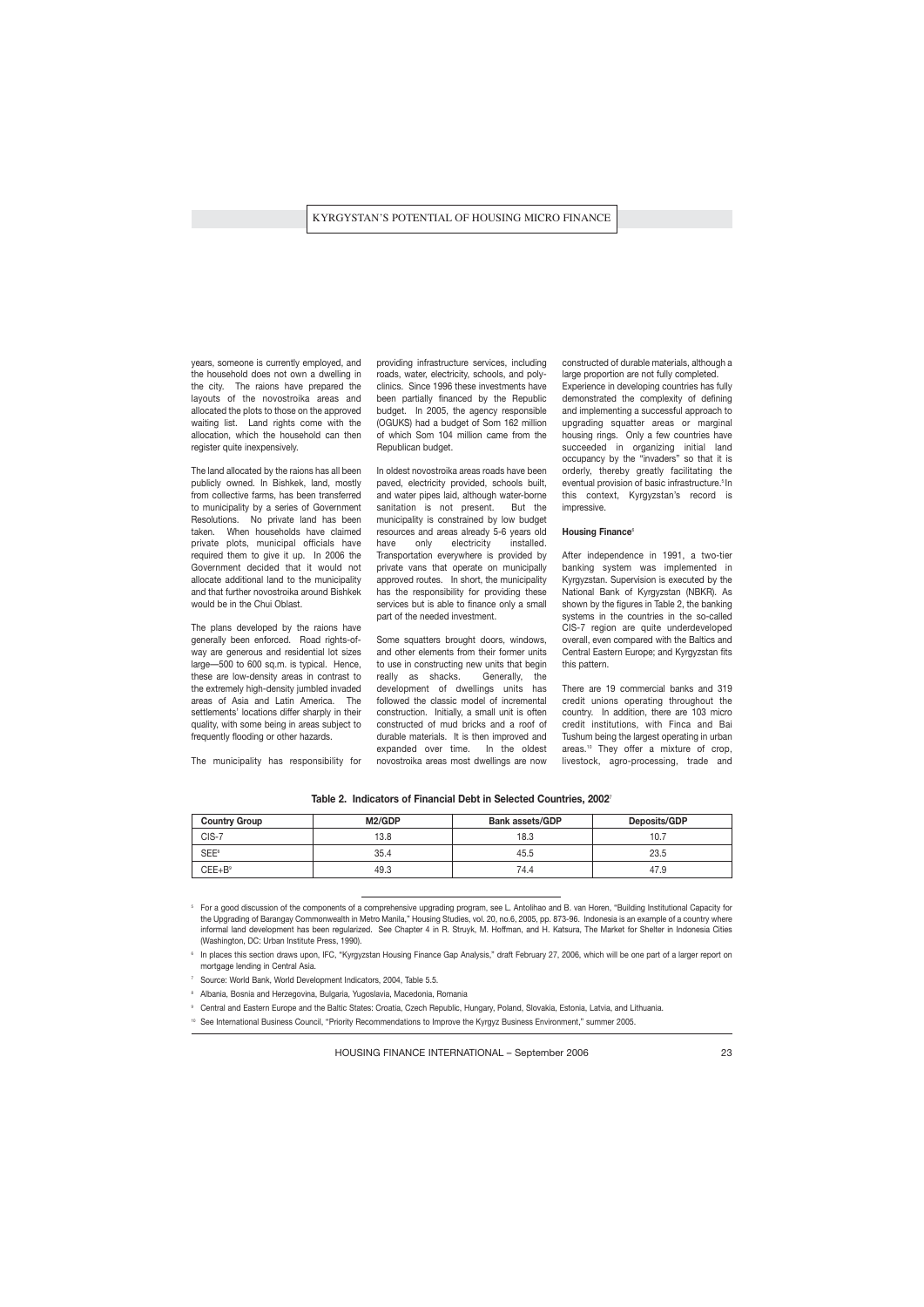|                         | <b>Minimum</b><br>down<br>payment (%) | Annual<br>interest rate<br>(\$) | <b>Annual</b><br>interest rate<br>(Som) | <b>Term</b><br>(years) | Prepayment<br>penalties? |
|-------------------------|---------------------------------------|---------------------------------|-----------------------------------------|------------------------|--------------------------|
| Energobank              | 30                                    | 20                              | 20                                      | 5                      | Yes                      |
| Kyrgyz Credit           | 50                                    | 24                              | 24                                      | 3                      | <b>No</b>                |
| Halyk Bank KYG          | 40                                    | 16                              | 16                                      |                        | Yes                      |
| Demir Kyrgyz Int'l Bank | 30                                    | 20                              | N/A                                     | 3                      | Yes                      |
| <b>IneximBank</b>       | 30                                    | 20                              | 24                                      | 5                      | No                       |
| Bai Tushuma             | 40                                    | N/A                             | 24                                      | 5                      | Yes                      |

| 3. Home Purchase Mortgage Product Examples at the End of 2005 |  |  |  |
|---------------------------------------------------------------|--|--|--|
|                                                               |  |  |  |

a. Micro finance company

Source: IFC report, op. cit., with authors' additions.

mortgage loan products aimed primarily at the micro and SME markets. Combined lending amounted to \$19 mln. at the end of 2005.<sup>11</sup> The Kyrgyz Agricultural Finance Corporation (KAFC) also belongs to this group, which has been extending micro loans to farmers with World Bank financing.<sup>12</sup>

The banking system has experienced substantial growth in the past two years. Commercial banks' assets almost doubled over 2003-2005. Importantly, deposits from individuals rose by 86 percent over the same period. Despite the banks' growth, competition has not been sufficient to narrow sharply the spread between loan and deposit rates. They stand at 12-14 percentage points, in part because limited lending opportunities means that banks' costs are being amortized over a relatively small base.

In the context of banks' high liquidity, the demand for mortgage loans over the past years has been readily embraced by lenders. Mortgage lending increased sharply since 2002 when it really began, reaching Som 540 million (\$13 million) in outstanding loans at the end of 2005. Yearon-year growth in outstanding loan balances was: 2002-2003, 372 percent; 2003-2004, 230 percent; and 2004-2005, 90 percent. At the end of 2005, mortgage loans accounted for 2.4 percent of bank assets and 7.0 percent of outstanding loans.<sup>13</sup> These figures give the upper limit to the development of mortgage lending for home purchase and improvements because the National Bank does not collect separate information on residential loans. But even including loans for other purposes secured by property, compared even to the countries of Eastern Europe, mortgage volume is very small. For example, the stock of mortgage loans is the equivalent of 0.4 percent of GDP in Kyrgyzstan, compared with 5 percent for the Czech Republic and Poland.

By March 2006, 17 of 19 commercial banks with full banking licenses were originating mortgages. Some non bank financial institutions are also originating mortgages for significantly lower loan amounts. One example is the Bai Tushum micro finance company, where home purchase mortgages in Bishkek average about \$10,000 and home improvement loans about \$5,000. A few of the country's 300+ credit unions have recently begun making mortgage loans.

**Mortgage products.** As shown in Table 3, interest rates are high and lending terms short. Average loan amounts are about \$15,000 according to the IFC, although there appears to be considerable variation among banks.<sup>14</sup> Many lenders impose prepayment penalties, but these seem mostly to apply only to the first year or two of the loan term. Maximum payment-toincome ratios are hard to define because the presence of substantial income that goes underreported or unreported to avoid taxes. Trying to determine true borrower income is a major challenge to loan underwriting. Banks interviewed reported using very high standards for the maximum share of monthly income for the mortgage payment as a percentage of net income (PTI), ie, 50 percent and even higher. Loans are fixed rate, self-amortizing. Most banks require property insurance but life insurance is viewed as excessively expensive. It is common practice to charge a 1 percent origination fee.

Under these conditions, only a small share of Kyrgyz households is able to take a mortgage loan for home purchase. The affordability problem associated with the short loan term and high interest rates is

<sup>12</sup> It will remain a non-bank institution until its privatisation which is expected to be completed by end-2006. See IMF, "Kyrgyz Republic: First Review under the three year Arrangement under the Poverty Reduction and Growth Facility – Staff Report", November 2004, page 15.

<sup>13</sup> Data provided by the National Bank of the Kyrgyz Republic.

<sup>15</sup> The high charges create strong incentives for collusion between the buyer and seller to understate the sales price.

<sup>&</sup>lt;sup>11</sup> See Demir Kyrgyz International Bank, Annual Report 2004, page 5.

<sup>14</sup> One bank with whom the team met stated an average mortgage loan amount of \$30,000 to \$35,000.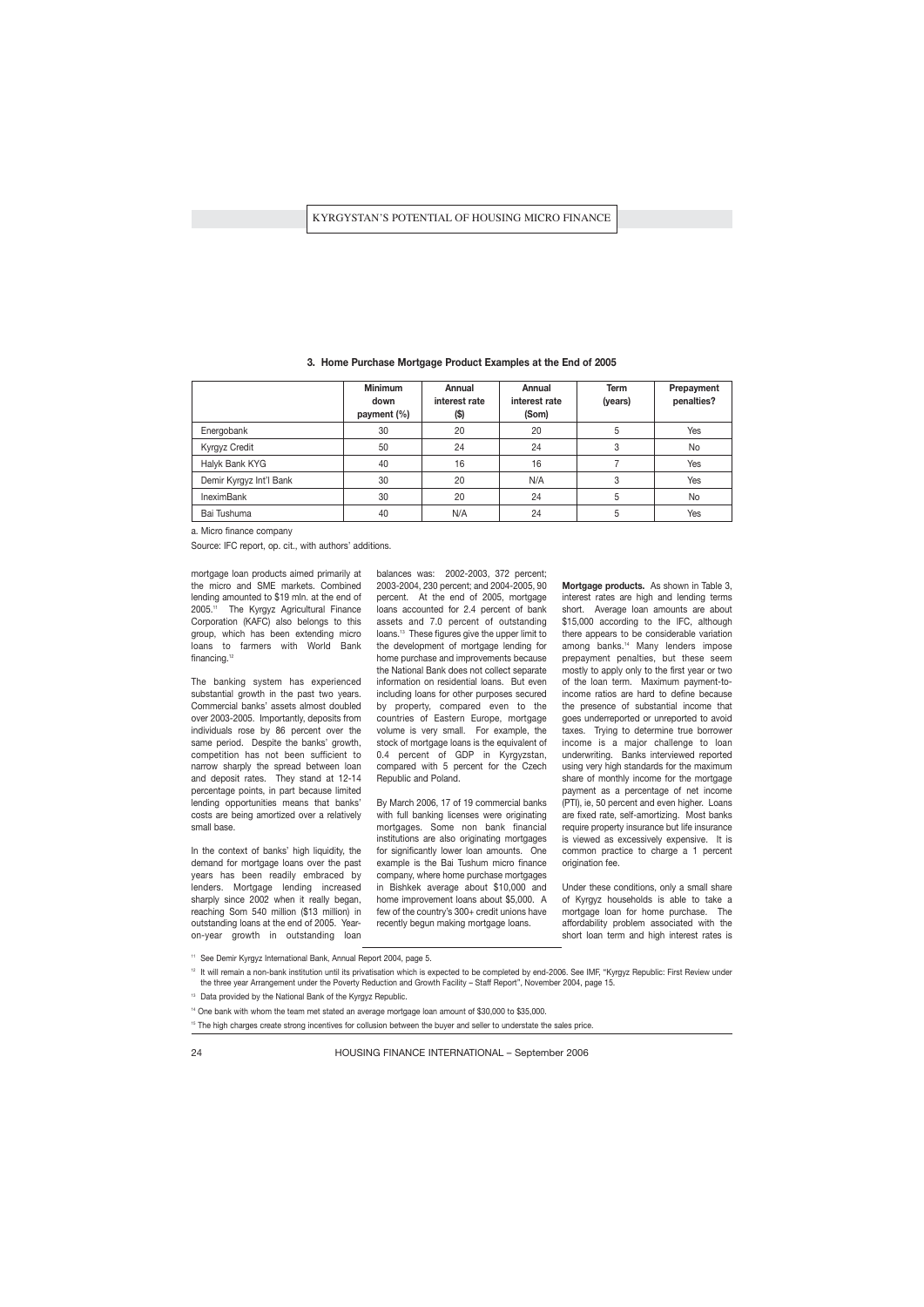worsened by the extremely high tax on property sales (5 percent).<sup>15</sup>

All banks and the Non Bank Financial Institutions interviewed stated that they made home improvement loans as well and in all cases these are also secured by a mortgage on the property. Lending terms vary. At some banks the loan term (up to 5 years) and interest rate are the same as for home purchase loans. But at others the loan term is a short as one year, and both interest rates and loan origination fees are higher.16

**Risks in mortgage lending.** The two major risks associated with mortgage lending are credit and interest rate risk. Liquidity risk is also a problem with long-term loans reducing the ability of banks to generate cash quickly should it be needed. On the other hand, exchange rate risk associated with dollar denominated loans is manageable as 73 percent of deposits in commercial banks were in foreign currency at the end of 2005.<sup>17</sup>

**Credit risk.** There are four significant sources of credit risk.

- At least at some lenders' underwriting practices and elements of loan servicing are not well-developed, with an absence of clearly defined procedures and staff training. There are presently no publicly offered training courses for mortgage loan officers or on housing finance topics in general.18
- The process for registering the mortgage is not only cumbersome but also entails risk because there is a several day period between the recordation of the sale, and probably the payment of the seller by the bank, and the recordation of the mortgage lien. Worth noting is that amendments to

the Law on Registration were passed in January 2006 that permit private persons to access full records on individual properties, something that was not previously possible. Actual registration fees are low.

- The foreclosure process contains a good deal of uncertainty in principle. This arises from the ability of the borrower-in-default to exercise the option of having the bank's claim adjudicated in court at any time, even when an out-of-court settlement is near completion. It is also possible for the borrower-in-default to drag out the court process for as long as two years. Finally, proceeds obtained by the back from incourt settlements are subject to taxation, which can be as high as 16 percent. Clear eviction regulations and procedures are absent.
- Property appraisals are done by bank staff who do not have specialized training in appraisal, putting lenders at risk of inflated value estimates.<sup>19</sup>

Most banks interviewed cited few problems in practice with registration and foreclosure. They are, however, pressing for amendments to the Law on Mortgage that would make the process more certain and efficient. <sup>20</sup> Moreover, the EBRD representative and some bankers indicated that they saw the foreclosure process as quite uncertain with respect to timeliness. A credit bureau (Credit Information Bureau—Trust) was established two years ago as a for-profit entity. It provides reports on juridical and physical persons. Presently about seven banks contribute data and get credit reports. Others complain of the high fees associated with membership and individual credit reports.

**Interest rate risk.** Banks are often making 5- 7 year loans funded by short-term deposits. As long as mortgages and other long-term loans accounted for only a few percentage points of a bank's assets, the risk is clearly manageable. But if mortgages begin to account for a greater share of assets, they will represent a significant risk in the event that the cost of liabilities rises significantly. Banks have no way to hedge this risk.

## **Expanding Housing Finance in the Novostroika**

The widespread availability of loans for dwelling upgrading would accelerate consolidation of homes in the novostroika. The probable welfare gains from improving living conditions appear to be large. Families' expenses for heating would very likely fall, leaving them with greater disposable income. In addition, positive health effects—a reduction in work days missed among the majority of those employed that have marginal jobs without any sick leave provisions—would also add to directly to household incomes.

In early 2006, at least three lenders, two commercial banks and one micro finance agency, were already extending loans for dwelling upgrading or purchase to households living in Bishkek's novostroika. All three built this lending on their experience in extending SME and micro loans. Interest rates are comparable or somewhat higher than for other residential borrowers. Loans are mortgage loans, in part because registration is inexpensive and title search on these new properties very straightforward. The question is how to expand the lending volume.

The answer is to apply an adjusted version of the classic housing micro finance (HMF),

<sup>&</sup>lt;sup>16</sup> For example, at one lender the terms for a home purchase mortgage are 5 year loan term, with a 20 percent interest rate and a 1 percent origination fee; for a home improvement loan the term is 1 year, the interest rate 27 percent and there is a 3 percent origination fee.

Data from the NBKR web site. 97 percent of new deposits were in foreign currency, reflecting the political uncertainty in the country.

<sup>&</sup>lt;sup>18</sup> A Bank Training Center has recently been founded that is associated with the National Bank. The team was unable to meet with the director.

<sup>&</sup>lt;sup>19</sup> This is according to the Association of Kyrgyz Appraisers. It is worth noting that thanks to a donor-financed technical assistance program, the Association offers a range of courses on appraising various types of property using international standard methods. The Association certifies qualified members; certificates are signed as well by four government agencies. There are no licenses. The Association reported that generally bank staff are not interested in this type of training. It appears that prior donor SME finance programs, for example, have not required banks to use certified appraisers.

In late February when the team was in Bishkek amendments to the Law on Mortgage were being considered by the parliament that would strengthen banks' position in the process.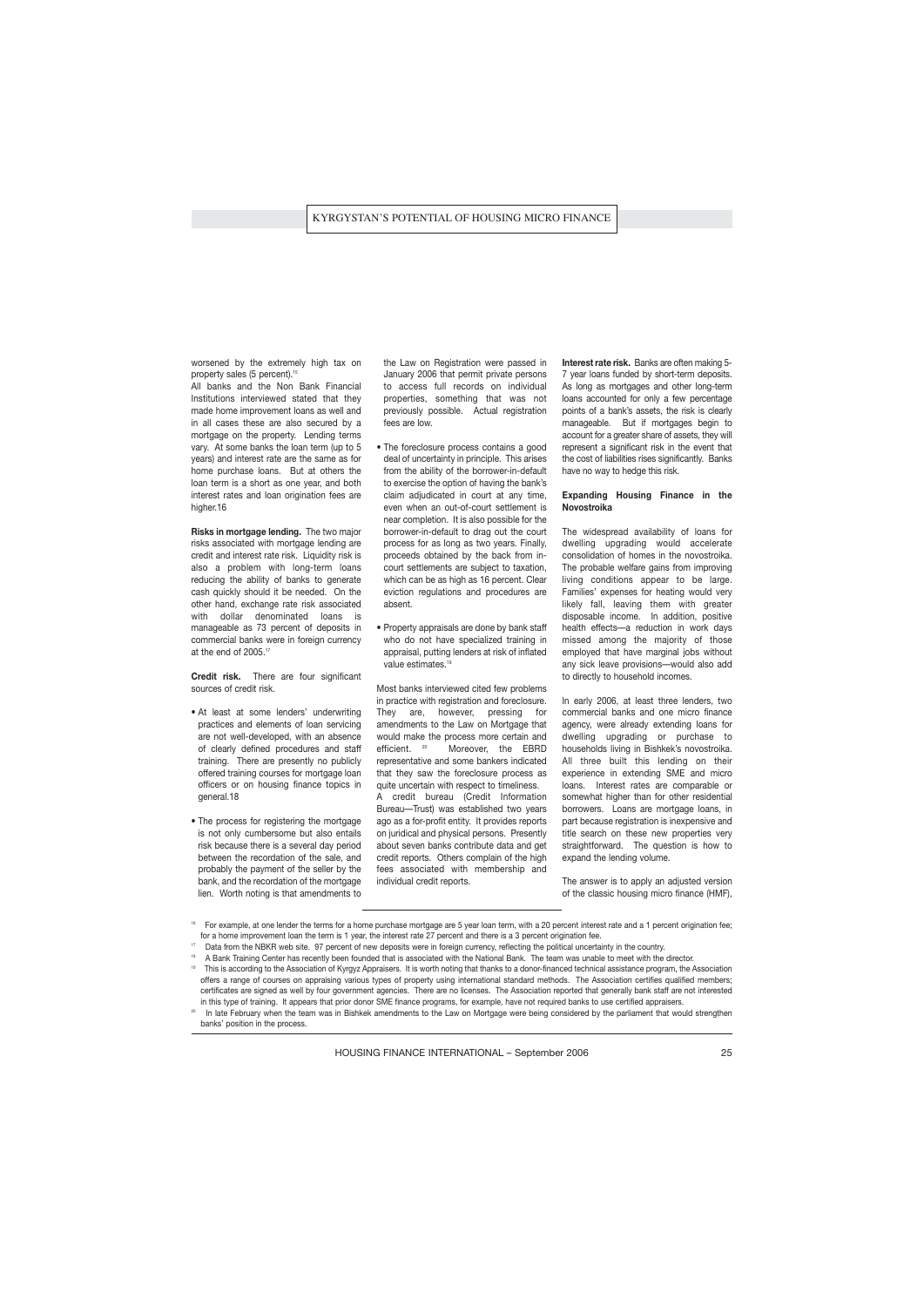as described by Bruce Ferguson based primarily on Latin American experience.<sup>21</sup> As he notes there are HMF products that are "linked," ie, they determine the borrower's creditworthiness on the basis of an alreadydeveloped credit history through prior SME loans, and "stand-alone" products. Many Kyrgyz lenders are skilled in underwriting SME loans and some in micro loans, and they are employing these practices in determining creditworthiness for housing improvement loans in the novostroika. But this still limits significantly the number of qualifying borrowers.

The second, "stand-alone," product is a way to improve outreach and to increase the number of borrowers. It combines the loan component with a simple savings scheme that serves as a pre-screening instrument to select future reliable borrowers. According to experiences of contract savings schemes in European countries, customers with a savings contract prior to the loan disbursement have shown lower default rates than customers without a pre-savings contract.<sup>22</sup> Note, however, that this product needs to be offered only to those clients whose creditworthiness cannot otherwise be determined. Typically, such a scheme would be unnecessary for those clients who have already received a loan from the lender.

The main elements for this product are shown in Table 4. The underlying idea that a savings effort would lead to a loan promised for after successful completion of the savings contract. Both the savings and the loan periods would be aligned to the individual participant's capability to set aside a certain amount of money every month. For example, a customer who would be able to save \$50 per month could save within 2 years \$1,200 plus accrued interest. Consequently, he would be entitled to loan amount of \$1,200 that would result in an amount of \$2,400 to be available for financing a modernization or upgrading measure. (The monthly payment on a 3 year , 24 percent loan of this amount is about \$47.)

The length of the savings period could be individually negotiated but should be not shorter than one year, as the client might be able to borrow from friends and relatives to top up his own monthly savings for a several month period. Savings should earn market interest rates to maintain a positive savings incentive. Customers who might cancel the savings contract prior to completion would be assessed a penalty.

To enhance the attractiveness of the product, the bank might consider offering a longer repayment term or a rebate from the current market loan interest rate (eg 200 basis points in the Kyrgyz context). Such measure would be justified in view of the lower credit risk associated with them. Since only few financial institutions have

been active in the *novostroika* areas, most of the people may have very limited access to financial services. In Kyrgyzstan overall a small share of households have bank accounts.<sup>23</sup> Thus, an extensive marketing campaign may be required to reach potential borrowers and to raise their confidence in dealing with formal financial institutions. One possibility for the latter could be the distribution of leaflets in the mini vans that link the novostroika to Bishkek center.

## **A Wider Market?**

Although the *novostroika* are rare in the transitional economies of Southeastern Europe and the Commonwealth of Independent States (CIS) with Albania (Tirana) being the only other country known to the authors to have a significant problem of this type, there is a major opportunity for housing micro finance in region. In a number of these countries, households in rural areas in particular often occupy very basic housing. For example, in Kyrgyzstan 83 percent of households in rural area lack running water in their units and 96 percent do not have flush toilets; in Albania's rural areas 74 percent of dwellings have no indoor toilet and 54 percent lack indoor running water; among dwellings in rural Romania, 89 percent lack indoor running water, 95 percent are heated with solid fuel, and 45 percent are officially rated as "slums."<sup>24</sup> With governments in the region retreating from responsibility for housing generally, issues about stimulation of household upgrading of the basic units they occupy come to the fore.

The foregoing points to a very large market for micro housing finance in the region—one that to date has received very little attention from lenders or from the international donor community. It is only a short-step from micro lending generally to micro housing finance, and there is abundant donor support for SME and micro lending programs present in the region. This combination of the stark need for housing improvements and the ability of private lenders to meet it with very modest mentoring argues for including micro housing finance in these programs.

 $23$  " A 2004 World Bank report stated that only 4 percent of the population held bank accounts.

<sup>21</sup> "Scaling up Housing Micro Finance: A Guide to Practice," Housing Finance International, September 2004, pp. 3-13.

<sup>22</sup> The combined default ratio of the whole Bausparkassen industry in Germany was 0.04 % of the total loan portfolio (data per September 2004). In Slovakia this ratio amounted to 0.56 % (as per end 2003). Source: Association of Private Bausparkassen. Loan performance on micro finance loans is also reported to be good; see the essays in F. Daphnis and B. Ferguson, Housing Microfinance: A Guide to Practice (Bloomfield, CN: Kumarian Press, 2004).

Sources: for Kyrgyzstan, Institute for Urban Economics, op.cit; for Albania, Economic Commission for Europe, Country Profiles on the Housing Sector: Albania, (Geneva: ECE, 2002); for Romania, Economic Commission for Europe, Country Profiles on the Housing Sector: Romania, (Geneva: ECE, 2001).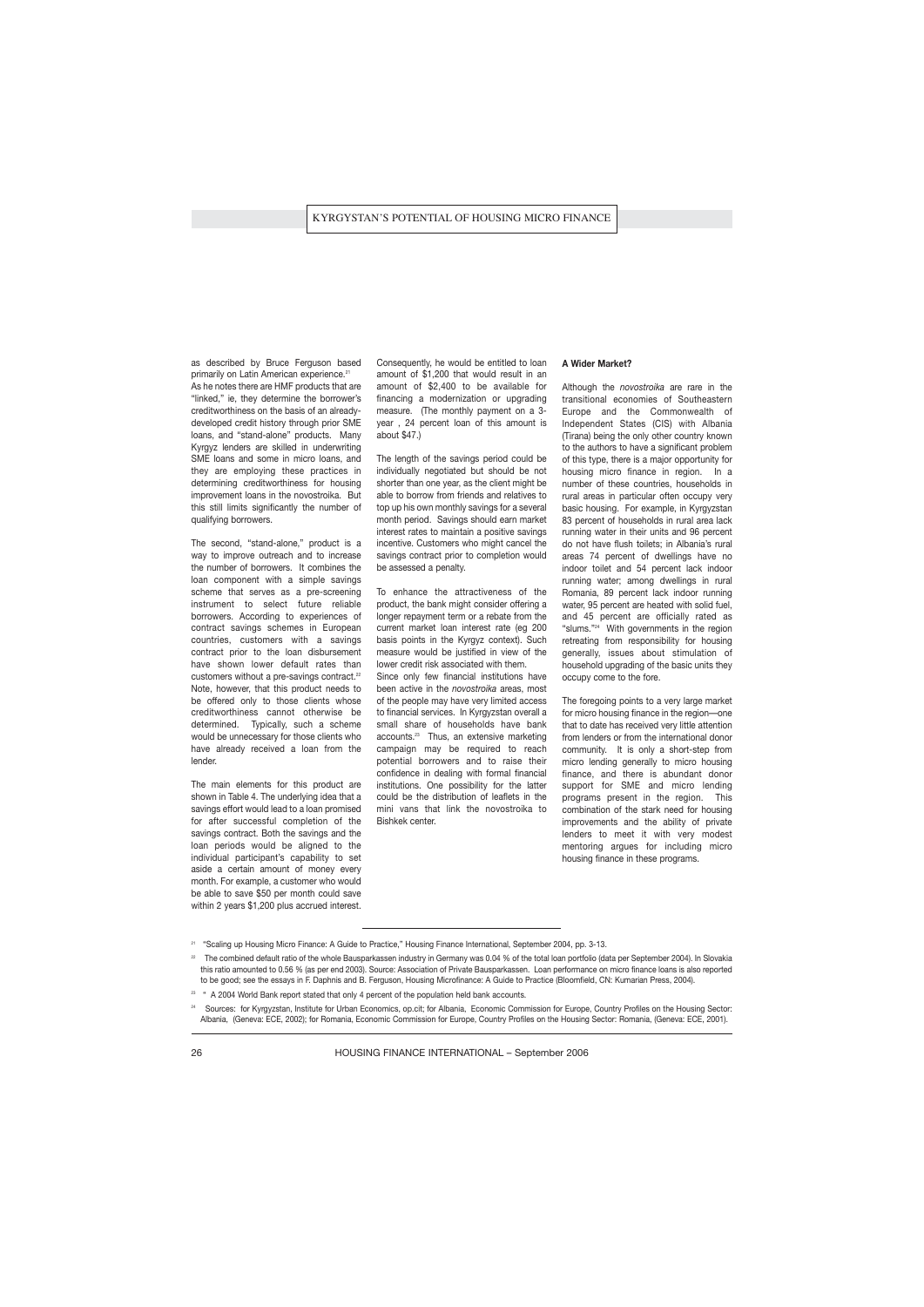| Feature                           | <b>Comment</b>                                                                                                            |
|-----------------------------------|---------------------------------------------------------------------------------------------------------------------------|
| Contract amount in savings period | Defined amount (eg, \$3,000) linked to individual savings effort<br>per month in relation to duration of savings contract |
| Contract savings term             | eg, 1-3 years                                                                                                             |
| Interest rate on savings          | Current market rates for at least one-year deposits                                                                       |
| Payment of savings installments   | Monthly                                                                                                                   |
| Loan promise                      | Depends on savings contract, ie, loan amount should be same<br>as the value of the savings contract                       |
| Allocation of loan                | On completion of the contracted savings term                                                                              |
| Redemption of loan                | In equal monthly installments; annuity mortgage                                                                           |
| Loan interest rate                | Market rate possibly adjusted for strong credit rating of borrower                                                        |

Security Security Up to \$1,000 the bank may not want to ask for property as collateral

## **Table 4. Suggested features of an optional savings scheme within the home loan improvement program for novostroika areas**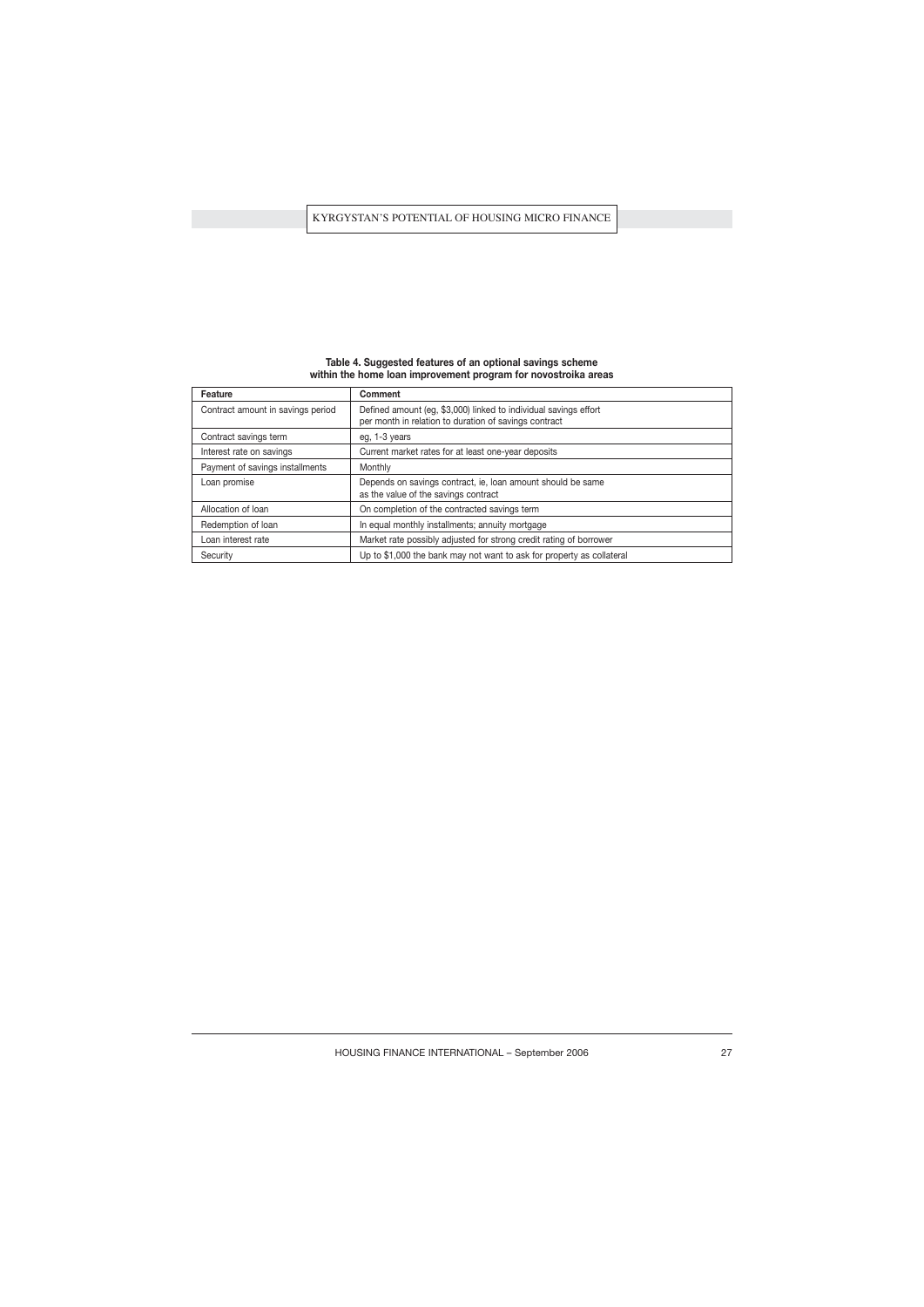## Housing Finance and Regional Integration - Former Yugoslav Case: Could it Work?

By Aleksandar Radulovic, Secretary General Association of Brokers of Montenegro

## **Introduction**

The transition from a centrally-planned to a market-oriented economy has entailed different financial dilemmas in the countries of the former Yugoslavia<sup>1</sup>, and housing finance is one of them. The change of the political system and the wars are among the reasons for recession and the collapse of the housing market (Pichler - Milanovich, 2001). During this time, housing policy was not a political priority (Tsenkova, 2003).

Today, these countries are characterised by high home ownership rates due to a privatisation wave of state owned property. However, housing finance is still progressing at a slow pace in most of the countries which still reflects the poor legal conditions and the lack of long-term funds. Besides the demand for modernisation and renovation of the existing housing stock, there is also a considerable need for new housing which is partly the result of an ongoing migration from rural to urban areas in search of employment.

These changes require the creation of a sustainable model for funding home construction that is based on domestic sources, regional cooperation and foreign investors. The introduction of housing programmes will mitigate some of the basic problems that are a threat to the region, such as demographic problems and social stratification, which may produce long-term negative effects for the whole region and the European integration process, if they are not solved in a proper way.

Foreign direct investment, generally, does not flow from economically developed to less developed countries, but rather to other countries at a similar level of development (Ribnikar, 2001). EU integration has entailed or revived existing or new connections in this region, especially during the last five years. In all of these countries, a number of foreign banks (mainly from Austria and Italy) have been present with a wide range of new products and long-term credit lines. In some countries there are foreign credit lines and special housing and saving funds to support housing finance activities.

Over the last few years mortgage and housing loans have become one of the most important and most dynamic business fields in an increasing number of former Yugoslav countries. High growth rates on mortgage loans in relation to GDP are the main characteristics of these markets. However, these ratios are still below 10% (except Croatia) which is lower than the EU-15 average (34% in 2005).

Macroeconomic stability could support the development of housing finance. However, the creation of working housing finance mechanisms in countries in transition requires reforms of the legal framework and the introduction of new financial institutions and financial sources which will be in the centre of this paper. It will also discuss the role of regional and foreign banks, which are the main drivers of the integration into regional markets and the introduction of international standards and practices.

#### **The region of former Yugoslavia**

After World War II, the former Yugoslavia existed as a centrally-planned economy split into republics with a different level of independence in the last decade of the 20th century. The Disintegration of Yugoslavia was followed by wars which were stopped only with international support and peacekeeping forces. Afterwards, six independent states were established within the borders of the former Yugoslavia.

Previously a common market which comprised 22.8 million citizens, the region is now characterised by economic differences. Slovenia (the Republic in the North-West of former Yugoslavia) is most developed and is now a member state of the European Union. Croatia is on the list for the next round of applicants. The other Central and Southeast republics of the region are less developed: Serbia and Montenegro, as well as Macedonia, signed accession agreements with the EU. The rest of the region is in the process of negotiating conditions with EU authorities regarding stabilization and the implementation of the accession agreements with the EU.

Development differences increased significantly due to the harsh disintegration

<sup>1</sup> The former Yugoslavia encompasses Bosnia-Herzegovina, Croatia, Slovenia, Macedonia, Serbia and Montenegro. Albania does not belong to this group.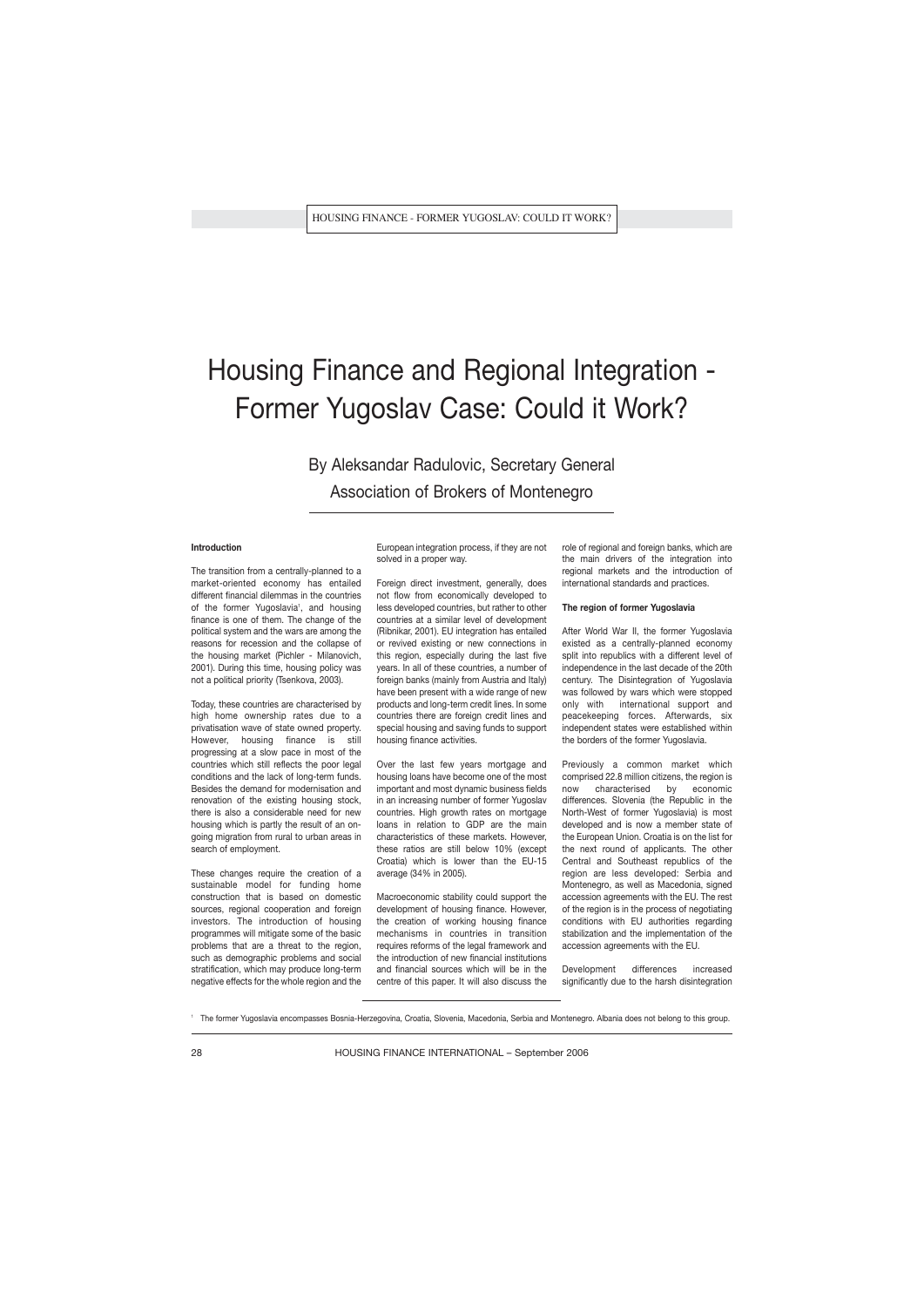of former Yugoslavia. Whereas Slovenia now records a GDP per capita higher than several earlier member states, the level of development in the other countries still lags behind. Table 1 provides an overview on the basic data of the countries of former Yugoslavia.<sup>2</sup>

The economic outlook is good. Analysts from the IMF expect that the gross domestic product (GDP) will rise 4.5 or 4.8% a year (real) .<sup>3</sup>

### **Legislation**

Due to the implementation and harmonisation with the legislation of the European Union the newly established states adopted new laws or adapted existing ones. As for housing finance, Serbia, Macedonia and Montenegro adopted a new Law on Mortgage, which defines special procedures for mortgage disclosure.

Serbia adopted a Law on a Government Agency for the Insurance of Mortgage Loans, with a mission to reduce credit risk for investors. Slovenia adopted a Law on Mortgage Bonds and Communal Bonds which is very similar to the German Pfandbrief law. .

Property registers could be a potential problem, as they should be electronically organized, with a high level of performance to track all the changes of ownership and a short time to accept mortgage rules. It can be expected that public registers, registers of real estate etc will be made up in an electronic form, providing necessary transparency that is essential for generating mortgage rights and conditions for values that equal to financial assets and liabilities. Some changes are evident in the region. The Croatian government decided to offer financial support to create a land and real estate register. Serbia arranged a noninterest loan with the support of the World Bank Group worth USD 30m which will be used to prepare efficient land and real estate registers. This project is of particular importance for the country since nearly half of the property is not registered. A similar problem is known in Kosovo.

|                        | Area   | Population | <b>GDP</b> per<br>capita in | <b>GDP</b> real | <b>Official</b> | Rating                   |                          | CPI in |
|------------------------|--------|------------|-----------------------------|-----------------|-----------------|--------------------------|--------------------------|--------|
|                        |        | in 000     | $\in$ (PPP)                 | growth $%$      | Currency        | Moody                    | S&P                      | 2005   |
| Slovenia               | 20,273 | 1.997      | 18,900                      | 3.9             | <b>SIT</b>      | Aa3                      | $A+$                     | 2.5%   |
| Croatia                | 56,542 | 4,439      | 11,000                      | 4.3             | <b>HRK</b>      | Baa3                     | BBB-                     | 3.0%   |
| Bosnia and Herzegovina | 51,129 | 3,850      | 6,140                       | 6.5             | C. Board        | $B3+$                    | ۰                        | 2.9%   |
| Serbia                 | 88,361 | 7,570      | 6,210                       | 6.5             | <b>CSD</b>      |                          | <b>BB</b>                | 16.2%  |
| - Kosovo               | 11,300 | 1,800      |                             |                 | €               | $\overline{\phantom{a}}$ | $\overline{\phantom{0}}$ |        |
| Montenegro             | 13,812 | 630        | 5.790                       | 4.0             | €               | ٠                        | <b>BB</b>                | 2.5%   |
| Macedonia              | 25,713 | 2.049      | 5,980                       | 3.6             | <b>DEN</b>      |                          | $BB+$                    | 0.6%   |

## **Table 1: Basic data on former Yugoslavia 2005**

*Sources:* Bulletins of Central banks, Ministry of Finance, S&P, WIIW, 2006

<sup>2</sup> On January 1, 2007 Slovenia will adopt the euro as its official currency. From June, 2004 Slovenia has been on the ERM 2 system

3 IMF, Outlook, April, 2006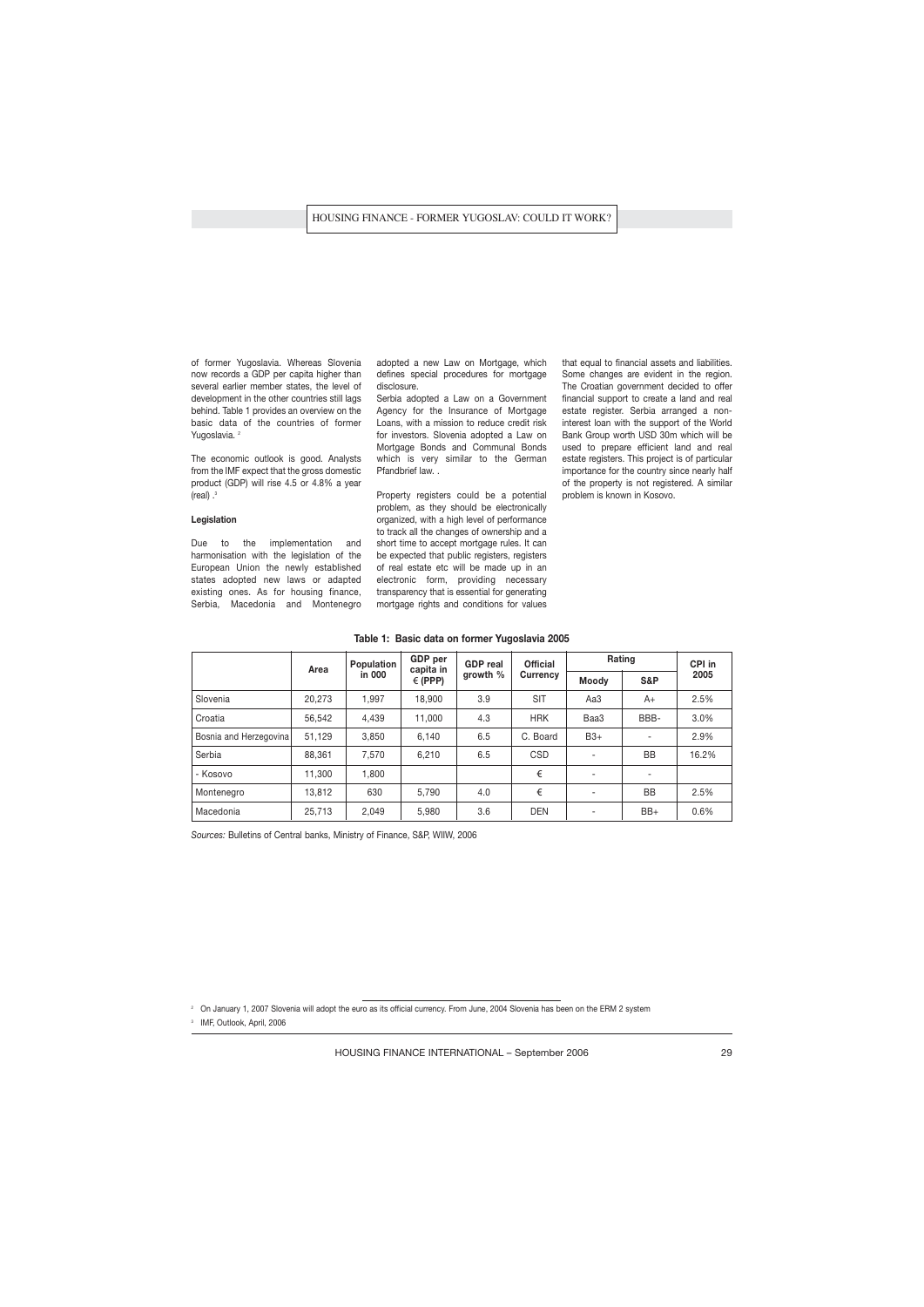#### **Housing stocks and needs**

The housing stock in all parts of the region has been fully privatised. In some parts, it was destroyed during the conflicts and wars in the late 1990s. Most of it was rebuilt with the help of grants and domestic nonmarketable government plans. Due to economic constraints during the transition period, housing construction decreased considerably.

Housing in the former Yugoslav countries has been characterised by underinvestment for more than 15 years. The total number of dwellings and number of new dwellings show that the golden years for housing construction were between 1980 and 1990. Table 2 shows the number of dwellings and new finished units from 1981 to 2004.

The table underlines the drastic fall in the construction in all parts of the region which is in contrast to the need for new housing. In addition, there is a great demand for renovation and modernisation of the existing housing stock. There is a regional construction boom in regions which offer potential for tourism. For example at the Montenegrin seaside, the number of dwellings rose from 6,245 in 1991 to 13,178 in 2003.

#### **House prices and income**

Housing affordability needs an acceptable relation between house prices and income. In this context, the region of the former Yugoslavia gave some specific relations, especially in the central and south eastern parts.

Official statistics are incorrect since they cannot take into consideration the level of hidden incomes, the false indication of sales prices in the sales contracts to lower property tax and the considerable amount of cash transactions. However, the statistics show that incomes are still low in relation to house prices (as indicated in table 3).

|                      |       | No. of dwellings in 000 |                    | No. of new finished dwellings |         |          |  |
|----------------------|-------|-------------------------|--------------------|-------------------------------|---------|----------|--|
|                      | 1981  | 1991                    | 2001               | 1981                          | 1989    | 2004     |  |
| Slovenia             | 586   | 689                     | 777.2              | 14.674                        | 8.541   | 7,004    |  |
| Croatia              | 1,381 | 1,780                   | 1,876.1            | 30,439                        | 20,341  | 20,358   |  |
| Bosnia & Herzegovina | 1,015 | 1,295                   |                    | 30.274                        | 25,445  |          |  |
| Serbia               | 2,580 | 3.036                   | 2.9814             | 57,166                        | 48.274  | 16,388 5 |  |
| Macedonia            | 436   | 549                     | 698 <sup>6</sup>   | 11.678                        | 10.864  | 4,468    |  |
| Montenegro           | 131   | 207                     | 253.1 <sup>7</sup> | 4.944                         | 2.771   | 3,116    |  |
| Ex-Yugoslavia/Total  | 6,130 | 7,556 8                 |                    | 149.175                       | 116,236 |          |  |

### **Table 2: Number of dwellings and new finished units 1981-2004.**

*Source:* Official Statistic Bulletins former Yugoslavia (for years 1981-1991), National Statistics for the year 2004, own calculations

|  |  | Table 3: Average square metre prices for newly built dwellings in capitals in 2004  and average monthly gross salary in 2005 |  |  |  |  |  |  |  |
|--|--|------------------------------------------------------------------------------------------------------------------------------|--|--|--|--|--|--|--|
|--|--|------------------------------------------------------------------------------------------------------------------------------|--|--|--|--|--|--|--|

| State / Capital                   | Price $m^2$ in $\in$ | Average monthly gross salary in $\epsilon$ |
|-----------------------------------|----------------------|--------------------------------------------|
| Slovenia - Ljubljana              | 1.360.2              | 1.151.7                                    |
| Croatia - Zagreb                  | 1.238.4              | 838.7                                      |
| Bosnia and Herzegovina - Sarajevo |                      | 395.5                                      |
| Serbia - Belgrade                 | 1.248.7              | 317.5                                      |
| Montenegro - Podgorica            | 803.6                | 326                                        |
| Macedonia – Skopje                | 709.5                | 346.6                                      |

*Source:* Official Statistic Bulletins - conversion in € (official exchange rate) of central banks, WIIQ, 2006

Dates for the year 2001 excluding Kosovo

<sup>7</sup> Census 2003

<sup>9</sup> Prices for new finished dwellings on official statistics

Census 2002

<sup>8</sup> Estimates for 1991

HOUSING FINANCE INTERNATIONAL – September 2006

(the last year for this country)

<sup>4</sup> Census 2002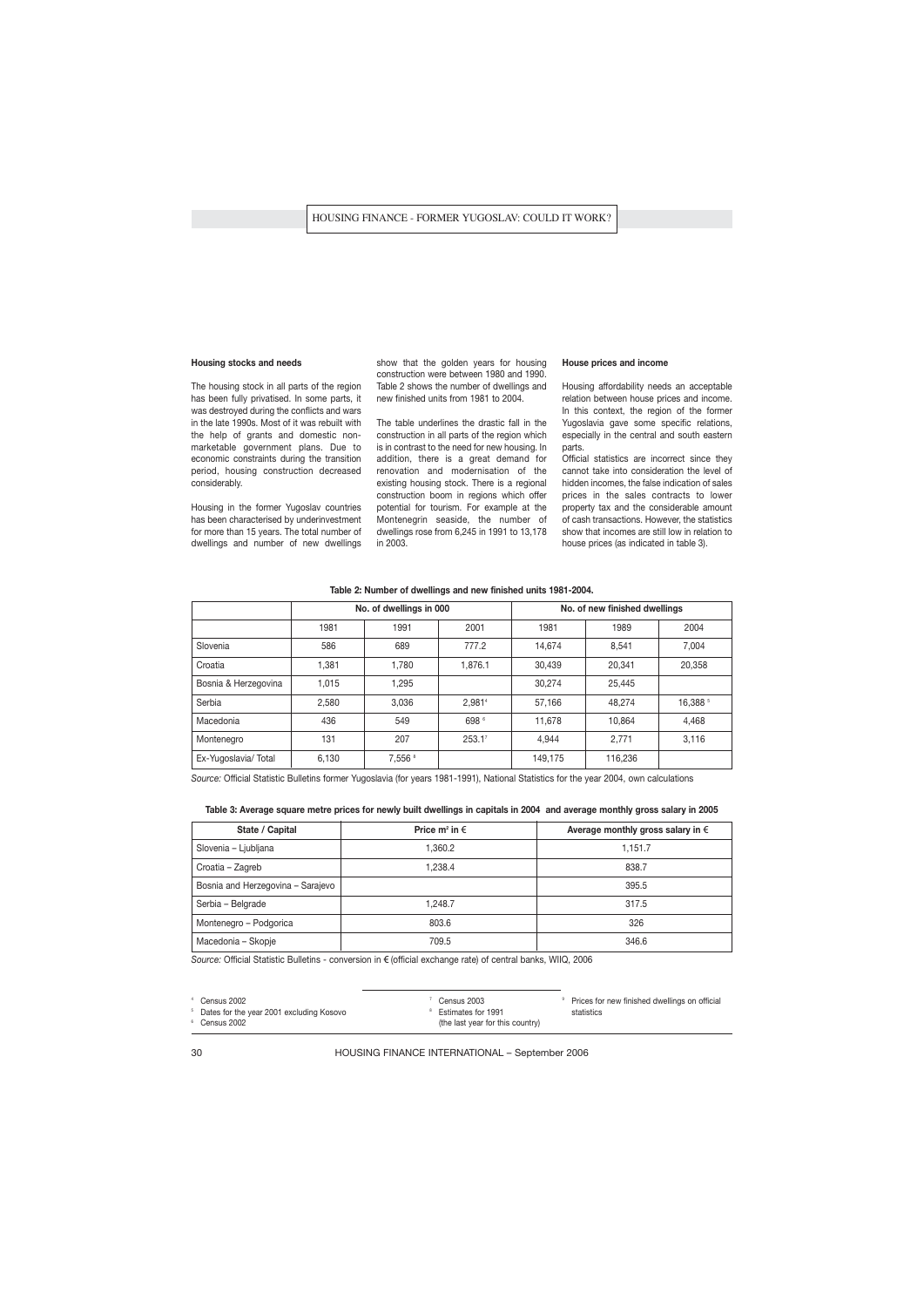## **Monetary policy and financial market infrastructure**

After the disintegration of the former Yugoslavia, the new states established their new central banks as regulatory bodies in charge of monetary policy, and with the task to achieve a stable financial system. Whereas Slovenia<sup>10</sup>, Croatia, Serbia have their own currencies, Montenegro and Kosovo adopted the Euro as official currency. In Bosnia-Herzegovina, the convertible mark (BAM) is linked to the euro through a currency board.

Bank restructuring and privatisation is largely completed. The banking sectors are characterised by high shares of foreign ownership (mostly by Austrian and Italian banks). However, some banks from this region have become active in other countries of the former Yugoslavia. These banks are often interested in smaller banks. For example, there were ownership interests of Nova Liublianska Bank (NLB) in Bosnia-Herzegovina, Serbia and Montenegro, and Macedonia. Recently, Komercijalna Banka from Serbia invested in another bank in Montenegro.

The presence of foreign banks has been facilitated by liberalising the national banking sectors. The most dominant investors in the former Yugoslav countries are Raiffeisen, Erste Bank, Hypo Alpe Adria Bank from Austria (in Slovenia, Croatia, Bosnia-Herzegovina, Serbia and Montenegro). Italian banks (Banca Intesa, Unicredito-HVB-BA-CA<sup>11</sup>) are owners of banks in Slovenia, Croatia, Bosnia-Herzegovina and Serbia. Société Générale from France is the owner of SKB bank from Slovenia, Splitska Banka from Croatia, Podgoricka Bank from Montenegro and also runs a branch network in Serbia. Greek Banks (e.g. Emporiki Bank) are active in Serbia and Macedonia.

In some parts of the region (Croatia), the banking market in terms of ownership has been almost completely given up to the foreign capital (91%), while in the other parts of the region, except Slovenia, the presence of foreign banks is becoming increasingly dominant (Serbia, Bosnia-Herzegovina, Montenegro). The share of foreign banks is much higher than 75%.

All countries have inaugurated the establishment of stock exchanges. In Slovenia and Croatia, there is an active trade of shares and government bonds on the stock exchange, whereas in Serbia, the stock exchange is nearly not existent. Stock exchanges in Bosnia-Herzegovina (Banja Luka and Sarajevo), Macedonia and Montenegro (NEX Montenegro) use the stock-exchange trading system of the Ljubljana Stock-Exchange. The basic idea of the implementation of similar IT platforms on the stock exchanges is to create a regional link<sup>12</sup>. The main characteristic of all these stock exchanges is a lack of quality bonds and other debt securities, except government securities. In addition, they have not yet registered trade with mortgage related securities.

Investment funds were established only recently in the region. In Slovenia and Croatia, private pension funds are already active. There are two private real estate investment funds established in Croatia. Especially, pension funds face a lack of securities (primarily bonds) in which the collected capital of the savers can be invested. Government bonds are the only low risk alternative.

The insurance sector is less developed then the banking sector. A more developed insurance sector exists in Slovenia (insurance premiums were equivalent to 5.3% of GDP in 2005), followed by Croatia (3.2% in relation to GDP in 2005). In the other countries, domestic insurance countries dominate the market. The most active foreign insurance companies are Grawe, Generali and Allianz (mainly in Slovenia and Croatia).

#### **Main characteristics of housing finance**

Housing finance is rapidly growing in all countries. After 15 years of underinvestment, high demand for housing finance products is a result of macroeconomic stability, foreign banks' credit activities and rising competition in the local markets.

In some countries (Slovenia, Croatia), the growth of mortgage debt and housing loans is partly the result of government intervention. These countries also note a strong increase in house prices. Prices in the capital cities (denominated in Euro) grew on average by 4 to 7 percent a year between 1996 and 2004.

The main characteristics of banks' housing loans are:

- Annuity mortgage loans mostly with fixed interest rates
- Repayment rates are indexed to the Euro
- Standardised banking procedures,
- Mortgage as a collateral
- Terms vary from 10 to 25 years.

In the nineties, the typical mortgage (housing loan) was a ten-year repayment mortgage. The short mortgage term was the result of a relatively high nominal interest rate, which made long-term mortgages relatively unattractive. Most mortgages were offered with interest rates that were fixed above the level of inflation. The typical LTV (Loan to Value) ratio was quite conservative, at 50 percent, and the income criteria applied by lenders limited mortgage repayments to no more than 1/3 of the borrower's disposable income. Because of the country's high house prices and the low payment to-income ratios, LTV ratios were often far below the 50 percent threshold.

As a result of bank competition and better legislation, mortgage terms were extended from 10 to 25 years, interest rates were lowered and LTV ratios were higher (75-

<sup>10</sup> From January, 1. 2007 full adoption of euro

After integration of the Unicredito Italiano and HVB, the management announced that the former Yugoslav banks will be managed by Bank Austrian Creditanstalt – BA-CA from its Austrian headquarter.

<sup>&</sup>lt;sup>12</sup> Information and trading statistics could be seen at www.seem-on.net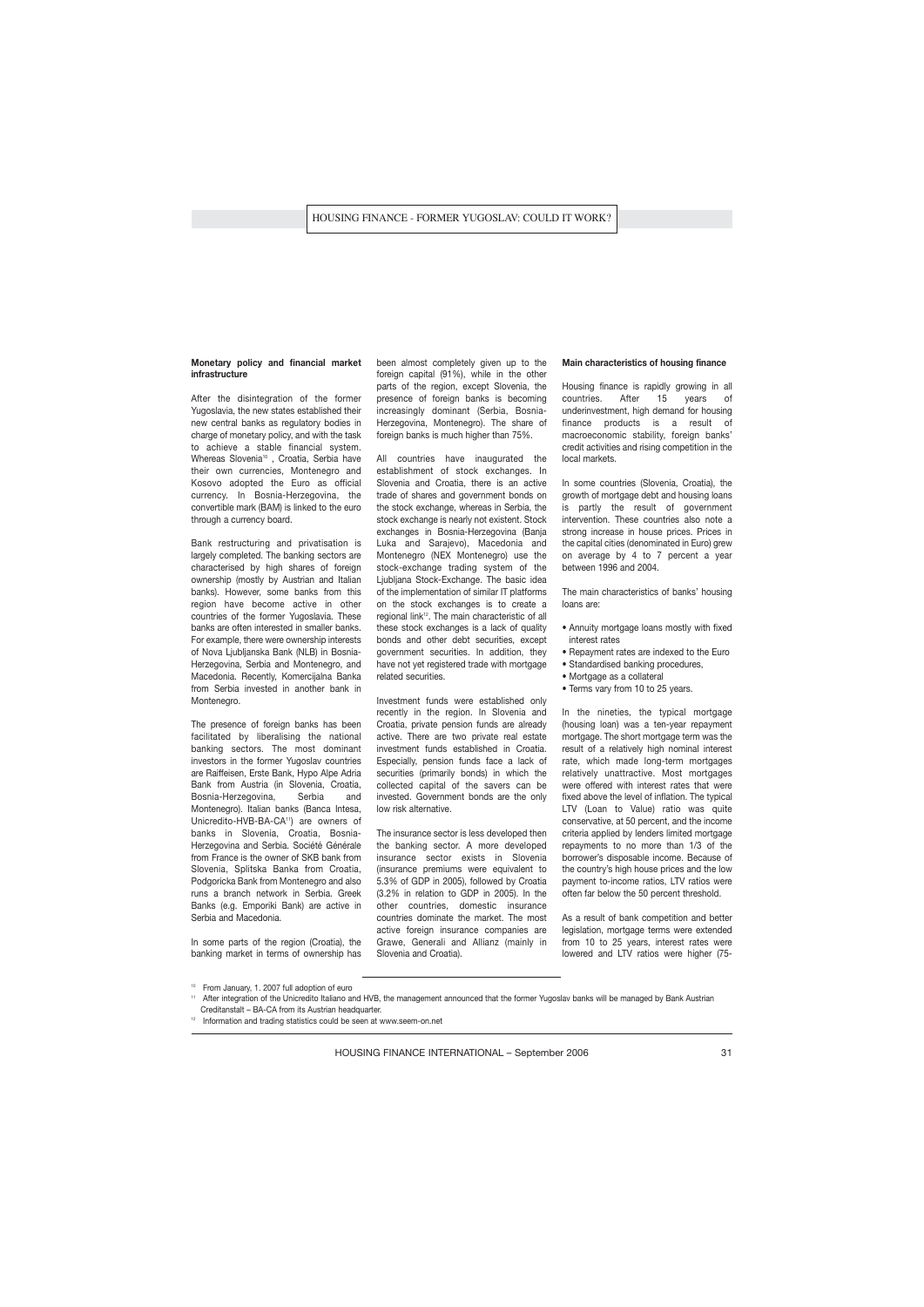80%). Payment to income ratios rose up to 50%. Often, banks took into consideration the whole family income.

Interest rates vary from country to country as figure 1 shows. Interest rates are still higher than the average interest rate in the EU 15 although the gap has narrowed (especially in Slovenia and Croatia). The main reasons for these differences are macroeconomic stability, access of "domestic" banks to foreign funds from

foreign banks etc. Government intervention (mainly in Serbia) has also influenced the development of interest rates.





*Source:* Central banks, own calculations, 2006

Figure 2 shows the mortgage loan growth rates in the former Yugoslav countries.





*Source:* Central banks, own calculation, 2006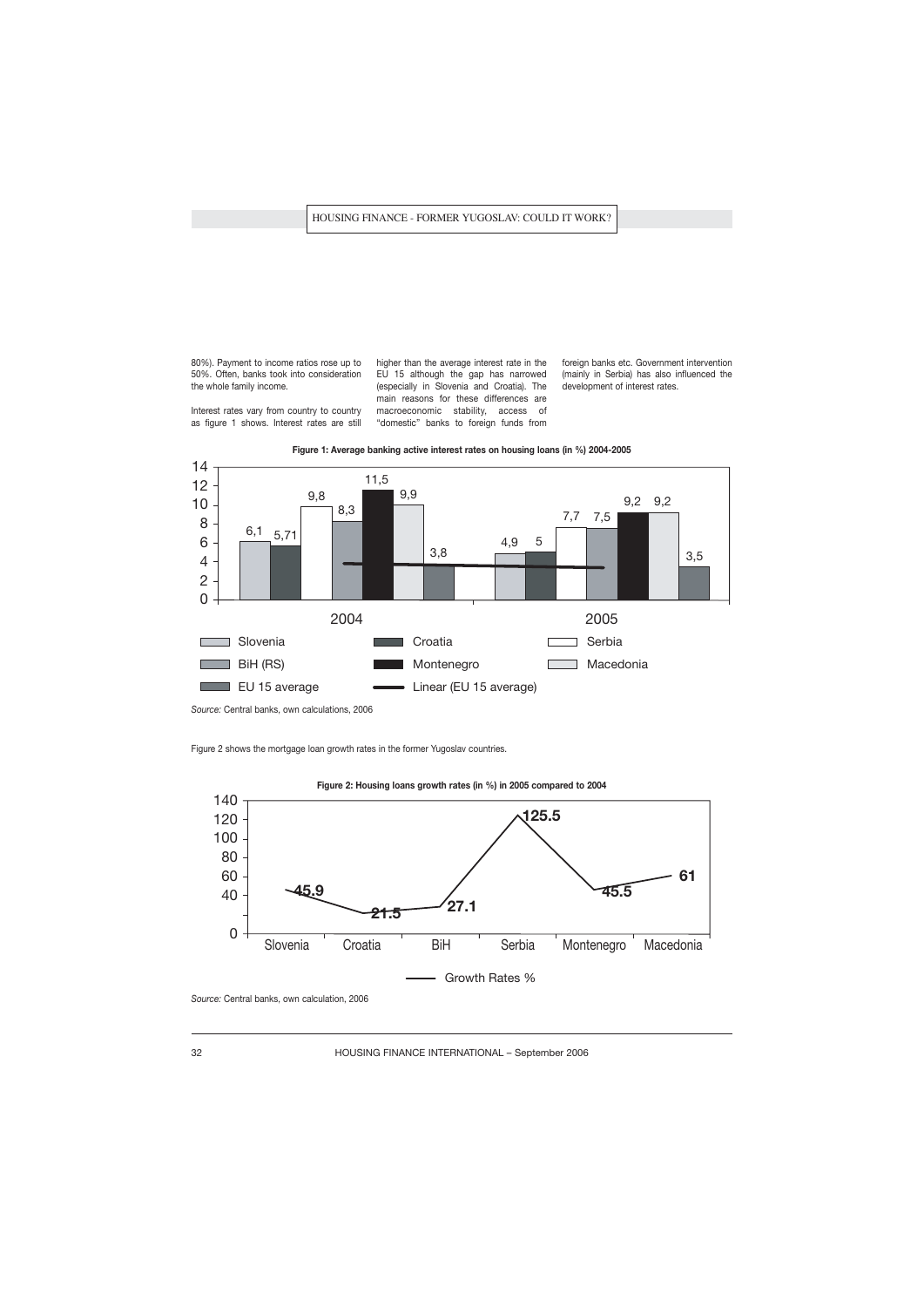However, the total value of mortgage debt is higher in the more developed countries such as Slovenia (EUR 1.4 billion) <sup>13</sup> and Croatia (EUR 3.7 billion) . In the other countries, mortgage lending started only one or two years ago. Double digit growth rates are likely in the next years. Figure 3 shows the value of housing loans converted into Euro at the official exchange rates of respective Central Banks.

The highest penetration of mortgage lending activities is recorded in Croatia and Slovenia with a share of 13.4% of mortgage debt to GDP and 7.2% respectively. Serbia and Bosnia and Herzegovina offer considerable potential for future development. In the whole region, experts reckon that total mortgage debt will rise to more than EUR 10 billion, a significant volume for securitisation which could eventually be organised through a central regional platform.

#### **Figure 3: Housing loans in mill EUR on the end of 2005**



*Source:* Central banks, own calculation, 2006

#### **Potential funding sources**

The increasing need for reconstruction of the housing stock in the region can be met only by creating a financing model that would be long-term and funded from stable sources. The model must be sustainable and have a clear strategy that is attractive to potential foreign financial investors.

However, domestic funds should be the primary source of funding. Specific-purpose funds for housing construction already exist in Slovenia and Croatia and they are mainly the result of the budgetary allocations for those purposes. The source of these funds is created through reallocation of financial assets obtained through privatisation of flats in the first years of transition.

Savings of the local population potentially represents the biggest initial source of income for this model. A high level of savings outside the formal banking sector exists in Bosnia-Herzegovina, Serbia, Montenegro and partly in Macedonia. The conversion of different currencies into EUR (2002) has shown that citizens have a large amount of savings. Conversion into EUR, reforms of the banking sector and market liberalisation have helped to increase the inflow of deposits into the banks, which provides an incentive for a more significant supply of housing loans.

Some banks have access to specialized credit lines from foreign banks. As a result, net foreign liabilities of banks are in direct correlation to the growth of household loans and special housing credits as shown in figure 4.

Other funding sources are investment funds which have grown in importance. For example, in Croatia the total asset of 10 investment bond funds amounted to EUR 229 million at the end of 2005 The Slovenian fund industry consists of voluntary pension

funds, mutual funds and investment funds. Financial institutions which collect voluntary pension insurance recorded an investment portfolio of EUR 592.5m (as per end of 2005). Over 40% of their portfolio is invested in government bonds. The life insurance sector is not yet an important funding source for mortgage loans (with the exception of Croatia and Slovenia). In Croatia, life insurance premiums amounted to EUR 254m in 2005 and in Slovenia to EUR 355m.

Household savings still do not constitute an important funding source for mortgage loans. As figure 5 shows, however, all countries record an increase in savings. The trend is to longer-term savings and in local currency.

Central banks dates – conversion in EUR on official exchange rates.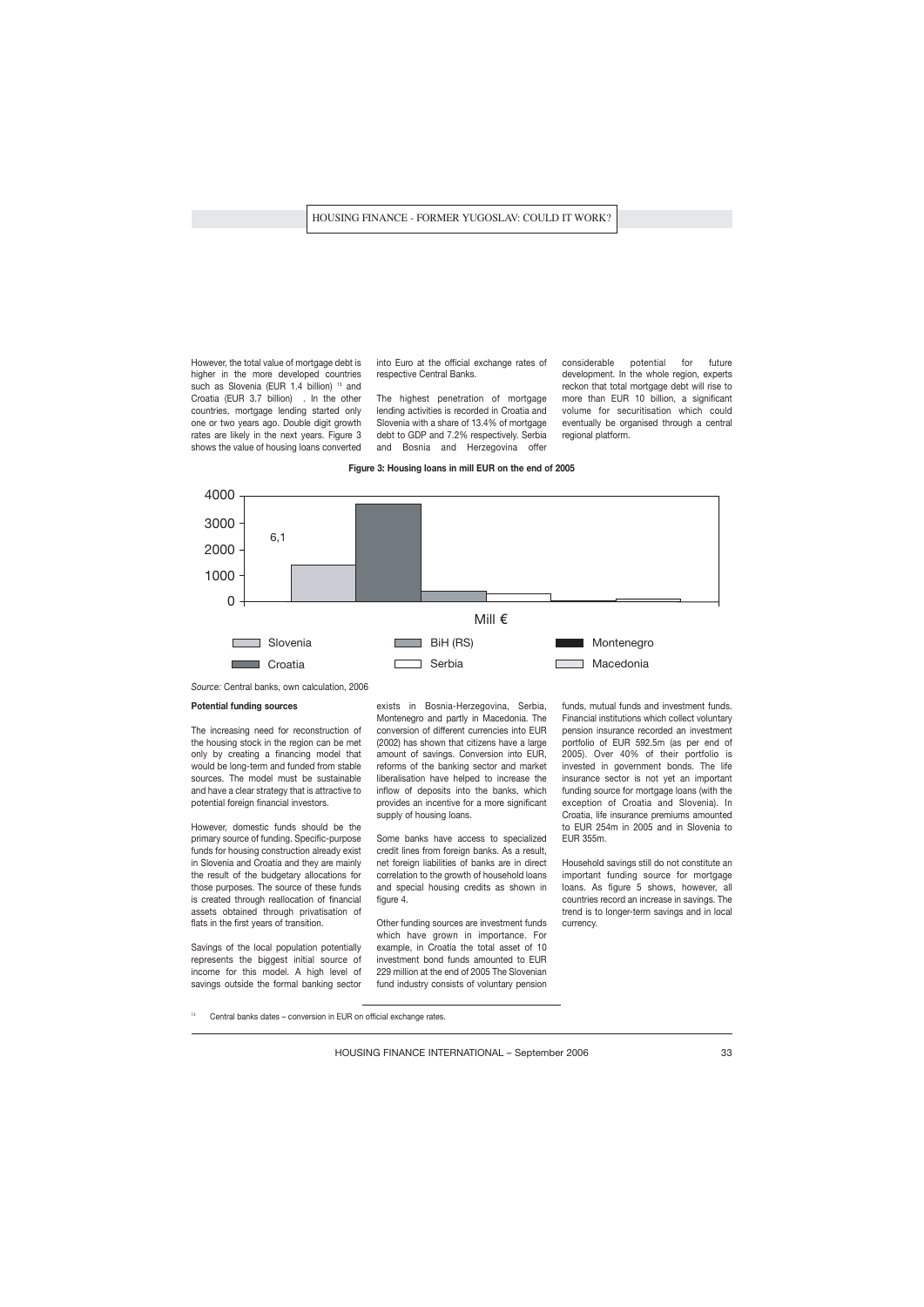

## **Figure 4: Net foreign liabilities of banks in mill EUR for the years 2003-2005**

*Source:* Central banks, own calculation, 2006

**Figure 5: Household savings in banks in mill EUR 2004-2005** 



Further funding sources are remittances from relatives living mostly in western European countries (eg Austria, Germany, and Switzerland). According to World Bank estimates, for example, Serbia receives about USD 4.3 billion per year from Serbian people who live outside the country. A similar situation is observed in Kosovo, Bosnia and Herzegovina, Montenegro and Macedonia.

#### **Government intervention**

After privatisation of the once state owned housing stock, the governments of the former Yugoslav countries completely receded from intervention in the housing markets. However, in Slovenia, Croatia and Serbia, the state has introduced measures to support the development of housing finance.

In Slovenia, the governement established the National Housing Fund in 1999 which operates savings linked credit schemes with maturities of 5 and 10 years and preferential interest rates for the loan phase which is linked to the fullfilment of the savings phase. The savings plans are offered through the banking system.

The interest rate is 1.65% for the 5 years saving option and 3.0% for the 10 years savings option. Government subsidies are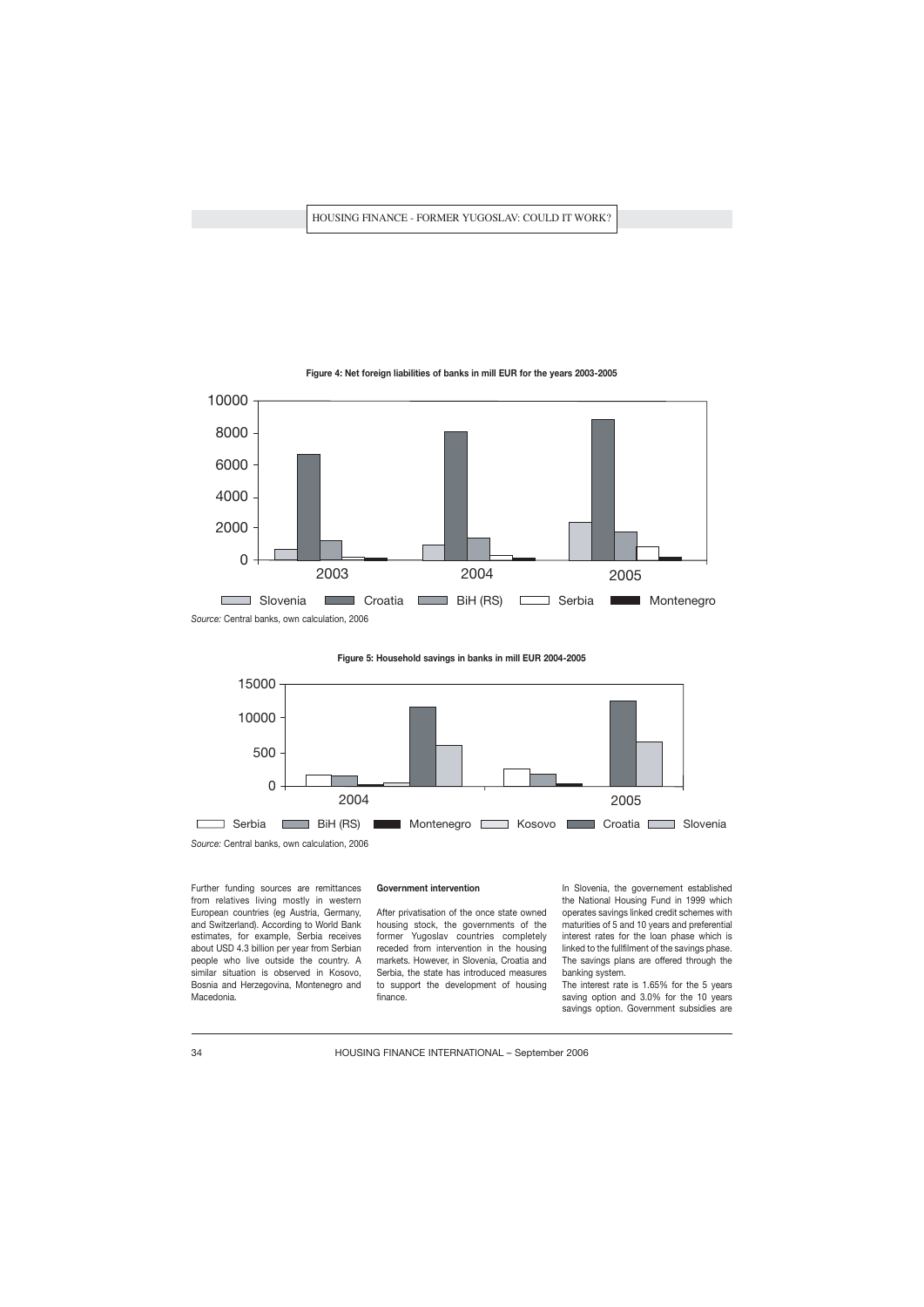equal to 1/12 of the saved amount. Participants in the saving scheme are entitled to take up a housing loan which is two times higher than the saved amount. Interest rates are 2.45% for a loan with 10 years maturity and 3.80% for a loan with a 20 years maturity.

There is a similar, but slightly different model in Croatia. A part of the revenues in the state budget is allocated to encourage housing construction on the basis of a special savings plan. The Government provides a savings bonus to participants of this scheme. The savings schemes are modelled on the German bauspar system.

The savings schemes are offered through specialised institutions. Spending on the savings subsidy rose from EUR 25m in 2002 to EUR 48.2m in 2004. This increase incited the government to reduce the subsidy amount. In addition, the specialised savings banks are allowed to offer bridge loans for those savers which have not yet completed the savings period but would like to take up a loan.

With the introduction of these savings schemes, both the Slovenain and the Croatian government intended to improve housing affordability.

Serbia adopted the Canadian insurance housing credit model. The volume of new housing loans insured by this government institution in March 2006 was EUR 58m. The Montenegrin government made a campaign for interest rate subsidies which lead to reduction of the market interest rate by 2.4 percentage points (from 6 % to 4 %).

## **Potential problems**

Realisation of this project could face a series of problems, despite harmonisation of the legislation and activation of citizen's savings.

Potential problems can appear for both credit beneficiaries and financial institutions. Stability of jobs and ability to repay long-term housing credits can be of special importance for the beneficiary.

Granting housing credits requires quality assessment of the borrower's creditworthiness. In a situation when in some parts of the region the income is relatively low and where there is a grey market, this phenomenon makes creditworthiness assessment very difficult. One of the solutions for such a situation could be a joint repayment of credits (joint liability for a loan by spouse, parents, etc). Many foreign banks offer this solution as a possibility and that is a way to reduce credit risk. People in the region are still attached to their families and younger people in the less developed parts of the region are still dependent on their parents.

Linked to the income instability are the high interest rates which have a negative impact on affordability. Although government support of savings schemes or mortgage default insurance may help to decrease the interest rate burden for the borrower, only broad legal reforms and rising competition will bring housing interest rates down (BeÏovan, 2004).

By resolving the problem of credit repayments and extending the repayment period, a regional agency for securing credits could provide a special incentive. Commercial banks would approve credits, while credit beneficiaries would buy insurance and thus minimize the risk of repayment and possible default.

## **Perspectives**

The mortgage market in the region of former Yugoslavia could be an efficient instrument to stimulate saving activities. However, the creation and production of standardised credits, good repayment monitoring and securitisation of mortgage portfolios which could be sold to foreign investors would offer a promising path to increase housing finance in the region.

Having in mind the small size of these markets, it is evident that its perspective lies in its integration with international markets for loan and investment capital. Foreign banks that are more and more present in the region will become the main connection to foreign investors. It is likely that domestically owned banks will lose market share since they face difficulties in competing with foreign banks. Foreign banks would be the main drivers for standardised mortgage loan procedures which are a necessary prerequisite for the securitisation of mortgage loan portfolios.

Guarantee institutions are necessary and it is exactly the size of the potential regional market that can be the most attractive factor for establishing a "cross-border" guarantee institution, ie harmonisation of work and savings-guarantee schemes of the existing national institutions. Bigger regional banks of the former Yugoslavia could establish this type of institution. This institution should be established as a private public partnership (PPP).

#### **References:**

Amann W. (2005): How to Bust Rental Housing Construction in CEE/SEE Countries – *Housing Finance International No. 2*- London pages 24-32.

Batchvarov A., Collins J., DePauw X., Spencer J., Davies W., (2003): *Merrill Lynch Guide to International Mortgage Markets and MBS* – London: MLPF&S

Bezovan, G. (2004) Housing Policy: Free Market, Patchwork Or The Part Of Welfare State Programmes, *Paper Presented at ENHR Conference 2004,* Cambridge

Buckley M., Van Order R. (2005): Housing Finance in Transition Countries: Finding Bills on the Street in Hegedus J. Struyk R. (ed.): *Housing Finance New and Old Models in Central Europe, Russia and Kazahstan* – Open Society Institute Bucarest, pages 127-149. available at www.mri.hu

Butler S., Merstallinger P., Duber A. (2002): Legal and Financial Aspects of the Slovenian Mortgage Banking System -*Unpublished paper Ministry of Finance* – Housing Finance and Mortgage Reform Component, Ljubljana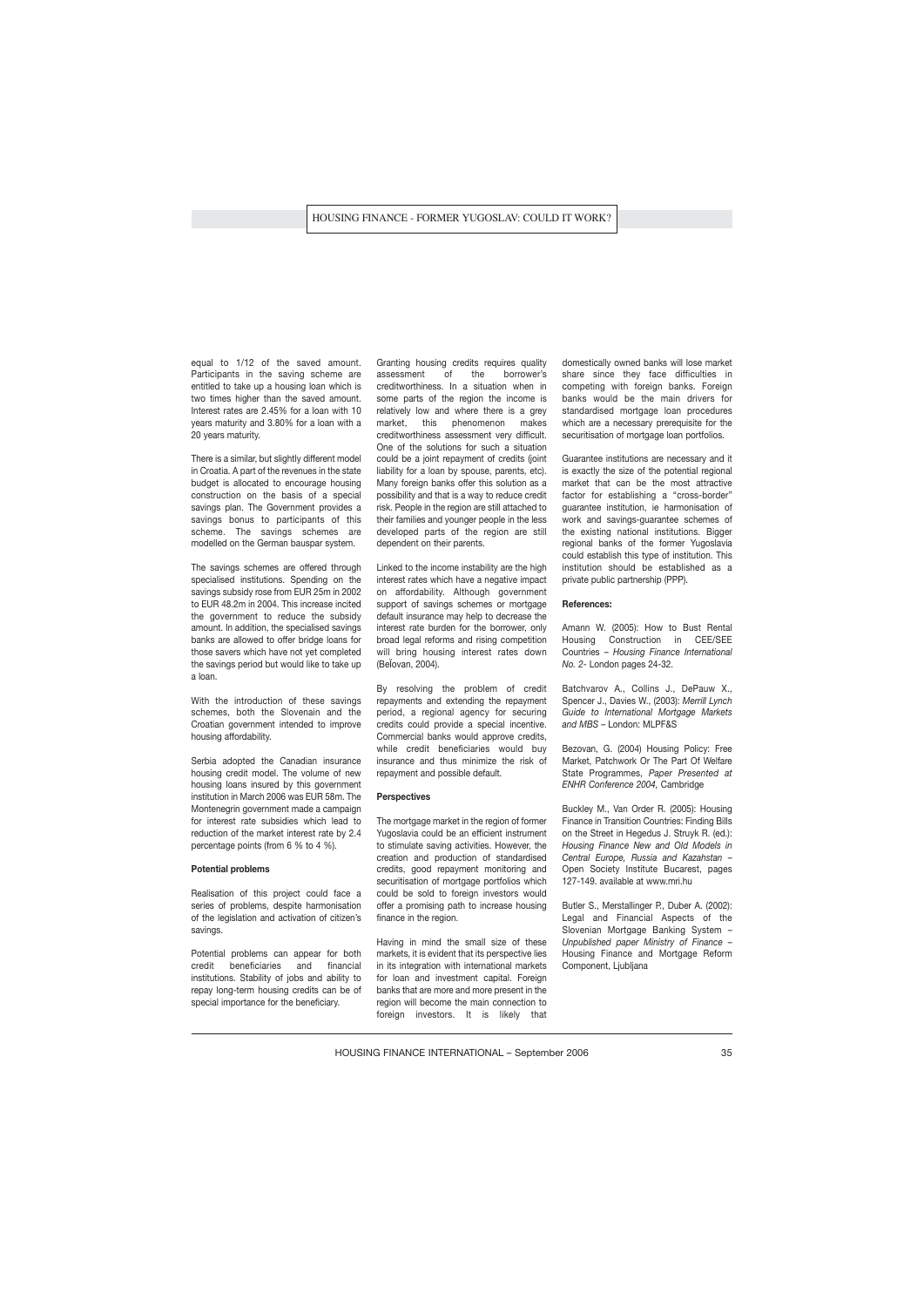Glomazic, M. (1933). Istorija drÏavne hipotekarne banke Kraljevine Jugoslavije 1862-1932, (History of Government Mortgage bank Kingdom of Yugoslavia 1862-1932), *Naucna misao*, Beograd,

Loic C., Hassler O., Lea M.(2004): Mortgage Securities in Emerging Markets - World Bank, *Policy research Working paper* 43 pages

London Economics (2005): The Costs and Benefits of Integration of EU Mortgage Market, Analytical Study

Low S., Sebag-Montefiore M., Dubel A. (2003): Study on the Financial Integration of European Mortgage Market - Mercer Oliver Wymen Study - avaliable at www.hypo.org in February 2004.

Lowell L. (2001): Mortgage Pass Through Securities in Fabozzi F. (ed) *The Handbook of Mortgage Backed Securities* – New York: McGraw Hill, pp. 25-51

Mortgage Banks and Mortgage Bonds in Europe (2003) – Baden-Baden: Nomos Verlagsgesellschaft

Pichler- Milanovich, N. (2001) Urban Housing Markets in Central and Eastern Europe: Convergence, Divergence or Policy "Collapse", *European Journal of Housing Policy*, 1:pp.145-187.

Rabenhorst C., Butler S. (2004): Assessment of the Legal Framework for Primary and Secondary Mortgage Market in **Croatia** 

Ribnikar I. (2001) The Market of former Yugoslavia: Opportunities and Challenges From the Slovenian Perspective – E*conomic and Business Review* 3-4, Ljubljana pp.181- 190

Spain R. Gregory A. (2004): Minimum Standards and Best Practices for Mortgage Loans – European Bank for Reconstruction and Development

Stephens, M. (2002): International Models of Housing Finance: *Housing Finance in the Western and Transition Economies'*, in Yasui, T. (ed) Housing Finance in Transition Economies, Paris: OECD, pp. 175-182.

Tsenkova, S. (2003). 'Housing Policy Matters: The Reform Path in Central and Eastern Europe: Policy Convergence?' in Tsenkova, S. and S. Lowe (eds) *Housing Change in Central and Eastern Europe: Integration or Fragmentation*. Aldershot: Ashgate Publishing Limited, pp.193-205.

Tepus, M. M. (2004) Analiza modela stambenog finansiranja u Republici Hrvatskoj, (Analysis model's of Housing Finance in Croatia) *Pregledi- Hrvatska narodna banka*, 18: 1-36.

Statistical Yearbook SFRY (1991) – Federal Statistical Office, Belgrade, 780 pages Statistical Bulletin of Central banks and Statistical Office from region of former Yugoslavia – Various issue, 2002-2006 WIIW – Macroeconomic indicator for SEE countries March 2006, available at www.wiiw.ac.at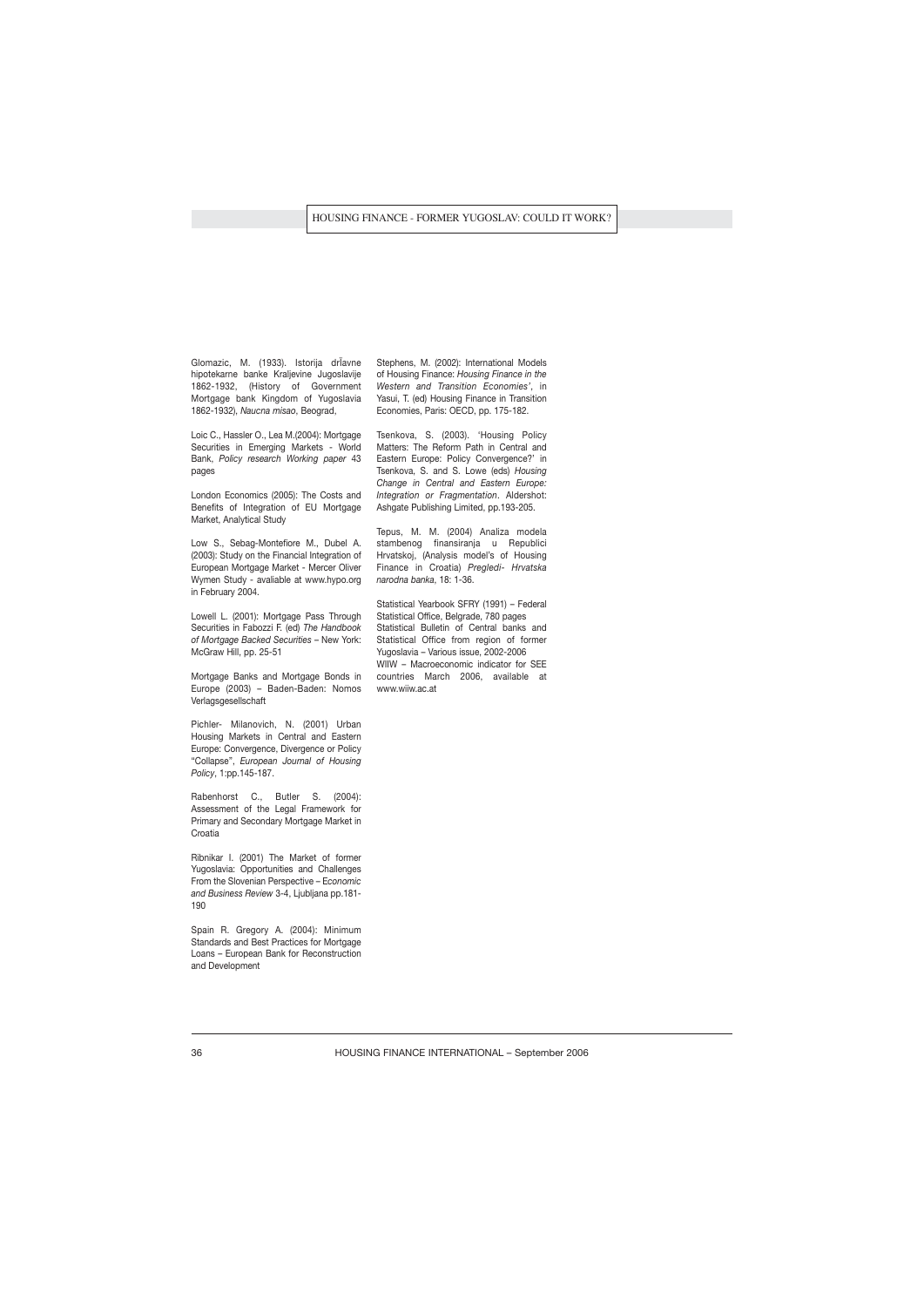## Subprime mortgage lending: recognising its potential and managing its risks

By Edoardo Turano, Experian – Scorex's Business Consultant, Experian - Scorex

## **Risks and opportunities in subprime mortgage lending**

Subprime mortgage lending offers many opportunities for growth and profitability. While this market is already well developed in the US and the UK, in the rest of Europe there is still a low availability of nonstandard mortgage offers. However, recent research suggests there is a significant untapped demand for this type of product in Europe. Many lenders are therefore trying to enter this market by expanding their product offering to reach a wider customer base.

To be successful in this market though, lenders will need to address the issues of funding and risk management. Many lenders, in fact, underestimate the higher risks in subprime lending and its proper management, ending up with losses. This article presents an outline of a quantitative approach to risk evaluation and risk based pricing as an effective tool to deal with regulatory compliance and risk management. This type of approach brings many benefits when correctly implemented, although it does present some difficulties in its practical implementation especially to entrants to the subprime mortgage market.

#### **What are subprime mortgages?**

The term subprime (also called nonconforming or non-standard) defines a specific lending market sector where borrowers are considered as posing a higher than standard credit risk (as revealed,

for example, by their credit history) and that do not qualify therefore for the prime market. The availability of subprime products is not limited to mortgages but it includes other typical retail products such as personal loans and credit cards.

Considering mortgage products, subprime loans are offered to borrowers who represent a higher level of risk with respect to standard mortgage underwriting guidelines. These loans are characterised by interest rates (and fees) higher than the standard prime rate that is available in the market at a given point in time. The most common categories of applicants who fall into the subprime mortgage segment are:

- Borrowers with a poor credit history (previous credit problems);
- Borrowers asking for high Loan to Value (LTV) mortgages;
- Borrowers with a high Debt to Income ratio;
- Borrowers who cannot document all of the underwriting information in their application

Statistics show that loans to this type of borrower are characterised by high default rates (borrowers falling into arrears which cannot be recovered) and high loss rates (lender's loss after repossession compared to original loan amount) and are therefore considered as posing significant risk.

Subprime loans are offered with higher than standard interest rates, as the lender needs to cover higher credit losses and overhead costs (related to underwriting, servicing, and collecting the loans) compared to prime loans. The difference [1] is generally in the order of 3 to 4.5 per cent over the base rate. Given the higher risk implied by such loans, usually subprime lenders try to cover the higher related costs through [1]:

- frequent use of early redemption charges;
- frequent requirement for Mortgage Insurance;
- higher commission fees (with differences compared to prime loans up to 1% of the credit facility).

## **An overview of the European subprime mortgage market**

Recent research [2] indicates that there is a significant demand in Europe for high risk mortgage loans. This has been valued as ranging from 400 billion euros to over 1,200 billion euros in the medium term. This forecast growth depends on future house prices and on regulatory issues.

Currently, the availability of high risk products in Europe is fairly limited, especially compared to the US and UK. For example, in most European countries it is very difficult for borrowers to succeed in obtaining a mortgage with a loan to value higher than 80%. Other examples are loans to people with poor credit histories, selfcertified income or for older age applicants. All of these products are generally not easily available although there is quite a difference among countries with the UK being recognised as the most developed European mortgage market. Estimates of the subprime market in the UK indicate a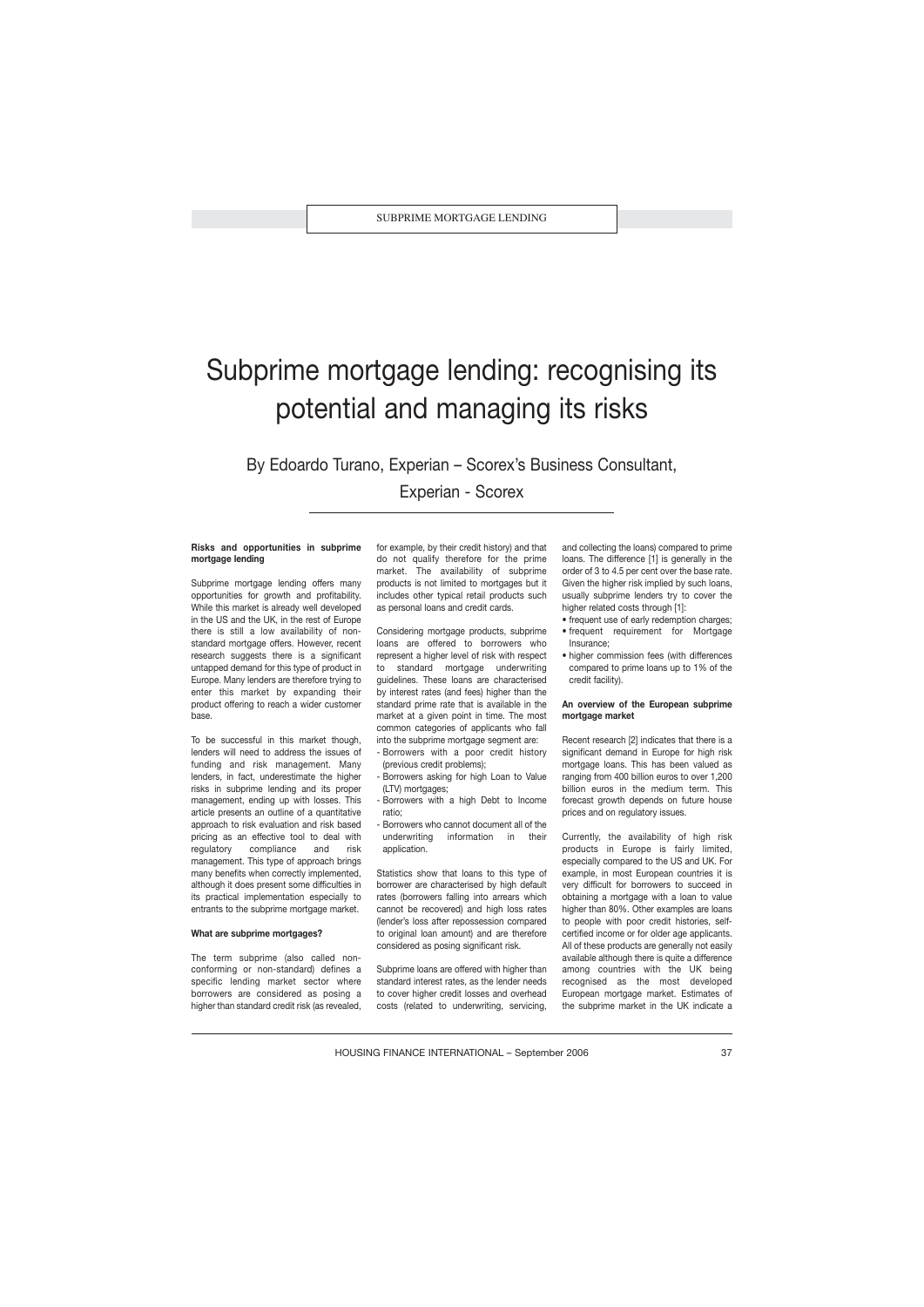share in the order of 10% of total mortgage market value [3]. In the US instead, the market share of subprime loan originations was approximately 20% of the total mortgage market in 2004, and subprime mortgages originations have been growing at an average annual rate equal to 25% from 1994 to 2003 [4].

There are however many factors that justify expectations for a likely expansion of the European subprime mortgage market. First of all, a general widespread growth in credit use (not limited to mortgages) is evident. The demand for mortgage credit has been increasing in particular among nontraditional borrowers. A typical example of this class of borrower is immigrants, whose share of the European population is becoming more and more substantial. Immigrants are generally considered as subprime borrowers as they are characterised by limited credit histories, low incomes and are likely to apply for high loan to value mortgages. Moreover, the growth in self-employment or in flexible working arrangements (with less certain and regular income streams) has also somehow modified the "traditional" consumer landscape, pushing further the demand for innovative mortgage products that do not rely on standard underwriting practices.

Another driver of subprime loans growth worth highlighting is the increasing popularity in Europe of mortgage insurance. This allows the lender to transfer part of the risk to the insurer. If the borrower defaults on his payments and the loan is subsequently written off, part of the lender's loss is covered by the insurance underwriter. With mortgage insurance, many lenders are willing to offer higher risk products. In Italy for example, mortgages with a loan to value up to 100% are becoming popular thanks to mortgage insurance, as generally regulatory requirements would not allow banks to offer housing loans with an LTV higher than 80%.

Two important aspects in which European mortgage lenders are lagging behind their US counterparts regard data capture and analysis. In the US, credit-scoring agencies can access 80–90 per cent of people's credit history [1]. In the UK, the most developed European mortgage market, the corresponding percentage is much lower. Furthermore, in the US there is wider availability of historical data on subprime loans on which robust quantitative analysis can be based. Regarding analysis, European lenders have obviously learned from the US business model in terms of risk management. However, many lenders still lack the necessary know-how and expertise to develop sophisticated pricing models necessary to handle the risk in subprime mortgages.

### **The high risk in subprime mortgages**

The increased risk in subprime lending needs to be carefully assessed and managed. Clearly, a lender who decides to enter the subprime mortgage market has to be prepared to deal with higher delinquency rates than those relative to standard prime mortgages. An analysis of a real portfolio showed that for subprime loans serious delinquency rates [4] can be 20 times higher than for prime loans. Apart from high delinquency rates, lenders should also expect higher than average loss rates from their subprime portfolio. The combination of high delinquency rates and high loss rates may result in risk that could be unmanageable. This is why within the subprime segment it is necessary to distinguish among different classes of customers in terms of risk. These range from lower risk customers (near prime), through medium risk, and to high risk customers. While the majority of lenders will only target the first two groups, the highest risk group is generally the target of specialized lenders, prepared to cope with the greater risks implied by such loans or who aim to profit through the repossession of the collateral (equity lending).

The reality is that many lenders try to enter the subprime market without the necessary requisites. As recognised by the US Comptroller of the Currency [5]: *"A number of institutions have incurred significant losses and other problems because of poorly structured subprime lending programs. Generally, these institutions underestimated the higher default rates and* *loss-on-default rates involved with subprime lending, as well as the higher overhead costs. Moreover, they frequently lacked the management expertise, business planning processes, and risk management processes necessary to manage these risks in a safe and sound manner."*

## **Pricing is the key to a successful subprime lending business**

It is evident then that the most crucial element for a sub-prime lender is the assessment and the pricing of risk. This includes both a careful evaluation of the customer's riskiness at application and effective methods of dealing with loans that start to fall into arrears. An objective assessment of risk at application allows the lender to reject applicants whose higher risk cannot be offset by higher interest rates (considering obvious practical and legal constraints) and that are profitable only for lenders engaged in equity lending. Accepted applicants are then assigned an interest rate that reflect their risk.

Although all subprime lenders have a methodology to adjust the price on the basis of the borrower's risk, there are clearly different levels of sophistication. Many lenders, in fact, employ a fairly basic calculation, based on a coarse risk segmentation of their subprime customers, denoted by letters such as A- (the least risky category), B, C, or D (the riskiest category). Borrowers within each category are generally charged the same interest rate with minor differences among borrowers in the same risk group due to the negotiating ability of the borrower or the mortgage broker, and certain risk indicators such as property type or ability to document income. The risk segmentation, however, is often based on a limited set of risk drivers (eg LTV) that may not result in risk being homogeneous among each class. This causes lower risk customers within a class to be overcharged, effectively subsidising the higher risk customers within the same class who are being undercharged.

The segmentation may also be the result of expert judgment that, although it is an important element in all business decisions,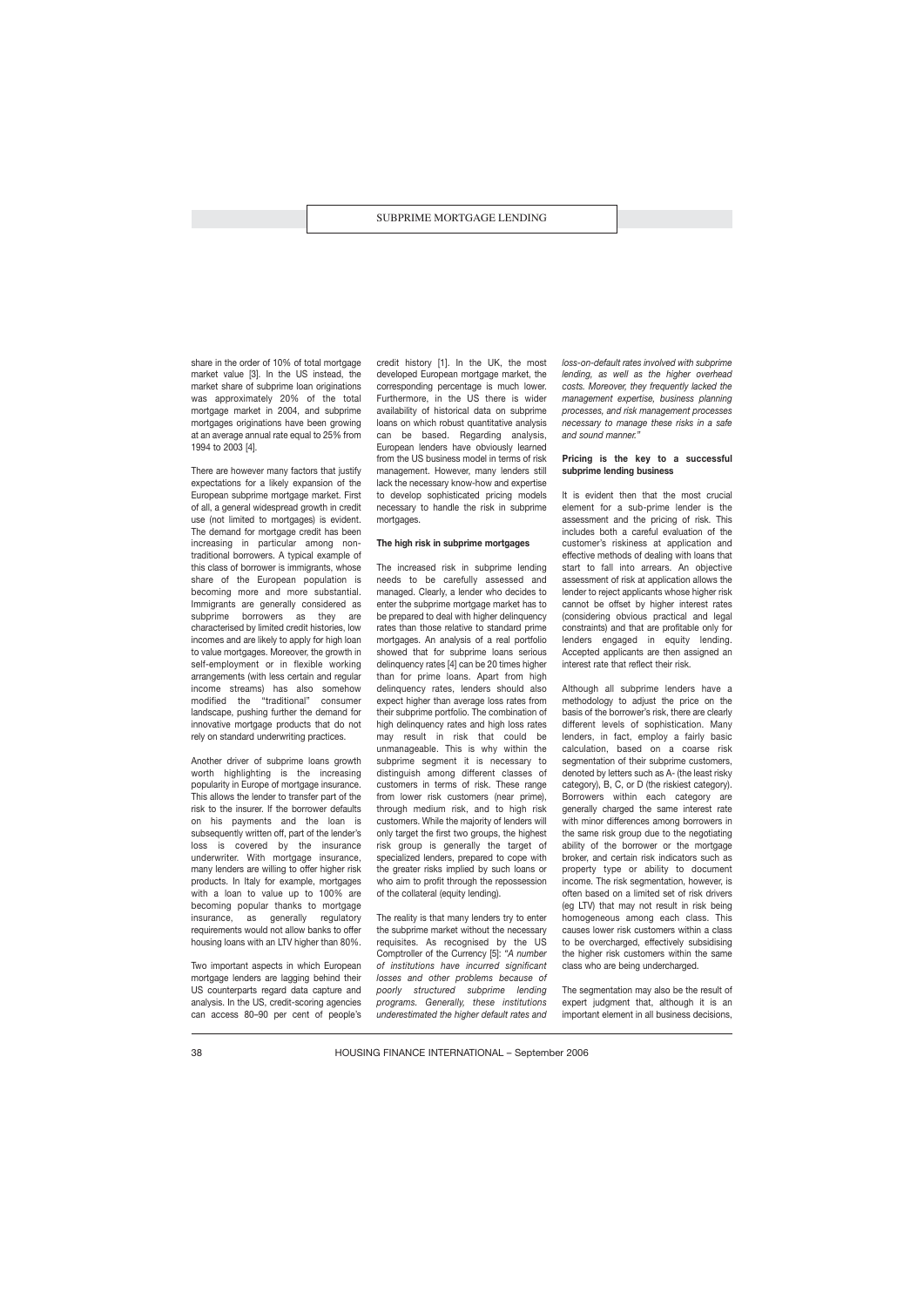lacks the objectivity and consistency of quantitative analysis. As for the correct pricing for each level of perceived risk, this is a task that requires a significant effort in terms of data collection and analysis. Many lenders employing simplified pricing criteria find themselves incurring higher than expected losses.

The most advanced lenders rely on automated underwriting systems and on quantitative analysis for price setting. Automated underwriting systems evaluate applications using algorithms based on statistical analyses of historical data containing previous applicants' characteristics and their performance in terms of debt repayment. This is generally referred to as credit scoring. Credit scoring techniques are recognised as being more accurate and consistent than manual underwriting in determining the riskiness of individual loan applications. An accurate estimation of risk allows a more sophisticated quantitative approach to pricing to be taken, which in turn allows a lender to define clear and objective goals such as profit maximisation or volume increase.

### **An objective risk evaluation of subprime borrowers**

Scoring can be defined in general as a statistical technique to predict, at a specific point in ti.me with the available information,

the probability of a future event. Credit scoring is an instrument widely used by companies for the internal processes of portfolio risk measurement and management. It allows a lender to estimate the probability of future insolvency of a person requesting credit or of an existing customer. The profile is calculated on the basis of the information available at the moment of the decision. Application scoring estimates, at the moment of the request, the level of risk associated with each application before it is effectively approved. In practice, credit scoring results in the definition of a table listing the characteristics that provide the most predictive information, together with the associated attributes and weightings. A total score is obtained as the sum of the points in each characteristic. The total score corresponds to an estimate of the probability of default.

Even though scoring models have traditionally been used only to assess the default probability of a client, the true risk of a loan is given by its expected loss. Not every client with the same default probability has the same potential loss. Two clients with the same default probability can react differently to collection procedures and generate very different losses for the lender. The product of three different elements gives the expected loss: probability of default (PD), loss given default (LGD) and exposure at default (EAD). The

**Figure 1 – Calculation of expected losses**



PD is the likelihood that a client will default on his repayments in a given timeframe. The EAD is the value of the bank's exposure at the time of the borrower's default. This can be expressed either in absolute terms or in terms of a percentage of the loan exposure at origination. The LGD is the loss on a credit instrument after the borrower has defaulted. It is therefore a percentage of the exposure at default that takes into account not only the amounts recovered but also the associated direct and indirect costs. By building scoring models for each of these three parameters, a lender is able to have an objective and accurate estimation of the expected loss of a prospective client at the application stage. An example of the estimation of the expected loss using scoring models is given in the figure below. A given applicant would be associated to a different level of PD, LGD and EAD (expressed as a percentage of the original exposure) using the output of three scoring models. The product of the resulting values of these three parameters with the requested loan amount results in the estimate of the expected losses.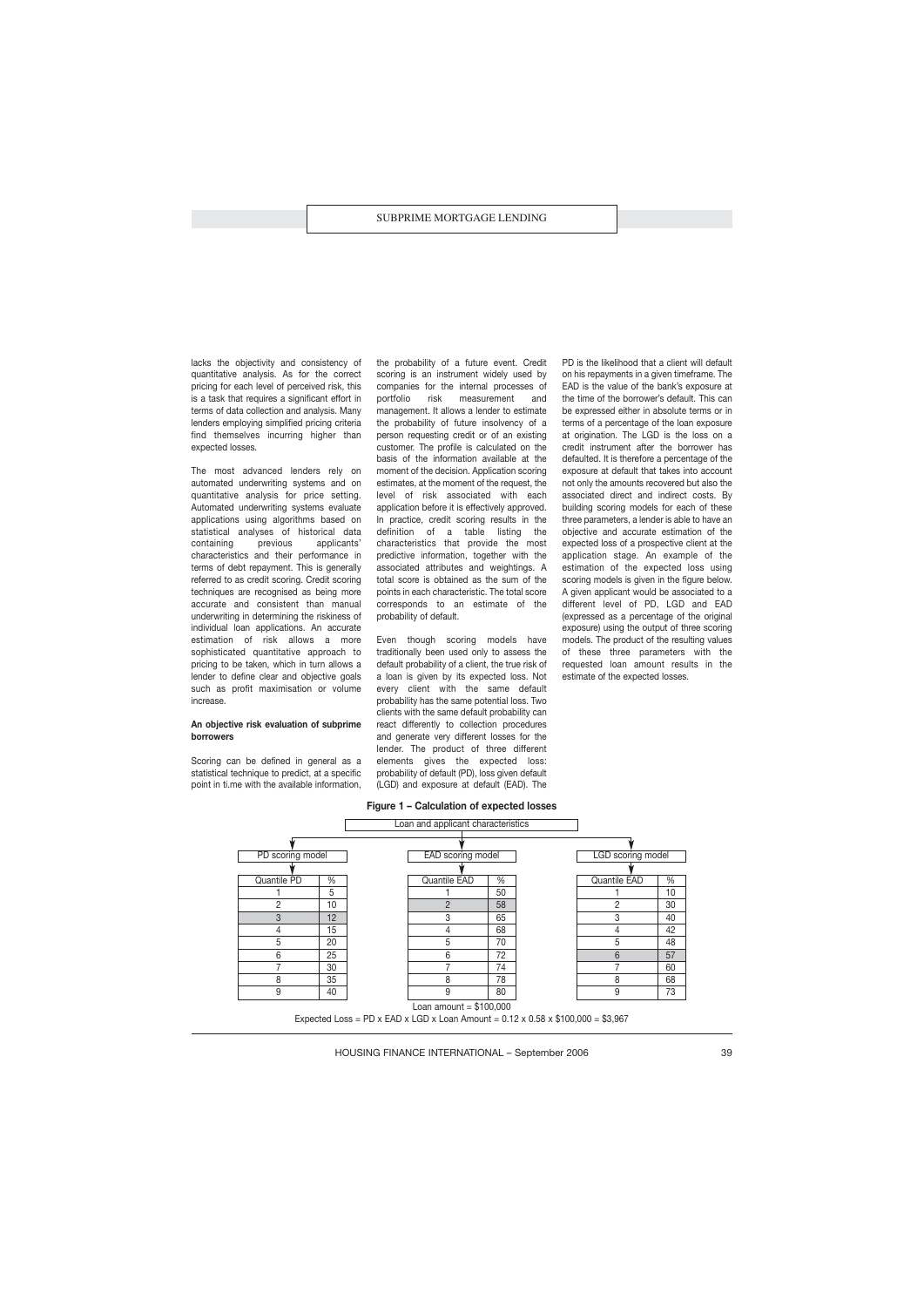There are three main drivers of risk for mortgages: LTV (there is in fact significant evidence that default rates rise sharply when the LTV is higher than 80%), debt to income ratios (DTI, measuring the ratio between instalment and monthly income) and credit bureau scores (accounting for experiences with other institutions for a more comprehensive assessment of the applicants' creditworthiness). These variables represent the key information used by credit scoring models to assess the PD and the LGD. Socio-demographic information (age, residential status, etc) of the applicant is also used to increase the accuracy of the models. As for the EAD, the main driver is the maturity of the loan. It is very rare for borrowers to default soon after they have received credit (unless fraud is involved) and when they have nearly completed the repayments. Estimating the time of default and knowing the repayment amount enables the lender to estimate the exposure at the time of default.

New entrants to the subprime segment are likely to have some difficulties in developing scoring models. Scoring models allow accurate predictions when they are developed on the basis of historical data that is representative of the characteristics of the target population. Therefore models developed for prime borrowers should not be used for risk assessment of subprime borrowers. Institutions should instead build models on data representative of the targeted subprime borrowers. However new entrants to the subprime segments will not have this data available, given that mortgage defaults appear generally several years after origination. In this case it may be possible for them to rely on external data. It is also possible to infer the behaviour of risky customers from an existing portfolio of prime customers by incorporating prior assumptions regarding the relationship between risk and risk drivers. For example, a portfolio of prime loans may not have customers with LTV > 80%. A possibility is then to assume a relationship between default rates and LTV for LTV values higher than 80%, using for example available evidence from the US market. This enables the subprime lender to build a scoring model for an extended range of LTV values while retaining all the evidence available in the existing portfolio (for example regarding the correlation between the variables).

Another issue which affects the estimation of risk for mortgages in general is that collateral risk can have a greater impact on loss than default risk. Credit risk estimation techniques are limited by the difficulty in forecasting changes in collateral values, regardless of their accuracy in assessing the creditworthiness of individual borrowers. Experience shows that collateral risk is difficult to measure [6] and, even more so, it is difficult to forecast over the typical life of a mortgage.

Some lenders, while recognising that credit scoring is a valuable tool, do not think that it can be applied to subprime lending. This is because the risk in subprime mortgages is driven by many qualitative factors. Therefore it is argued that an individual approach to underwriting is necessary. However qualitative evaluation criteria can always be combined to the results of the quantitative evaluation performed by the scoring model to increase the quality of the risk estimation. This approach is also taken for the credit risk assessment of small businesses (SME) and corporate clients where there are a lot of qualitative aspects (such as the quality of the management or the business perspective of the market sector where the company operates) used to integrate the quantitative risk evaluation.

## **A quantitative approach to risk based pricing for subprime lending**

Risk based pricing (RBP) is the practice of charging different interest rates depending on the risk of the loan. A basic approach to the determination of the interest rate is based on identifying costs and then adding the required rate of return to determine pricing. An example of this approach, in its simplified version, is given in the following figure.

| Final price             | 10.25% |
|-------------------------|--------|
| Desired return          | 2.00%  |
| Expected loss allowance | 2.50%  |
| Operating costs         | 1.25%  |
| Cost of funding         | 4.50%  |

## **Figure 2 – Cost model for interest rate determination**

This cost model incorporates all the items that should be taken into consideration in determining the price:

- a) Cost of funds: the interest rate at which the lender can borrow money;
- b) Operating costs: rate increase to include costs to originate, service and terminate the loan;
- c) Expected Loss Allowance: rate increase to take into account the expected loss rate (PD x EAD x LGD) that can be estimated using scoring models as described above;
- d) Desired return: takes into account the target return on the investment and should be such as to adequately remunerate the cost of the economic capital (for example, as from Basel II advanced internal rating approach or from any value at risk model) employed by the financial institution (also known as the cost of risk).

In a more comprehensive view of the approach, there are other items that can be considered such as relationship and competition adjustments. Relationship adjustments take into account the relationship and value of existing customers in terms, for example, of potential additional revenues to the lender in the form of a purchase of additional products or the introduction of additional clients. More valuable customers can be offered a higher discount. Competition adjustments allow lenders to take into consideration existing market conditions with a price adjustment that makes sure that the final price is competitive. Whilst the latter is quite usual, the former is more difficult to estimate given the several difficulties that have to be faced when dealing with the estimation of future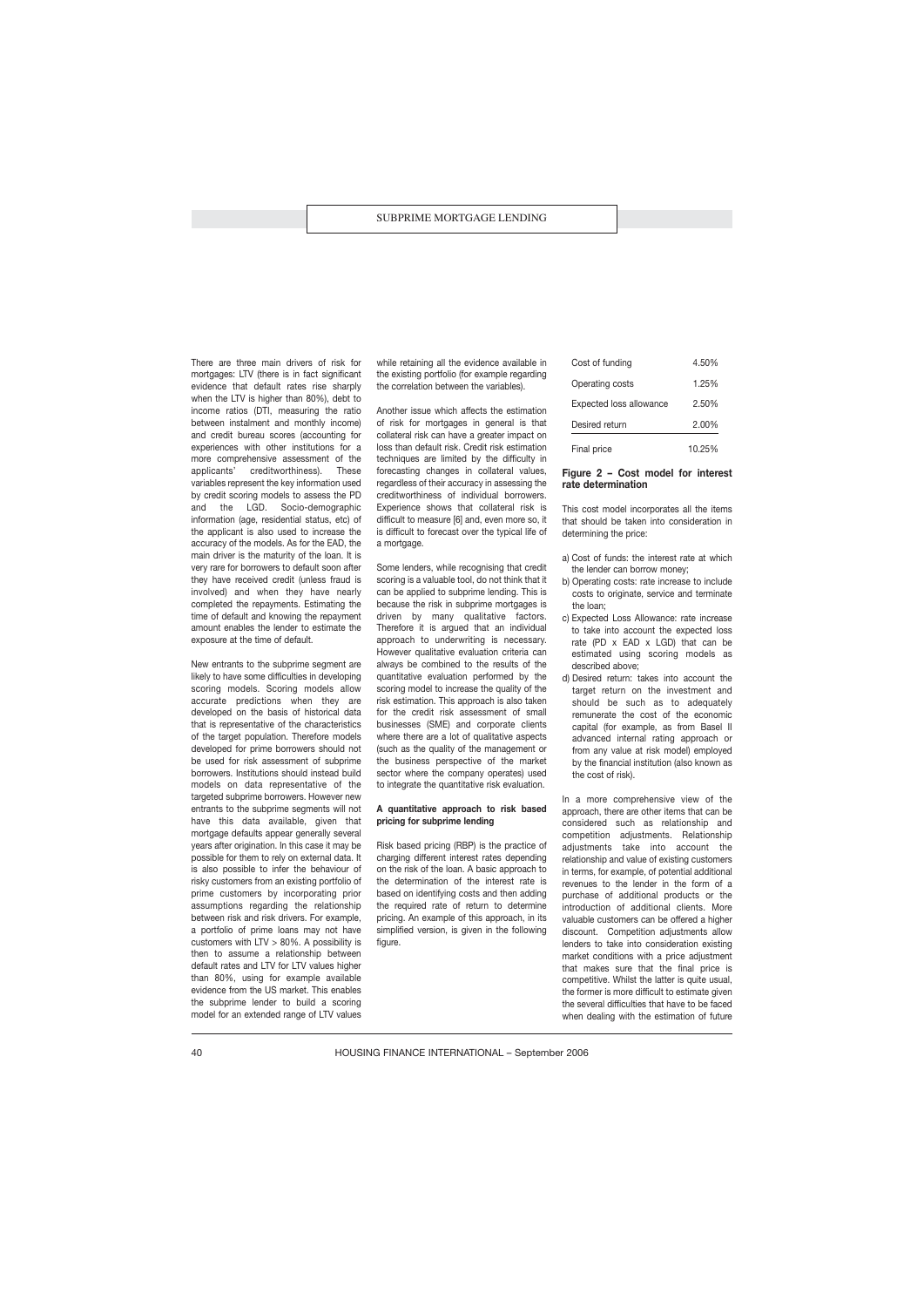cross- (or up-) selling opportunities or the evaluation of the value of new customers potentially introduced by the applicant.

Given that under a risk-based pricing framework the price is more sensitive to risk, financial institutions adopting it can avoid the adverse selection effect. Adverse selection can affect lenders not applying risk-based pricing in a market where other lenders are. Higher risk customers will be offered higher rates by lenders operating a risk-based pricing strategy and will potentially migrate to those lenders offering a flat rate as this will offer them better value. Flat rate lenders could then face a significant issue since, over a period of time, the profile of the portfolio could change with a lower proportion of good quality customers and an altered risk profile, which can significantly change the financial exposure of the organisation (as offered prices would be in fact more attractive to risky borrowers).

Another benefit of a quantitative RBP approach is that it allows for a differentiated set of strategies to be implemented. The following figure illustrates three possible strategies that can be adopted with a variable interest rate compared to a flat pricing strategy. With no differentiation, the interest rate is independent of the risk of the applicant (denoted in the figure as AAA for the less risky, to the more risky CCC). By charging a lower interest rate to low risk applicants it is possible to improve the volume of applications (maximisation of size) while still being profitable. A maximisation of risk adjusted returns results in a flat price for the lower risk grades and an increase in price for the higher risk applicants. A combination of the two previous approaches results in a full price discrimination with a trade off between volume and profitability.





The adoption of risk-based pricing brings benefits not only to lenders but also to consumers. Lower risk consumers are rewarded for their good financial performance and can benefit from increased choice and competitive rates. For higher risk consumers, the gap between mainstream and alternative finance sources can be significant. Organisations that previously would not have lent to these high risk consumers are now lending at an appropriate price, so risk-based pricing brings more of the population into the mainstream lending process.

Some limitations of risk-based pricing arise from constraints set by regulators. One example is the need to advertise interest rates. In the UK, for example, lending organisations must give the advertised rate, or a better rate, to 66% of applicants. This is simple when using a flat rate; however it becomes much more difficult with riskbased pricing, where there needs to be accurate portfolio information to determine the advertised rate. Another example is caps on interest rates set by regulators. This means that if risk-based pricing is used there may need to be a cut-off level based

on interest rate, beyond which customers have to be declined.

Although the RBP practice is not without criticism, it allows lenders to set prices in an objective and transparent manner. This is very important in the subprime market where there are many concerns regarding fair lending. An objective assessment of client risk allows reputable lenders to offer fairly priced product to individuals who have difficulties in obtaining finance on standard terms and conditions. Serious lenders can therefore differentiate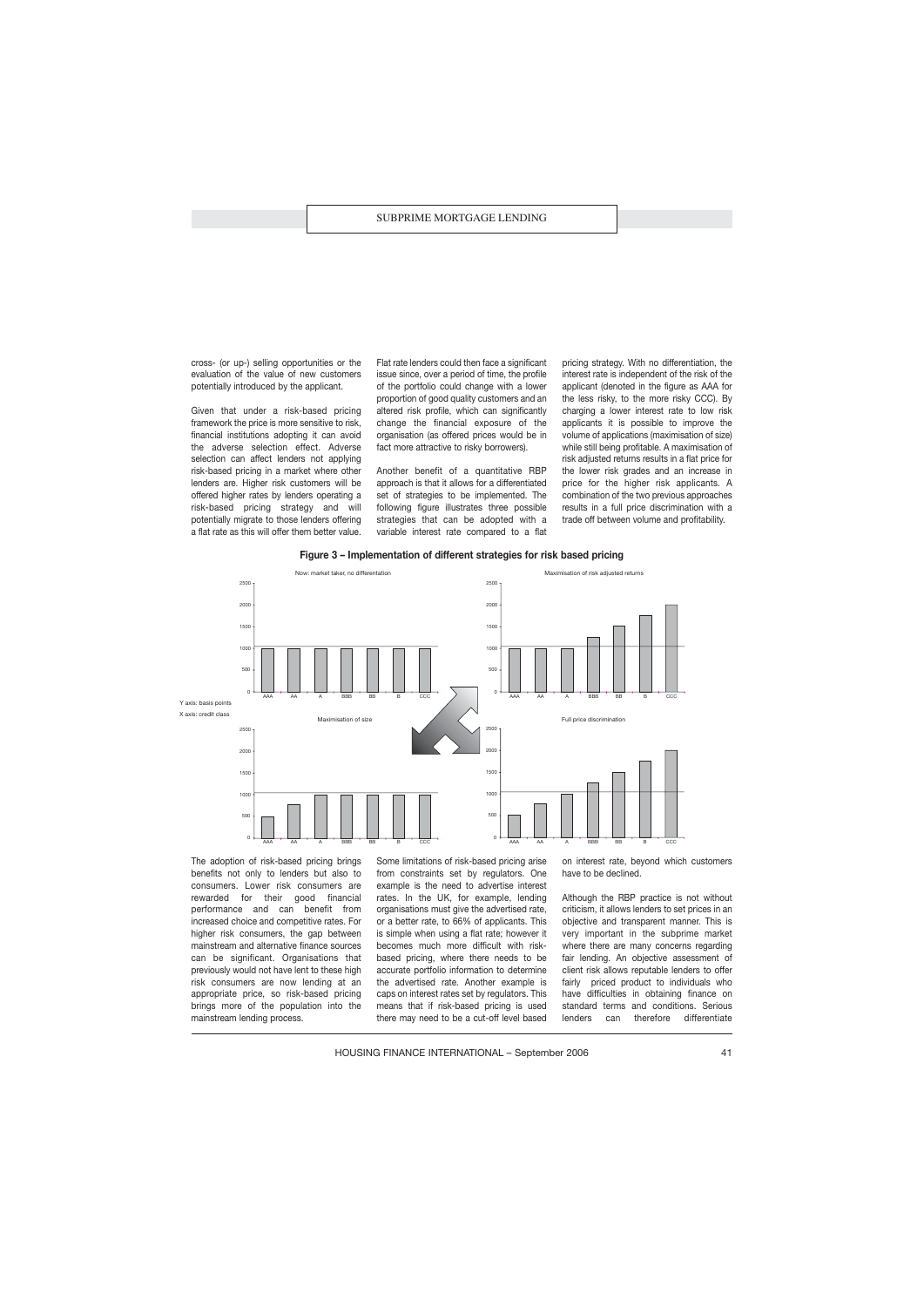themselves from predatory lenders [1] who instead attempt to make a profit in the subprime segment by:

- a) marketing loans explicitly at those in debt;
- b) offering loans with limited or no enquiries about income;
- c) being interested in the value of the collateral rather than the borrower's credit- worthiness ('equity lending');
- d) charging high brokers' or other advance fees;
- e) charging very high interest rates not commensurate with the real risk of the applicant;
- f) charging increasing interest when a loan is in arrears.

A key issue for the development of the subprime loan market is funding. While banks can raise money from savers to offer mortgage loans, smaller players, who may have no branch network, cannot rely on deposits to finance their lending. These institutions can raise funds for further lending by selling part of their loans (their assets) to institutional investors. This practice, called securitisation, is becoming more widely used for subprime lending. The credit risks are passed from the original lender to the institutional investor while the originator retains the loan servicing rights. An objective and consistent assessment of risk through quantitative analysis is therefore a key aspect of these transactions. This is particularly critical for the whole loan sale market. In a whole loan sale, an originator will sell a pool of loans directly to another institution, rather than through securitisation. The buyer pays an originator face value plus a premium for this pool. While in the US this type of fund raising is widespread, the European market has only recently reached a level of structuring sophistication and an understanding of fundamentals of the credit risk, liquidity, and relative value pricing to embrace the whole loan sales market [7]. A strong whole loan sales market is likely to be a key driver of growth for the European subprime mortgage market.

The evaluation of risk is a critical task for institutions purchasing subprime loans securities from other lenders. Purchasers must assess all costs needed to service these assets and the expected losses that will impact on profits. Some subprime lenders, in fact, charge borrowers high upfront fees that allow them to originate a high volume of loans that include very high risk customers, and this can put purchasers at a disadvantage. Furthermore, subprime loans, especially those purchased from outside the institution's lending area, are particularly at risk of fraud or misrepresentation (ie, the quality of the loan may be lower than the loan documents indicate).

One issue not to be overlooked regards the impact of an economic downturn. Adverse macro economic conditions have a particularly relevant impact on the less financially stable subprime borrowers. However, mortgage products have developed considerably in the last decade, without related risks being tested in times of economic stress. The need for stress testing required in the Basel II framework is therefore particularly relevant for subprime lenders who should test the effect of economic downturns on the creditworthiness of their portfolio.

#### **Conclusions**

There is a growing demand in Europe for higher risk mortgage products. This market offers many opportunities for profitability but it also involves considerable risk. Some prime and near prime lenders have already approached the market directly or through other companies they control or with which they have ad hoc agreements for the sale of subprime credit products. A quantitative approach to risk evaluation and more tailored pricing strategies can provide the competitive edge that will enable the first movers to acquire a dominant position in these markets.

## **References**

[1] Munro, M., Ford, J., Leishman, C. and Kofi Karley, N. (2005) *Lending to higher risk borrowers: Sub-prime credit and sustainable home ownership. Joseph Rowntree Foundation*

[2] Mortgage Insurance Trade Association and Mercer Oliver and Wyman News Release (2005) *Untapped mortgage demand tops €500 billion across Europe* 

[3] Financial Times (2006). *Fears over surge in high risk mortgage*

[4] *Inside B&C Lending, Vol. 10, Issue 4, February 14, 2005, p 1.*

[5] OCC bulletin 99-10 (1999) *Interagency Guidance on Subprime Lending*

[6] Temkin, K., Johnson, J.E.H and Levy, D. (2002) *Subprime markets, the role of GSEs and Risk Based Pricing.* The Urban Institute

[7] Bradley, E., Kane, B. (2005) *Europe's Whole Loan Sales Market Burgeoning As Mortgage Credit Market Comes Of Age.* Standard & Poor's Structured Finance

[8] Cataldi, G. (2003) *Profitability Optimisation: The use of Risk Adjusted Performance Measures.* Experian-Scorex White Paper

[9] Putt, J. (2006) *A profit driven approach to risk based pricing.* Experian-Scorex White Paper

[10] White, A.M. (2004) *Risk-Based Mortgage Pricing; Present and Future Research.* Housing Policy Debate Vol 15 Issue 3.

[11] Lax, H., Manti, M., Raca, P. and Zorn, P. (2004) *Subprime Lending: An Investigation of Economic Efficiency*. Housing Policy Debate Vol 15 Issue 3.

[12] Collins, M., Belsky, E., and Case K.E., (2004) *Exploring the Welfare of Risk-Based Pricing in the Subprime Mortgage Market.* BABC 04-8

[13] *International Convergence of Capital Measurement and Capital Standards. A Revised Framework (2004).* Bank for International Settlements

[14] Crews Cuts, A. and Van Order, R.A. (2003) *On the economics of subprime lending*. Freddie Mac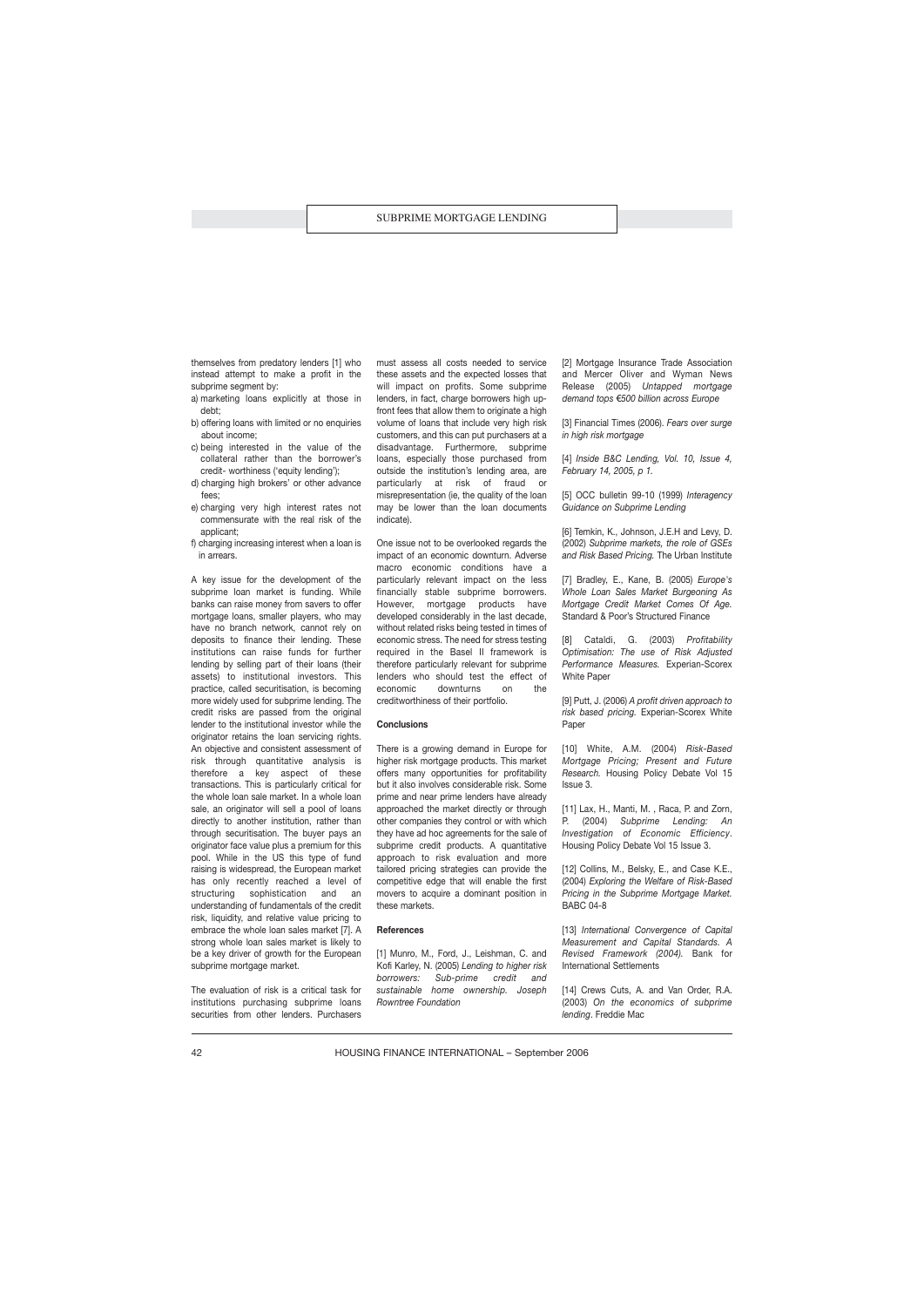## The Montego Bay Declaration of the International Shelter Conference: *"Challenges of the Housing Market in the 21st Century"*

Ritz Carlton Golf and Spa Resort Montego Bay, Jamaica 29–30 May 2006

## **Overview**

The Caribbean Association of Housing Finance Institutions (**CASHFI**) and the Inter-American Housing Union (**UNIAPRAVI**) in association with **USAID**, held the International Shelter Conference under the general theme "Challenges of the Housing Market in the 21st Century," on May 29-30, 2006, at the Ritz Carlton Golf and Spa Resort, Montego Bay, Jamaica.

The conference focused on two subthemes.

- The first sub-theme of the conference was *"Global Market Developments and the Implications for Delivering Affordable Housing in the Future."* This theme explored, how these developments will translate into cheaper and better loan funding, and also into cross-border investment opportunities given the harmonization of industry practices (e.g., underwriting standards, information sharing between countries, and credit databases) envisaged under the *Caribbean Single Market and Economy* (**CSME**).
- The second sub-theme was *"Disaster Mitigation and Sustainable Shelter Development".* Experiences with disaster in the Caribbean were shared and best practices to minimize effect of disasters (e.g., strict adherence to sustainable housing standards and building codes) were promoted.

The conference brought together 59 participants, representing some 24 regional/international organisations from both the public and private sectors. The participants in the conference included a diverse group of (1) leading specialists in housing/housing finance, urban development, and disaster mitigation; (2) representatives of central and local governments, and public policy makers; (3) financial regulators, bankers, housing financiers, and business investors; and (4) professionals from Caribbean Basin countries, from countries that are members of UNIAPRAVI, and from the European Federation of Building Societies (**EFBS**). The conference engaged the participants in active discussions on the key topics highlighted next.

#### **Conference Highlights**

The conference was structured around six sessions, each one focusing on a specific issue associated with the overall conference theme, and the two specific conference sub-themes. These sessions addressed the following issues:

• *"Globalization: Challenges and Opportunities."* There was a presentation on the CSME, from the perspective of the Caribbean Community and Common Market (**CARICOM**); one on developing housing finance, from the perspective of the International Finance Corporation (**IFC**); a case study on the experiences of the EFBS; and a paper on funding perspectives of a housing lender, from the point of view of the Government Housing Bank in Thailand.

- *"Funding Strategies to Support the Mortgage Market."* Presentations were made on best practice and role of the state in developing and funding mortgage market, from the perspective of the World Bank; on developing regional and specialized funding strategies for housing, from the perspective of an integrated practice / outreach / service / research / education academic center.
- *"Strategies to Improve Access to Housing, Given the New Market Environment"*. This was a panel discussion moderated by the Director of the Sir Arthur Lewis Institute of Social and Economic Studies (**SALISES**) at the University of the West Indies (**0**).
- *"The Caribbean Experience."* Presentations were made on the impact of natural disasters on housing and shelter, from the perspective of the United Nations Economic Commission for Latin America and the Caribbean (**UN ECLAC**); on the ground rules for safe housing, from the perspective of the work done in the Geology Department of the UWI; and on construction quality assurance as a risk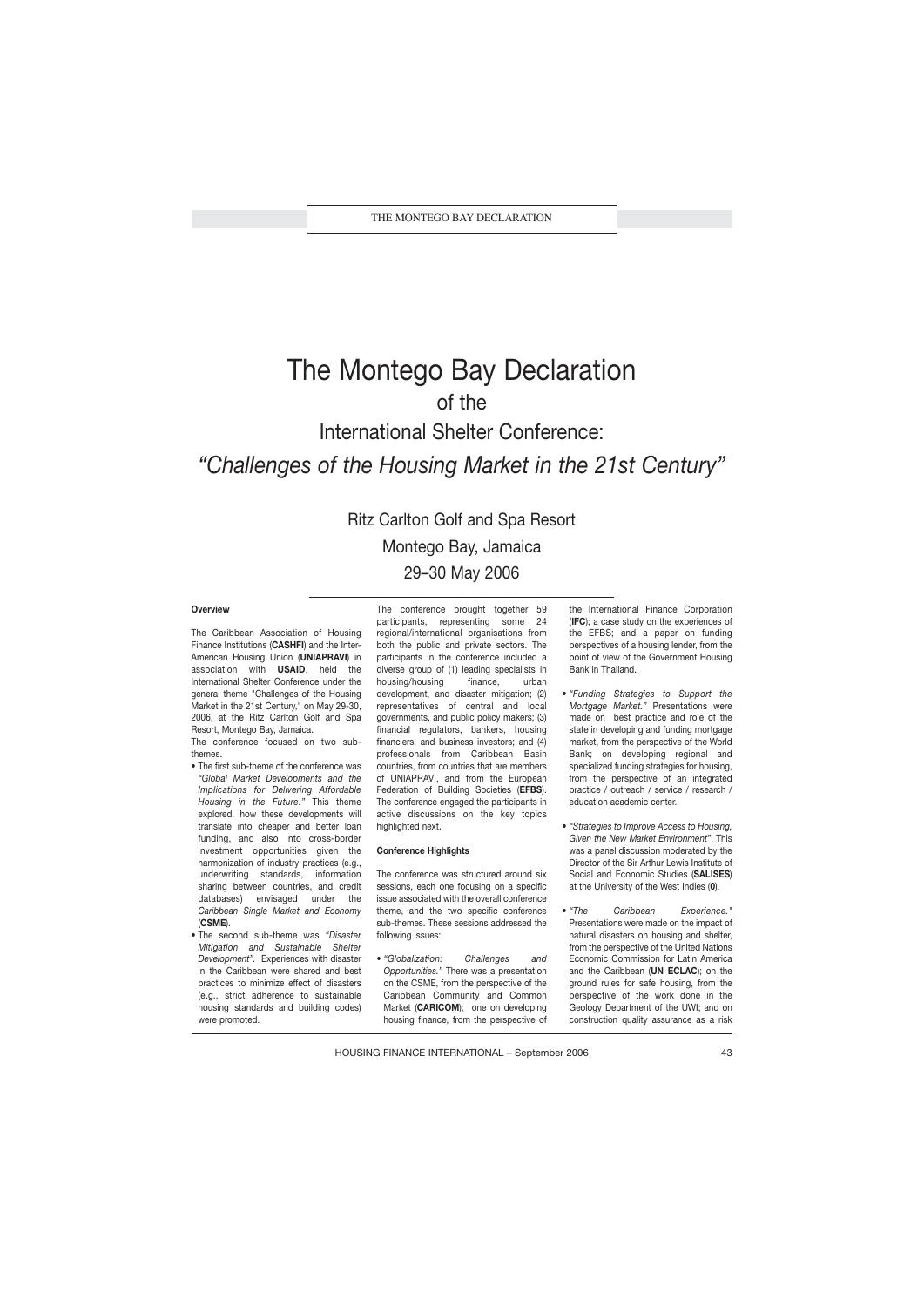reduction mechanism in the building sector in Grenada, from the perspective of the Organization of American States (**OAS**).

- *"Selected Approaches to Risk Mitigation and Management."* Presentations were made on mainstreaming hazard risk assessment, from the perspective of the Caribbean Development Bank (**CDB**); the need for an action agenda to achieve tangible results, from the perspective of USAID; and the catastrophe risk insurance initiative for the Caribbean and Latin America, from the perspective of the World Bank.
- Finally, there was a panel discussion on the issue of *"Moving Ahead: Short and Medium Term Strategies,"* moderated by the Director of the *Center for Housing and Urban Development* (**CHUD**) of the College of Architecture at Texas A&M University (**TAMU**). Representatives from the OAS, the CDB, USAID, UN ECLAC, ODPEM, and UNIAPRAVI identified possible strategies and actions that need to be taken by all key stakeholders, to meet the challenges of the housing market in this century. Their conclusions are presented next.

The presentations, discussions, exchanges of ideas, and sharing of experiences highlighted some specific problem areas that need to be addressed in the development of effective and efficient solutions to meet the challenges of the housing market in the 21st century.

- 1. Poverty is a vicious cycle that needs to be broken. Many people who are born poor have, throughout their lives, limited access to education, healthcare, and jobs. The lack of opportunity weakens the social/economic infrastructure in which they grow and develop, and perpetuates this situation in their children.
- 2. The current institutional, industrial, and technological capacity to plan, finance, develop, and deliver housing solutions for the poor is clearly deficient.
- 3. Efficient mechanisms to ensure the affordability, sustainable, and safety of housing solutions are inadequate.
- 4. The public is not sufficiently aware of the housing challenges being faced. As a result, levels of advocacy for the development of solutions to face these challenges, and engagement in the development of these solutions, are low.
- 5. Weaknesses exist in planning, financing, development, and delivery of affordable, sustainable, and safe housing solutions, which result in a need for deliberate government enabling role in housing initiatives, programs, and projects, and in addition, a need to:
	- Understand that housing policies and the politics of housing are not the same, and need to be addressed separately and differently
	- Foster more active engagement of the private sector in housing initiatives, programs, and projects, through strong, transparent, trustworthy, reliable, and accountable governance
	- Actively engage, in a linked, coordinated, and integrated way, the main stakeholders from public and private sector organizations (i.e., government and industry), the main actors and players (i.e., commercial enterprises and the professional community), and the principal beneficiaries (i.e., individuals, families, and communities), in housing initiatives, programs, and projects
	- Improve the economic base of the lowest level of society
	- Look at housing from a systems perspective, and apply systems thinking in the development of solutions, particularly, in balancing the multiple and diverse dimensions of housing initiatives, programs, and projects
	- Ensure the value, quality, and performance of housing solutions through sound decision-making based on reliable data and information
- 6. In reducing the risk in, and vulnerability of, housing solutions, there is a need to:
	- Form a common regional unit to address reduction and mitigation of risk and vulnerability to natural hazards in housing, including the development of a source book of strategies and best practices, and associated training programs for awareness building and implementation
	- Convene think tanks, strengthen networks, build partnerships, and facilitate the implementation of risk reduction initiatives that are contextually based and respond to the specific realities of countries
	- Develop assessment tools for establishing risks at a national level from an economic and financial planning perspective
	- Develop tools to evaluate trade offs between the cost of disaster assessments versus the cost of potential impacts and litigation
	- Follow up after a project receives approval on issues identified or addressed in the environmental impact assessment
	- Develop mechanisms for safe construction.

The conference also identified several **strategies and opportunities** to meet the challenges of the housing market in the 21st century. These include:

- Defining new urban planning and design solutions at different scales, from the complete city to specific neighborhoods
- Balancing the need for development with the need for best practices in risk management
- Developing new finance mechanisms for low-income housing to provide access to affordable, safe and comfortable housing